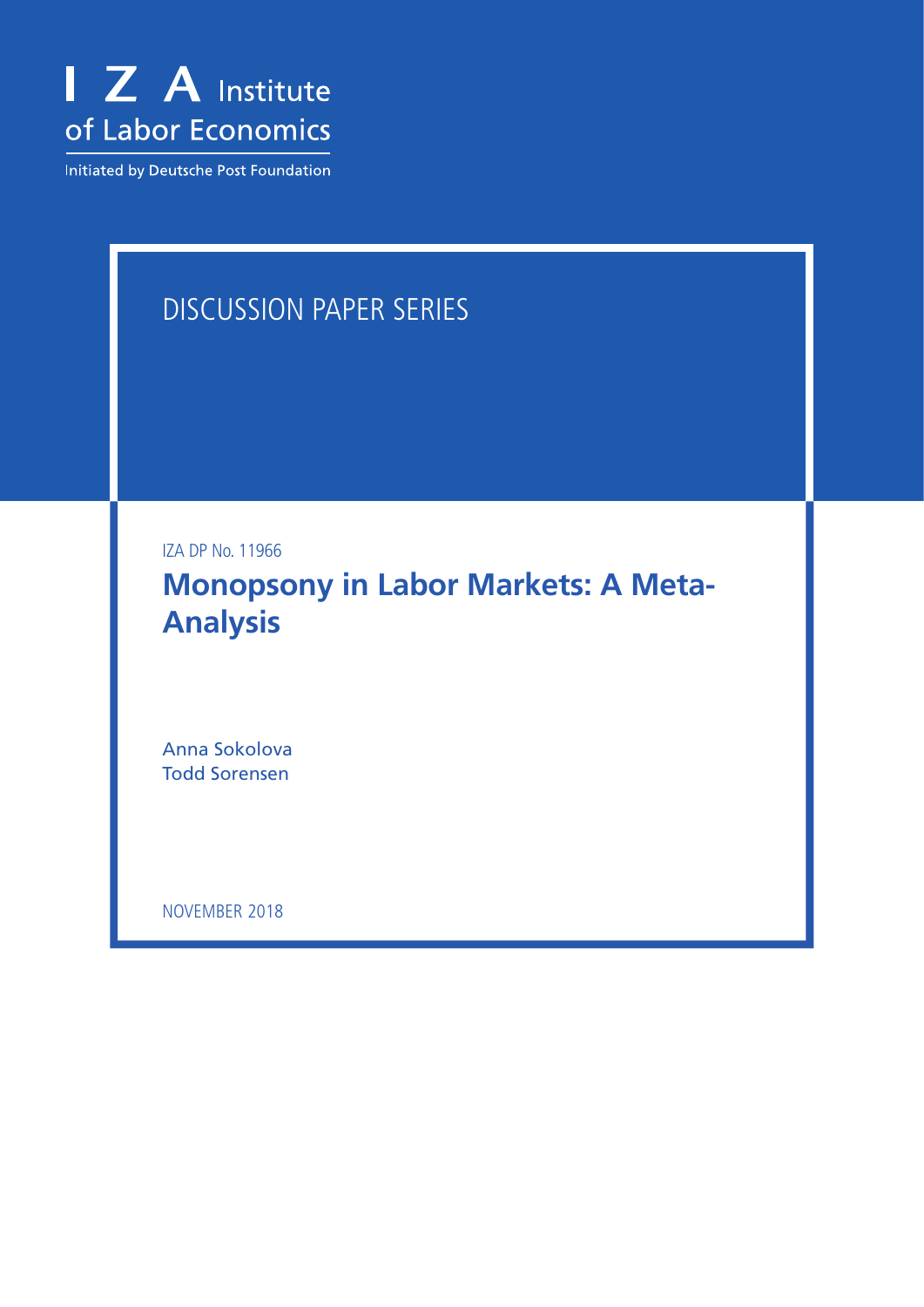

Initiated by Deutsche Post Foundation

# DISCUSSION PAPER SERIES

IZA DP No. 11966

# **Monopsony in Labor Markets: A Meta-Analysis**

#### **Anna Sokolova** *University of Nevada, Reno*

**Todd Sorensen** *University of Nevada, Reno and IZA*

NOVEMBER 2018

Any opinions expressed in this paper are those of the author(s) and not those of IZA. Research published in this series may include views on policy, but IZA takes no institutional policy positions. The IZA research network is committed to the IZA Guiding Principles of Research Integrity.

The IZA Institute of Labor Economics is an independent economic research institute that conducts research in labor economics and offers evidence-based policy advice on labor market issues. Supported by the Deutsche Post Foundation, IZA runs the world's largest network of economists, whose research aims to provide answers to the global labor market challenges of our time. Our key objective is to build bridges between academic research, policymakers and society.

IZA Discussion Papers often represent preliminary work and are circulated to encourage discussion. Citation of such a paper should account for its provisional character. A revised version may be available directly from the author.

| <b>IZA</b> – Institute of Labor Economics          |                                                      |             |  |  |
|----------------------------------------------------|------------------------------------------------------|-------------|--|--|
| Schaumburg-Lippe-Straße 5-9<br>53113 Bonn, Germany | Phone: +49-228-3894-0<br>Email: publications@iza.org | www.iza.org |  |  |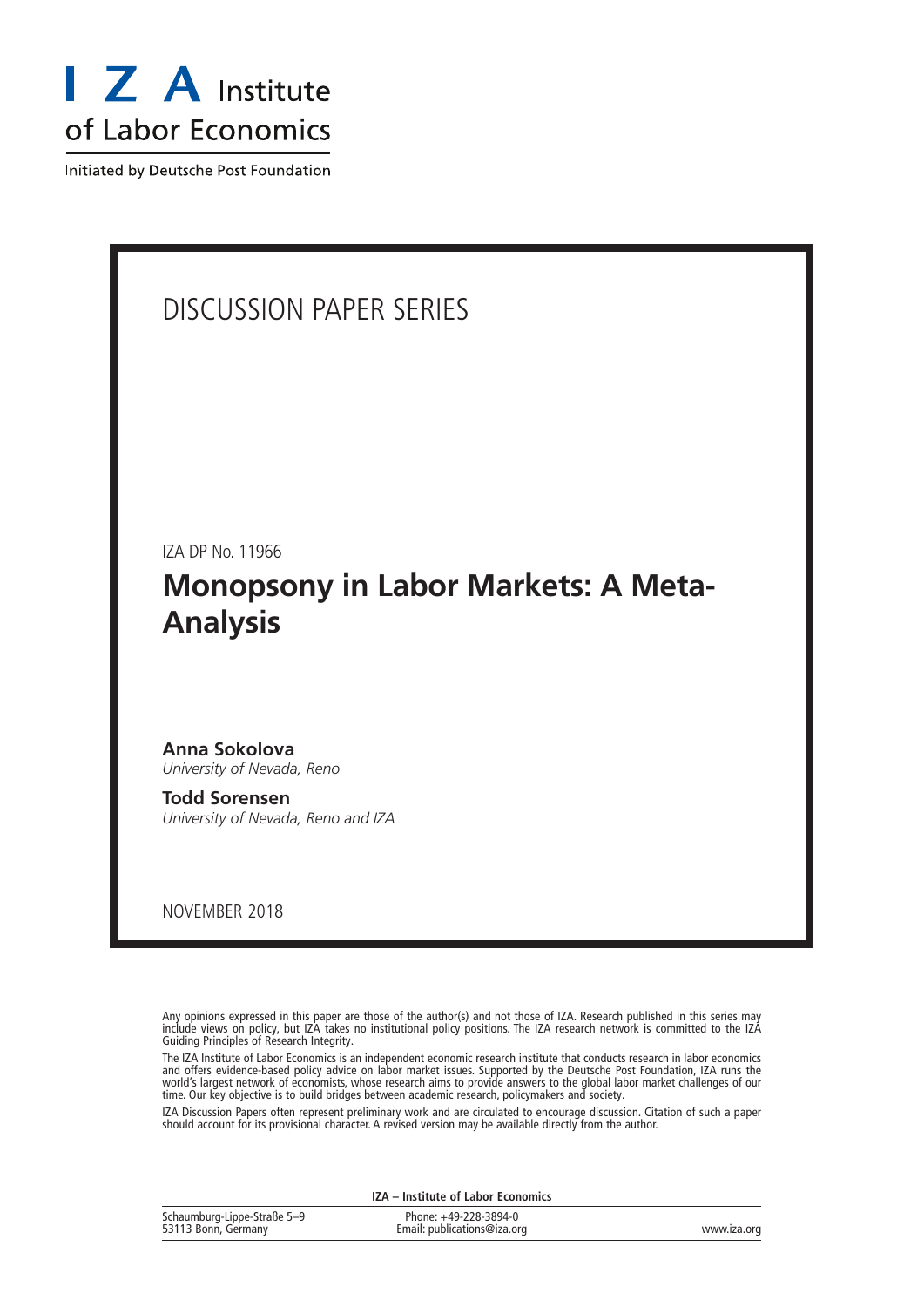# ABSTRACT

# **Monopsony in Labor Markets: A Meta-Analysis\***

When jobs offered by different employers are not perfect substitutes in the minds of workers, employers gain wage-setting power; the extent of this power can be captured by the elasticity of labor supply that each employer faces. Estimates of this parameter reported by the literature vary broadly. We collect 801 estimates from published studies, record 20 aspects of each study's design and perform Bayesian Model Averaging to show that this observed variation is systematic and can be attributed to four groups of factors. First, estimates depend on methodologies used by the researchers: different specifications produce systematically different results that are also affected by whether the study employs an identification strategy; the choice between linear and non-linear estimation techniques also matters. Second, estimates vary with the underlying data: labor markets seem to be more competitive in Europe, and less competitive in developing countries - compared to the US, Canada and Australia. The market for medical workers appears to be more monopsonistic compared to others. Third, there is evidence of publication bias in parts of the literature, which results in negative estimates of supply elasticities receiving lower probability of being reported, and a (slightly) exaggerated mean. Fourth, estimates seem to vary with study quality, with top journals publishing higher estimates and studies using larger data sets producing more evidence of competitive behavior.

| <b>JEL Classification:</b> | J42, C83                                               |
|----------------------------|--------------------------------------------------------|
| Keywords:                  | monopsony, labor supply, meta-analysis, Bayesian Model |
|                            | Averaging                                              |

#### **Corresponding author:**

Todd Sorensen Department of Economics University of Nevada, Reno 1664 N. Virginia Street Reno, NV 89557 USA E-mail: tsorensen@unr.edu

<sup>\*</sup> We thank Laura Giuliano, Gautam Gowrisankaran, Tomas Havranek, Boris Hirsch, Alan Manning and Suresh Naidu for their feedback. We are also grateful for feedback received at the University of Leuvan, Université Libre de Bruxelles, Leibniz RWI and the University of Nevada, Reno. Anna Sokolova acknowledges support from the Basic Research Program at the National Research University Higher School of Economics (HSE) and from the Russian Academic Excellence Project `5-100'.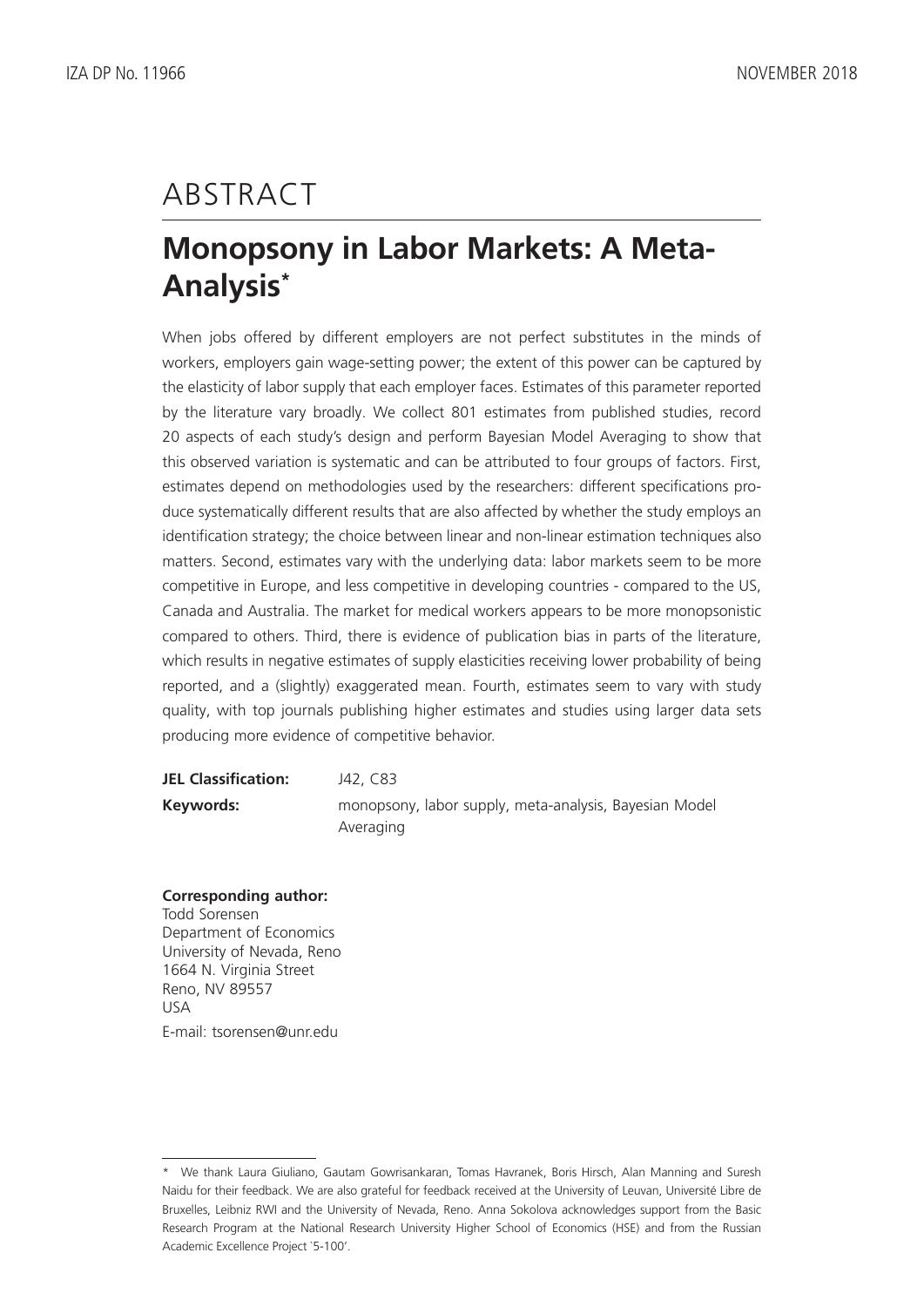### 1 Introduction

[Manning](#page-31-0) [\(2003\)](#page-31-0) opens his book by questioning the standard assumption of perfect competition in labor markets with a simple thought experiment: "What happens if an employer cuts the wage it pays its workers by one cent?" If we are to believe in perfectly competitive labor markets characterized by individual firms facing perfectly elastic labor supply curves, then we also must believe that such a small wage cut would lead to a wholesale exodus of workers from the firm, as workers instantly and costlessly pick up work with competing employers. This narrative does not appear very plausible; it also contradicts the empirical evidence provided by a large body of literature on job search, that has clearly established the existence of frictions to mobility between jobs.

An alternative way of thinking about labor markets is to picture a model of imperfect competition in which firms have some wage-setting power—a model of monopsony, or monopsonistic competition. Monopsony as a labor market structure was first introduced by [Robinson](#page-31-1) [\(1933\)](#page-31-1) in her book The Economics of Imperfect Competition. Robinson argued that firms possessing wage-setting power can explain features that the model of perfect competition fails to capture, such as wage discrimination against marginalized groups. She also pointed out that employment in such a market would be less sensitive to changes in the minimum wage. The latter argument proved to be very powerful in light of the work of [Card & Krueger](#page-29-0) [\(1994\)](#page-29-0) and [Card & Krueger](#page-29-1) [\(1995a\)](#page-29-1) who empirically document the lack of an employment response to new minimum wage regulations, challenging the predictions of the conventional labor market model.

Over the last several decades, employers have grown in size and labor markets have become more concentrated (Azar [et al.](#page-29-2) [2017\)](#page-29-2). Some employers now use non-compete agreements that can bind workers to a specific firm, while others enter into no-poaching agreements with competing employers, further dampening labor market competition [\(Krueger & Posner 2018\)](#page-30-0). These trends explain the present increase in interest toward the monopsony literature. Recent studies have argued that the monopsony model can shed light on a variety of observed phenomena, for example, firms paying for general training [\(Acemoglu & Pischke 1999\)](#page-29-3), pro-cyclical real wages [\(Depew & Sørensen 2013,](#page-29-4) [Hirsch](#page-30-1) et al. [2018b](#page-30-1) and [Webber 2018\)](#page-32-0), the urban wage premium [\(Hirsch](#page-30-2) et al., [2018a\)](#page-30-2), wage inequality [\(Card](#page-29-5) et al. [2018a](#page-29-5) and [Krueger & Posner 2018\)](#page-30-0), pay differences between groups of workers [\(Hirsch & Jahn, 2015\)](#page-30-3) and bunching in wages [\(Dube](#page-30-4) [et al.](#page-30-4), [2018b\)](#page-30-4). Several works also call for policy changes to limit employer wage-setting power, such as revising antitrust policy to address the impact of mergers on input markets, and labor markets in particular [\(Naidu](#page-31-2) *et al.*, [2018\)](#page-31-2) and imposing more restrictions on non-compete and no-poaching agreements (Krueger  $\&$  Posner 20[1](#page-3-0)8).<sup>1</sup>

Whether a monopsonistic or a perfectly competitive model is the best approximation for the labor market is ultimately an empirical question. The extent of firms' monopsony power, and thus the ability of the monopsony model to explain the phenomena mentioned above, can be

<span id="page-3-0"></span><sup>&</sup>lt;sup>1</sup>However, [Naidu & Posner](#page-31-3) [\(2018\)](#page-31-3) argue that anti-trust policy is unlikely to be an effective tool for addressing monopsony power if market power exists even when employer concentration is low and absent factors such as non-compete or no-poaching agreements.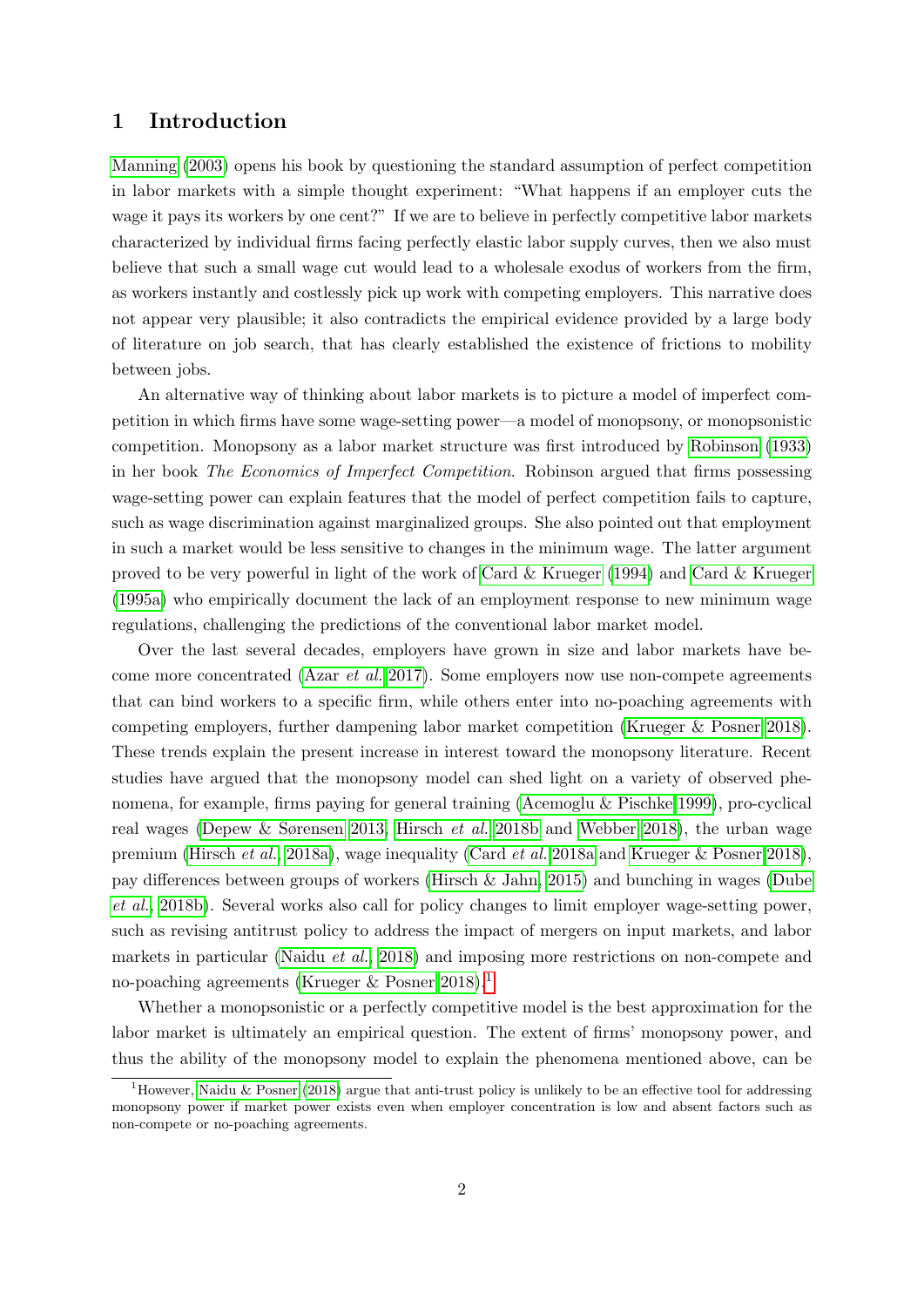summarized by the level of the elasticity of labor supply to the firm. In a perfectly competitive labor market, labor supply should have infinite elasticity. While any finite positive value is consistent with a monopsonistic model, firm wage-setting power increases exponentially as the parameter decreases. Following the publication of [Manning](#page-31-0) [\(2003\)](#page-31-0), a new empirical literature estimating this parameter has blossomed. Although empirical methods have greatly evolved, the findings reported by different strands of literature on monopsony remain very diverse. Studies document different values of supply elasticity and, as a consequence, firm wage-setting power.

In this paper we attempt to pin down and examine the sources of this variation. Estimates may vary because of differences in estimation strategy used by researchers, or because of variation in data that causes the 'true' value of the supply elasticity parameter to vary across studies. It is also possible that the estimates are affected by variation in quality of research papers produced by the authors. Finally, published estimates may be affected by the preferences of the profession, with certain values receiving higher probability of being reported. Our goal is to disentangle these different sources of variation. To this end, we employ the framework of a meta-analysis to perform a quantitative synthesis of estimates produced by the literature.

In economics, meta-analysis as a research tool has been used by [Card & Krueger](#page-29-6) [\(1995b\)](#page-29-6) and [Doucouliagos & Stanley](#page-29-7) [\(2009\)](#page-29-7) who revisit the effect of increases in minimum wage on employment; Card *[et al.](#page-29-8)* [\(2018b\)](#page-29-8) who examine the effects of active labor market programs; [Havranek](#page-30-5) [\(2015\)](#page-30-5) who looks at elasticities of substitution reported in the consumption literature; [Havranek](#page-30-6) et al. [\(2017\)](#page-30-6) who study habit formation in consumption; [Chetty](#page-29-9) et al. [\(2013\)](#page-29-9) who present a meta-analysis of Hicksian and Frisch elasticities of labor supply, and others. To our knowledge, we conduct the first meta-analysis that synthesizes evidence on the elasticity of labor supply to the firm and quantifies the degree of firm wage-setting power.

We collect 801 estimates of the elasticity of labor supply to the firm reported in 38 published studies. The mean estimate reported in the literature is 3.75, implying that the last worker hired is paid about 79% of their worth. However, the standard deviation of 36.9 in the reported supply elasticity estimates raises concerns as to whether the literature as a whole produces reliable evidence for monopsony. We argue that most of this variation can be explained through differences in data and estimation methodology, publication characteristics and some selective reporting, and conclude that, in fact, the evidence for monopsonistic labor markets is quite strong.

For each of the 801 estimates, we also collect information on 20 aspects that govern study design, which we believe could contribute to observed variation in the estimates. The main challenge in evaluating the effects of these 20 variables is that we do not know which combination of these controls belongs to the 'true' data generating process for supply elasticity estimates, and therefore risk misspecifying the empirical model. We therefore employ Bayesian Model Averaging, a technique designed to address model uncertainty. We show that the most (economically) important distinctions stem from differences in estimation strategies employed in the studies. Papers that focus on the inverse elasticity of labor supply produce much larger estimates when converted to 'direct' elasticity, compared to studies that use other estimation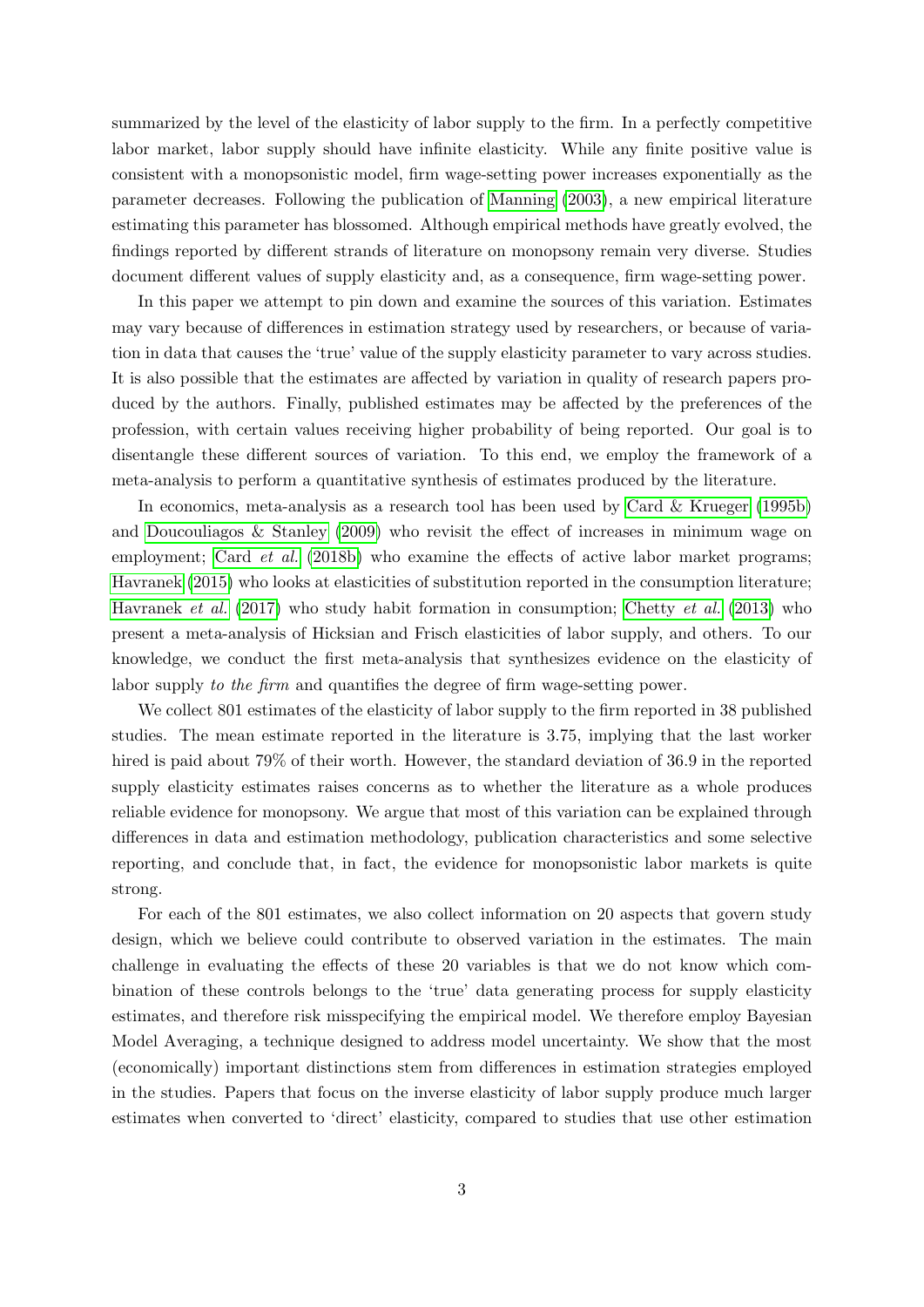strategies—consistent with predictions of [Manning](#page-31-0) [\(2003\)](#page-31-0) who argues that this stock-based approach may result in estimates that exhibit upward bias. We find that this bias is less pronounced in studies that employ an identification strategy.

For studies that use other approaches, the underlying supply elasticity parameter appears to be small; on random data, these papers would occasionally obtain estimates that lie in negative territory. However, negative estimates would imply a downward-sloping supply curve, a result that is hard to interpret. We show that such estimates receive lower probability of being reported, which results in the mean reported estimate being exaggerated and biased away from where the most precise estimates cluster. We note, however, that, although the effect of this "selective reporting" is statistically significant, it has a relatively low magnitude in economic terms.

Differences in data used by researchers are important, both statistically and economically. To our knowledge, we are the first study to produce evidence of systematic differences in monopsony power across countries. We show that estimates of the supply elasticity that come from data from developing countries display more evidence of monopsonistic labor markets when compared with advanced economies. For the advanced economies, estimates of the supply elasticity obtained on European data are higher than those for the US, Canada and Australia, suggesting that European labor markets might be more competitive.

Estimates of the elasticity of labor supply to the firm also appear to differ across some industries. Our results indicate that the market for medical workers appears relatively more monopsonistic, perhaps due to higher employer concentration. We also show that linear estimation methods produce results that are systematically different from those obtained via non-linear estimation techniques. Studies published in top journals and authors that have access to larger data sets report larger estimates of the supply elasticity. At the same time, the most cited results are those showing evidence of monopsony power, which could reflect the overall interest of the profession in this topic.

We provide fitted estimates of the elasticity of labor supply to the firm for different estimation strategies, conditional on 'best practice' (e.g. the study having a large and fairly fresh data set, being published in a high-ranking journal, correcting for selective reporting, etc.). Our approximation for the supply elasticity estimate obtained using data on worker separations and a hazard model is around 2.75 for American data with the conventional 95% confidence interval of [1.21; 4.29] and a wider confidence interval of [0.46; 5.88]—with wild bootstrap clusters. This fitted estimate implies a wage markdown of 26.7%, and strong evidence for monopsonistic markets. Even at the upper bound of our 95% confidence interval, 5.88, the implied markdown is 14.5%.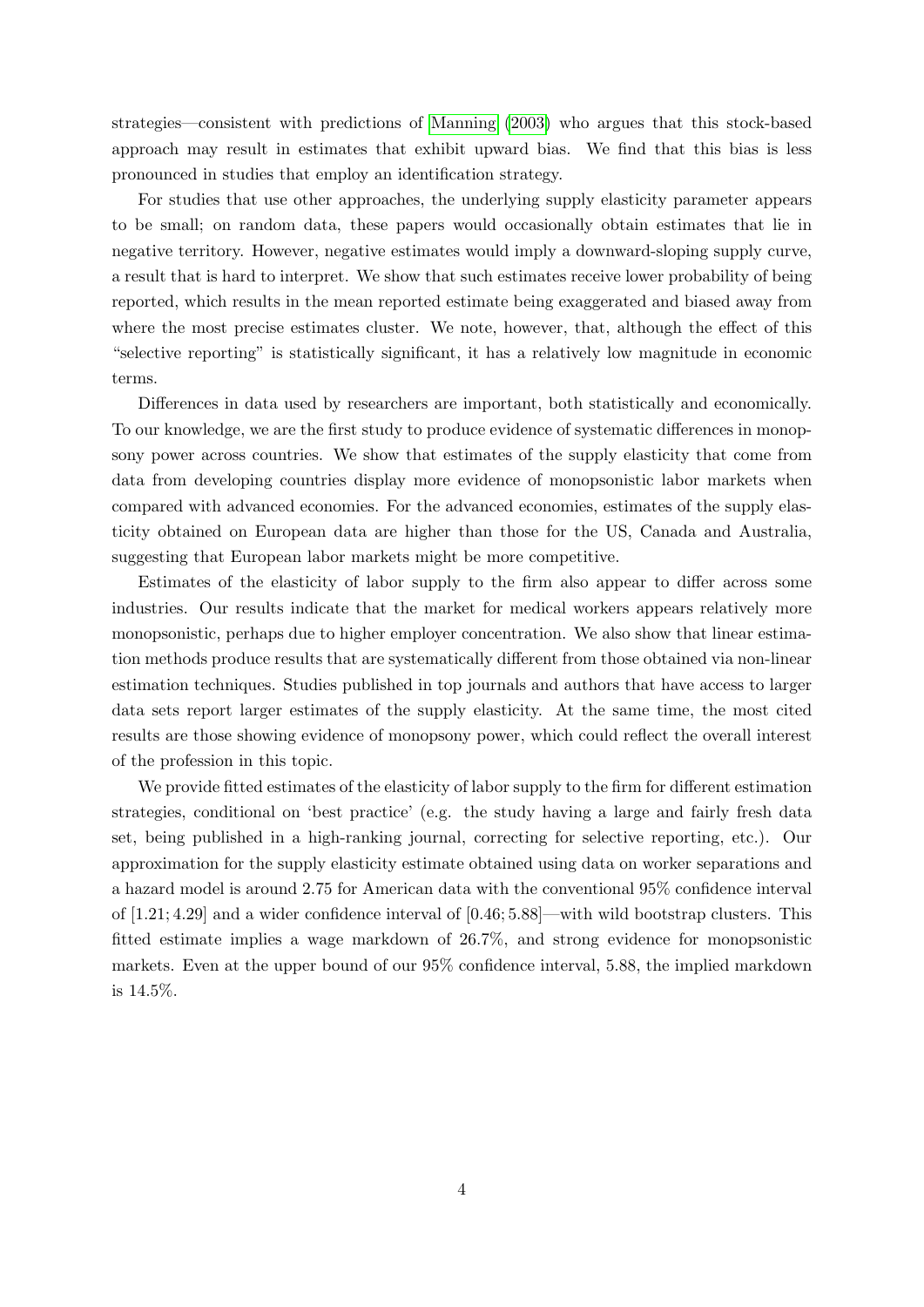# <span id="page-6-2"></span>2 Estimating the Elasticity of Labor Supply to the Firm

During the 20th century, the labor literature largely focused on the pure monopsony model in which a single firm comprised the entirety of demand for labor in a market (e.g. in a company town).[2](#page-6-0) As a consequence, relatively little attention was paid to the more general case of imperfect competition, where several competing firms exercise wage-setting power. The foundation for this broader way of thinking about imperfect competition, however, was laid 85 years ago. [Robinson](#page-31-1) [\(1933\)](#page-31-1) described three specific reasons why the perfectly competitive model of the labor market may fail, even when there are many firms in the market competing for labor. She argued that a firm may end up facing an upward-sloping labor supply curve because of geographical isolation and differences in commuting distances to a work cite, because workers may prefer their employer for reasons other than compensation, or because workers may not be fully aware of opportunities existing at other firms. Such labor markets, in which a firm faces upward sloping supply despite the presence of many competitors, are termed monopsonistic (or oligopsonistic).

The [Manning](#page-31-0) [\(2003\)](#page-31-0) book Monopsony in Motion inspired a conceptual shift in the literature by applying the [Burdett & Mortensen](#page-29-10) [\(1998\)](#page-29-10) model to formalize the notion of a monopsonistic labor market, in which firms possess wage-setting power due to labor market frictions. His work also provided a relatively straightforward estimation framework, which paved the way for a new empirical literature on monopsony. In addition to papers estimating the elasticity of labor supply to the firm, recent work has begun to revisit possible causes of market power, focusing on issues such as input market concentration [\(Brummund 2011,](#page-29-11) [Webber 2015,](#page-32-1) Azar [et al.](#page-29-2) [2017,](#page-29-2) [Benmelech](#page-29-12) et al. [2018](#page-29-12) and Rinz [et al.](#page-31-4) [2018\)](#page-31-4), legal restrictions to mobility [\(Naidu 2010,](#page-31-5) [Naidu](#page-31-6) [& Yuchtman 2013,](#page-31-6) [Balasubramanian](#page-29-13) et al. [2018](#page-29-13) and [Krueger & Ashenfelter 2018\)](#page-30-7) and moving costs [\(Ransom 2018\)](#page-31-7).

Here, we provide some background on the monopsony market structure and the key way to quantify firms' wage-setting power. Consider a firm that faces an upward-sloping labor supply curve and chooses the number of workers to solve the maximization problem

$$
\Pi = \max_{L} \left[ p \times f(L) - w(L) \times L \right],\tag{1}
$$

where p is the price, L is the labor input,  $f(.)$  is the production function, and  $w(L)$  is the wage that the firm pays its workers, depending on how many workers are hired. This problem yields a solution that links the wage paid by the firm, the marginal revenue product of labor and the elasticity of labor supply:

<span id="page-6-1"></span>
$$
w = MRP_L \frac{\epsilon}{1 + \epsilon},\tag{2}
$$

where  $MRP<sub>L</sub>$  is the marginal revenue product of labor and  $\epsilon$  is the elasticity of labor supply to an individual firm with respect to the wage,  $\epsilon \equiv \frac{\partial L}{\partial w}$ ∂w w  $\frac{w}{L}$ . If supply is perfectly elastic (and  $\epsilon = \infty$ ),

<span id="page-6-0"></span> $2<sup>2</sup>$ [Manning](#page-31-0) [\(2003\)](#page-31-0) demonstrates this by examining the contents of contemporary labor economics textbooks. In the meantime, other fields moved on to adopt models in which markets failed to yield perfectly competitive outcomes despite the presence of many firms in the market, on account of factors such as differentiated products (e.g. [Berry](#page-29-14) et al. [1995,](#page-29-14) [Krugman 1980](#page-31-8) and [Melitz 2003\)](#page-31-9).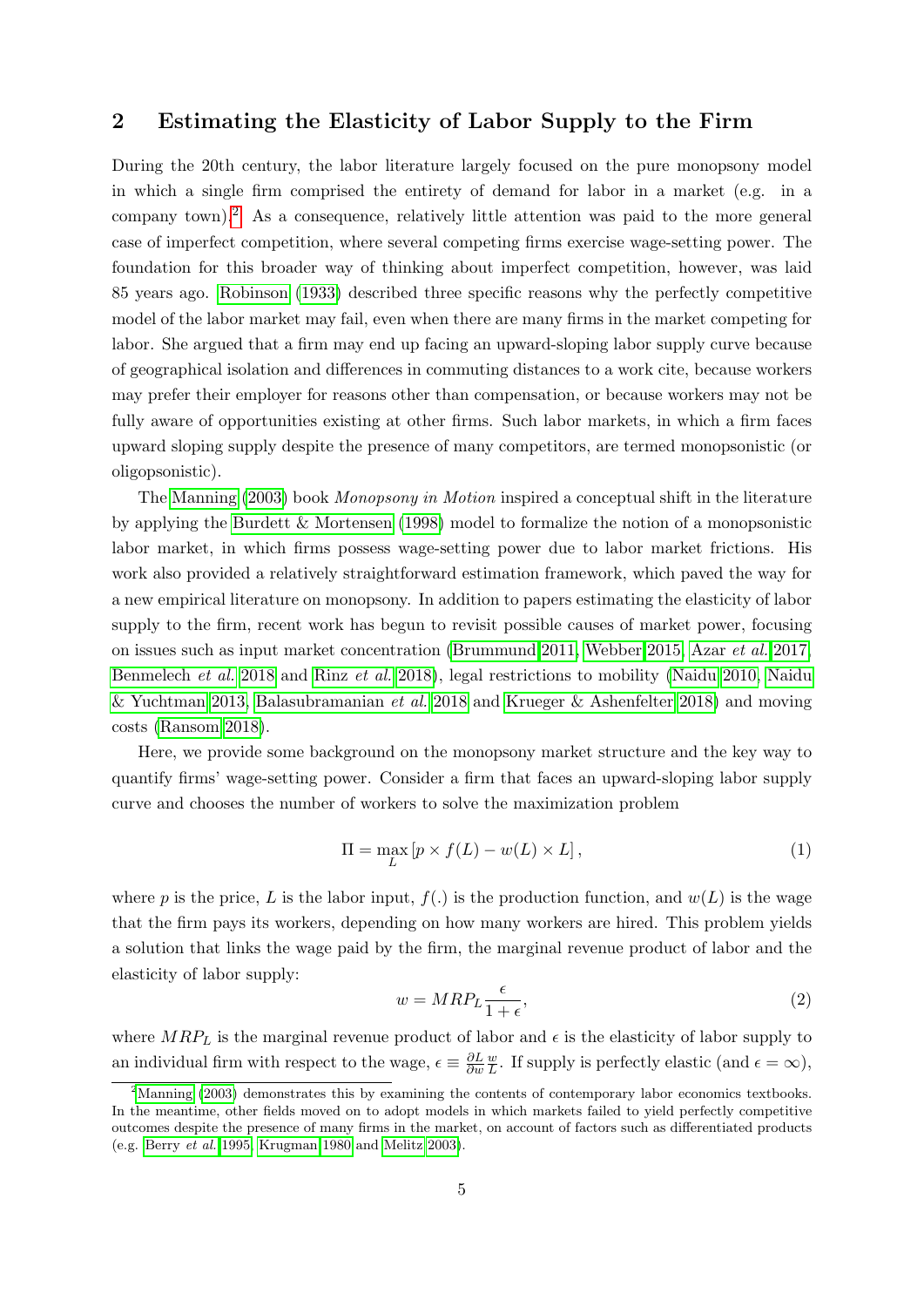then the last worker hired is paid her worth to the firm: equation [\(2\)](#page-6-1) implies  $w = MRP<sub>L</sub>$ . By contrast, the worker is payed 90% of her worth to the firm if  $\epsilon = 9$ , and half of her worth if  $\epsilon = 1$ . It is, however, unclear that firms are able to exercise all of their monopsony power, as factors such as minimum wages, union contracts, social norms or worker responses to perceptions of fairness (see [Dube](#page-30-8) et al. [Forthcoming\)](#page-30-8) may also affect wage outcomes. Nevertheless, this simple model does provide important insight into how monopsony power may affect wages, and  $\epsilon$ , the elasticity of labor supply to the firm, provides important insights into the degree of wage-setting power that firms possess.

In this section we will discuss different ways in which the estimates of  $\epsilon$  can be obtained. Perhaps the most straightforward approach for estimating the elasticity of labor supply involves a direct regression of the number of workers employed at a given firm on the wage paid to those workers:

<span id="page-7-0"></span>
$$
\ln(L_i) = \epsilon \cdot \ln(w_i) + \xi_i \tag{3}
$$

where  $L_i$  is labor employed by the firm, and  $w_i$  denotes wages payed. This approach is used by [Bodah](#page-29-15) et al. [\(2003\)](#page-29-15), [Staiger](#page-31-10) et al. [\(2010\)](#page-31-10), [Falch](#page-30-9) [\(2010\)](#page-30-9) and others. Authors that employ this method typically come up with estimates of elasticity  $\hat{\epsilon}$  that do not exceed two, implying that workers are paid less than two thirds of their value to the firm.

An alternative approach that also uses the stock of workers employed by a firm at a given time reverses the left- and right-hand sides of the regression in equation [\(3\)](#page-7-0) to estimate:

<span id="page-7-3"></span>
$$
\ln(w_i) = \chi \cdot \ln(L_i) + \xi_i,\tag{4}
$$

where  $\hat{\chi}$  is the inverse elasticity of labor supply. This approach is employed in [Fakhfakh &](#page-30-10) [FitzRoy](#page-30-10) [\(2006\)](#page-30-10), [Sulis](#page-32-2) [\(2011\)](#page-32-2), [Matsudaira](#page-31-11) [\(2014\)](#page-31-11) and others. A reader may expect that the estimates  $\hat{\epsilon}$  and  $\hat{\chi}$  would be linked through an inverse relationship,  $\hat{\epsilon} = \frac{1}{2}$  $\frac{1}{\hat{\chi}}$ , and therefore the estimates of  $\hat{\chi}$  should cluster somewhere above 1/2. This, however, is not what this literature typically reports: the most common estimates  $\hat{\chi}$  lie below 1/2, with only a small fraction exceeding this mark. This suggest some inconsistency and possible structural differences between the two estimation methods, a pattern previously pointed out by [Manning](#page-31-0) [\(2003\)](#page-31-0).

[Manning](#page-31-0) [\(2003\)](#page-31-0) provides an alternative framework that is not a stock-based, but a turnoverbased approach. Motivated by the idea that perfect competition in labor markets fails due to several sources of frictions, this approach stems from the results of a simplified [Burdett](#page-29-10) [& Mortensen](#page-29-10) [\(1998\)](#page-29-10) search model, in which firms face search costs, and frictions inhibit the mobility of workers between jobs. Workers choose to separate from jobs that pay lower wages, and the overall job separation rate is a function of the wage.<sup>[3](#page-7-1)</sup> [Card & Krueger](#page-29-1) [\(1995a\)](#page-29-1) point out the relationship between the elasticity of separation with respect to wage and the labor supply elasticity

<span id="page-7-2"></span>
$$
\epsilon = \epsilon_R - \epsilon_S. \tag{5}
$$

In [\(5\)](#page-7-2),  $\epsilon_S \equiv \frac{\partial s(w)}{\partial w}$ ∂w  $\omega$  $\frac{w}{s(w)}$  is the elasticity of separations where  $s(w)$  is the separation rate, and

<span id="page-7-1"></span><sup>3</sup>Readers interested in a more detailed discussion of this model may refer to [Manning](#page-31-0) [\(2003\)](#page-31-0) Chapter 4.4.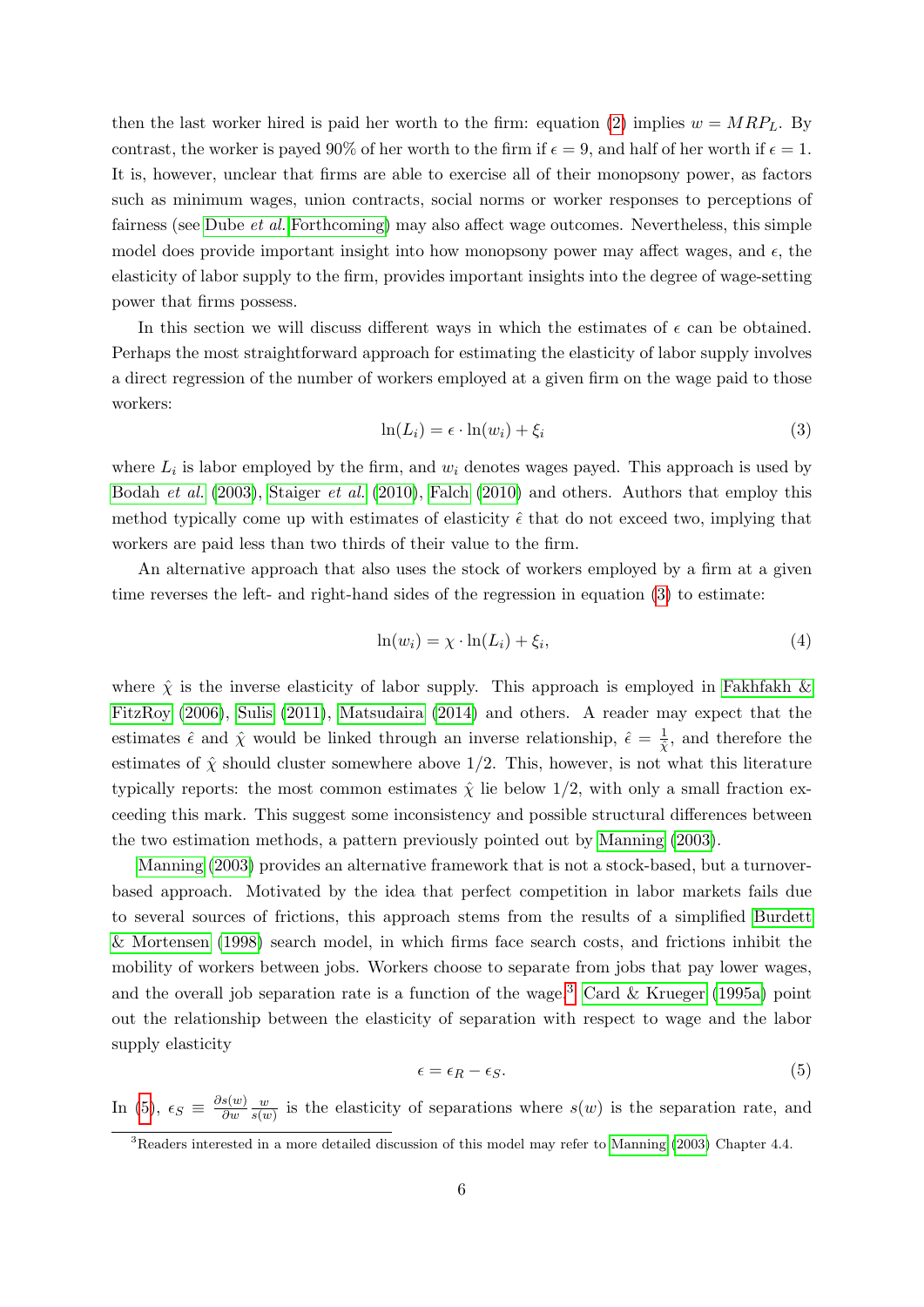$\epsilon_R \equiv \frac{\partial R(w)}{\partial w}$ ∂w w  $\frac{w}{R(w)}$  is the elasticity of new recruitment where  $R(w)$  is the recruitment function. Equation [\(5\)](#page-7-2) states that the elasticity of labor supply to the firm can be characterized by how the wage affects worker inflows (through the recruitment elasticity) and how it affects worker outflows (through the separation elasticity). It is rare that a researcher would have reliable data to competently estimate both  $\epsilon_R$  and  $\epsilon_S$ . A useful practical solution was suggested by [Manning](#page-31-0) [\(2003\)](#page-31-0): in a steady-state, the elasticities of separation and recruitment should be linked through  $\epsilon_S = -\epsilon_R$ . Under this assumption, two additional ways of estimating  $\epsilon$  naturally arise:

$$
\epsilon = -2\epsilon_S,\tag{6}
$$

$$
\epsilon = 2\epsilon_R. \tag{7}
$$

Estimating the recruitment elasticity requires not only information about the employees of a firm, but also on how many qualified applicants a position received. This kind of data is hard to come by, so very few papers have estimated  $\epsilon_R$ . Using high quality administrative data on Norwegian teachers, a field experiment in Mexico, and field data from Amazon Turk, [Falch](#page-30-11) [\(2017\)](#page-30-11), Dal B $\acute{o}$  et al. [\(2013\)](#page-29-16) and [Dube](#page-30-12) et al. [\(2018a\)](#page-30-12), respectively, provide estimates of the elasticity of recruitments with respect to the wage.

Estimating the separation elasticity requires the use of payroll data which contains information on the length of an employee's tenure at a firm and their wage. Measuring how tenure and wage covary identifies the separation elasticity. This approach is much more common, it was adopted, for example, in [Ransom & Sims](#page-31-12) [\(2010\)](#page-31-12), [Booth & Katic](#page-29-17) [\(2011\)](#page-29-17), [Depew & Sørensen](#page-29-4) [\(2013\)](#page-29-4) and others. Econometric models employed to estimate this relationship include linear probability models, probits, logits and hazard models. Studies estimating separation elasticities typically come up with numbers that imply supply elasticities less then two; at the same time, there are some studies that estimate it to be higher. Estimates obtained using recruitment elasticities appear to be slightly higher. An important research question is whether the assumption of  $\epsilon_S = -\epsilon_R$  is in fact justified—this will be one of the questions we will attempt to address in [Section 5](#page-17-0) of this paper.

Finally, some researchers employ techniques that impose more structural assumptions than the papers estimating either the straightforward correlation between wages and labor supply or wages and turnover, i.e. [Fleisher & Wang](#page-30-13) [\(2004\)](#page-30-13); [Naidu](#page-31-13) et al. [\(2016\)](#page-31-13); [Dobbelaere & Mairesse](#page-29-18) [\(2013\)](#page-29-18); [Ogloblin & Brock](#page-31-14) [\(2005\)](#page-31-14).

An important caveat is the potential endogeneity problem that exists when modeling the relationship between wages and employment; understanding the effect of employing an identification strategy is therefore of crucial importance. Studies estimating  $\epsilon$  via the regression model in [\(3\)](#page-7-0) can use firm-specific shocks to the wage to identify the supply slope. This approach is taken by [Falch](#page-30-9) [\(2010\)](#page-30-9) who uses wage premiums paid to teachers in schools facing teacher shortages in Norway. On the other hand, studies that estimate  $\chi$  with the regression model in [\(4\)](#page-7-3) require labor demand shifters to identify the supply slope. For example, [Matsudaira](#page-31-11) [\(2014\)](#page-31-11) exploits increases in demand for nurses at the hospital level on account of a new staffing regulation. Studies that use data on separations to estimate  $\epsilon_S$  can instrument for worker wages to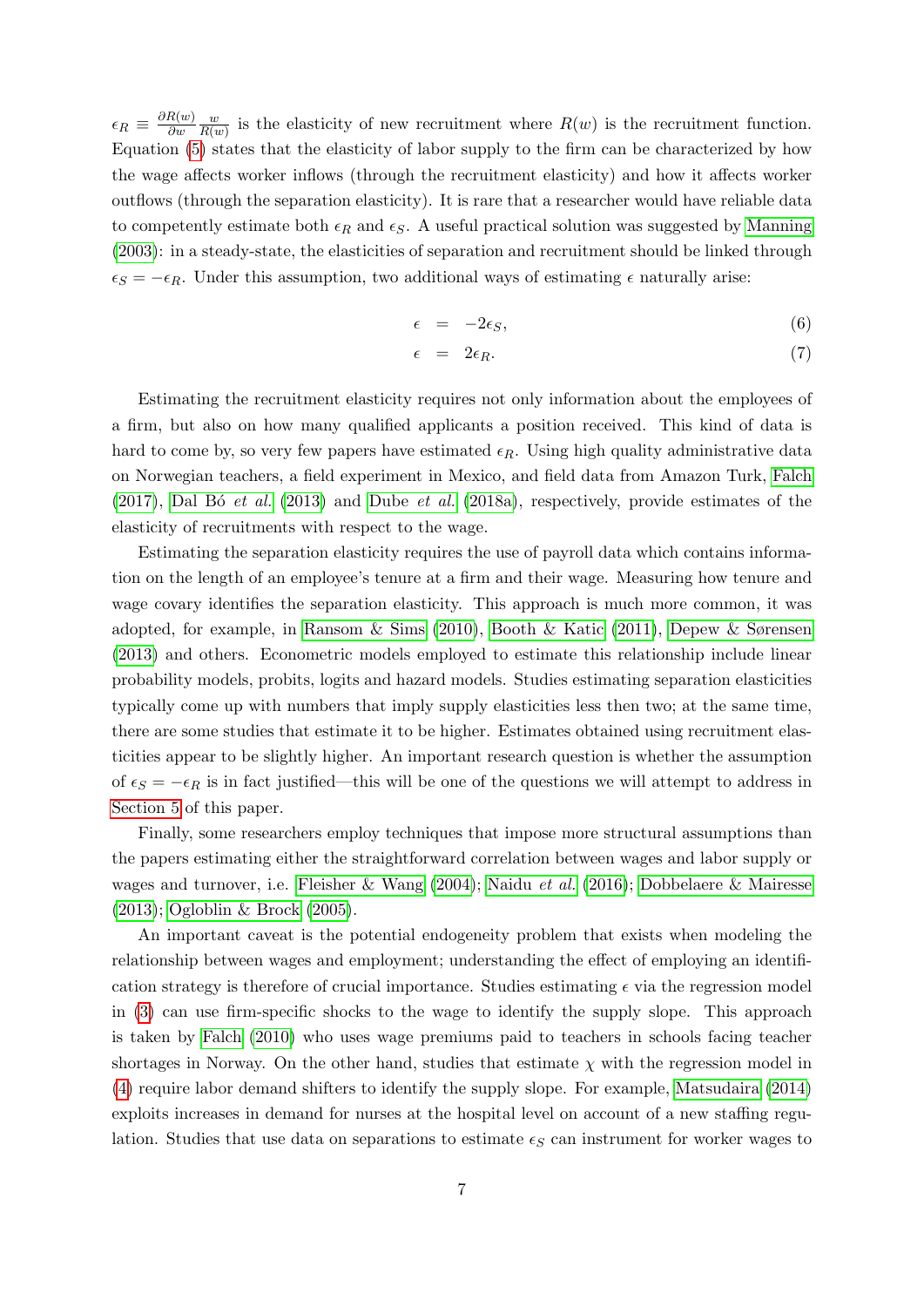purge unobserved individual heterogeneity, as is done in [Ransom & Sims](#page-31-12) [\(2010\)](#page-31-12) who use wages based upon union contracts as an instrument. For the estimate of  $\epsilon_R$  based on recruitment rates, Dal Bó et al. [\(2013\)](#page-29-16) run a field experiment to generate exogenous variation in wages.

# <span id="page-9-2"></span>3 Data

We first employ Google Scholar to search for published studies in the field; we prefer Google Scholar over other search engines because of its ability to search through the full text versions of the papers rather than only the abstract and keywords. We selected search parameters based on the following criteria: 1) the search would return papers related to monopsony and 2) it would return papers that *estimate* parameters of monopsony power. We ran the search on November 12th 2017, saved the .html files for the first 100 pages of the search and downloaded the .pdf files, when available, for the first 50 pages covering 500 papers. To verify that this list was indeed comprehensive, we also studied the references of the returned papers to include any potential candidates that we missed and added other published papers we were aware of.[4](#page-9-0)

We adopted the following inclusion criteria. First, the study needed to present estimates that allow for computing the elasticity of labor supply to the firm. We therefore eliminated papers that examine the relationship between measures of labor market concentration and wages. Even though these studies can provide useful evidence of monopsony power on labor markets, they do not allow for a straightforward computation of the value of the supply elasticity. We also exclude papers estimating the firm size wage effect, unless such an effect was claimed by the authors to be an estimate of the elasticity of labor supply to the firm. Finally, we excluded papers that report estimates of the elasticity of labor supply to an entire labor market, rather than to an individual firm.

Our second inclusion criterion is that the study must report a standard error or present information from which the standard error can be computed, as we would like to investigate whether this literature is prone to publication bias.<sup>[5](#page-9-1)</sup> Third, we limit our search to published studies, as they are likely to have gone through a peer review process and are not subject to further revisions and changes. Published studies are also likely to be better typeset, a feature that facilitates the data collection process.

We found 38 studies that comply with these criteria that together provide 801 estimates complete with standard errors. The search query and the list of studies are available in Appendix C. The oldest study in our data set was published in 1977, the newest—in 2018. Typically, each paper reports several estimates, and the authors do not explicitly state their preference over the reported results. We therefore do not discriminate between reported estimates and collect all results presented in each study.

<span id="page-9-0"></span>We would like to investigate how different aspects of study design affect the reported estimate

<sup>&</sup>lt;sup>4</sup>Specifically, we checked references in both [Boal & Ransom](#page-29-19) [\(1997\)](#page-29-19) and [Manning](#page-31-15) [\(2011\)](#page-31-15), which survey the monopsony literature.

<span id="page-9-1"></span><sup>&</sup>lt;sup>5</sup>We use the delta method to approximate standard errors when the exact estimate is not available, assuming independence of parameters, as is standard in the literature.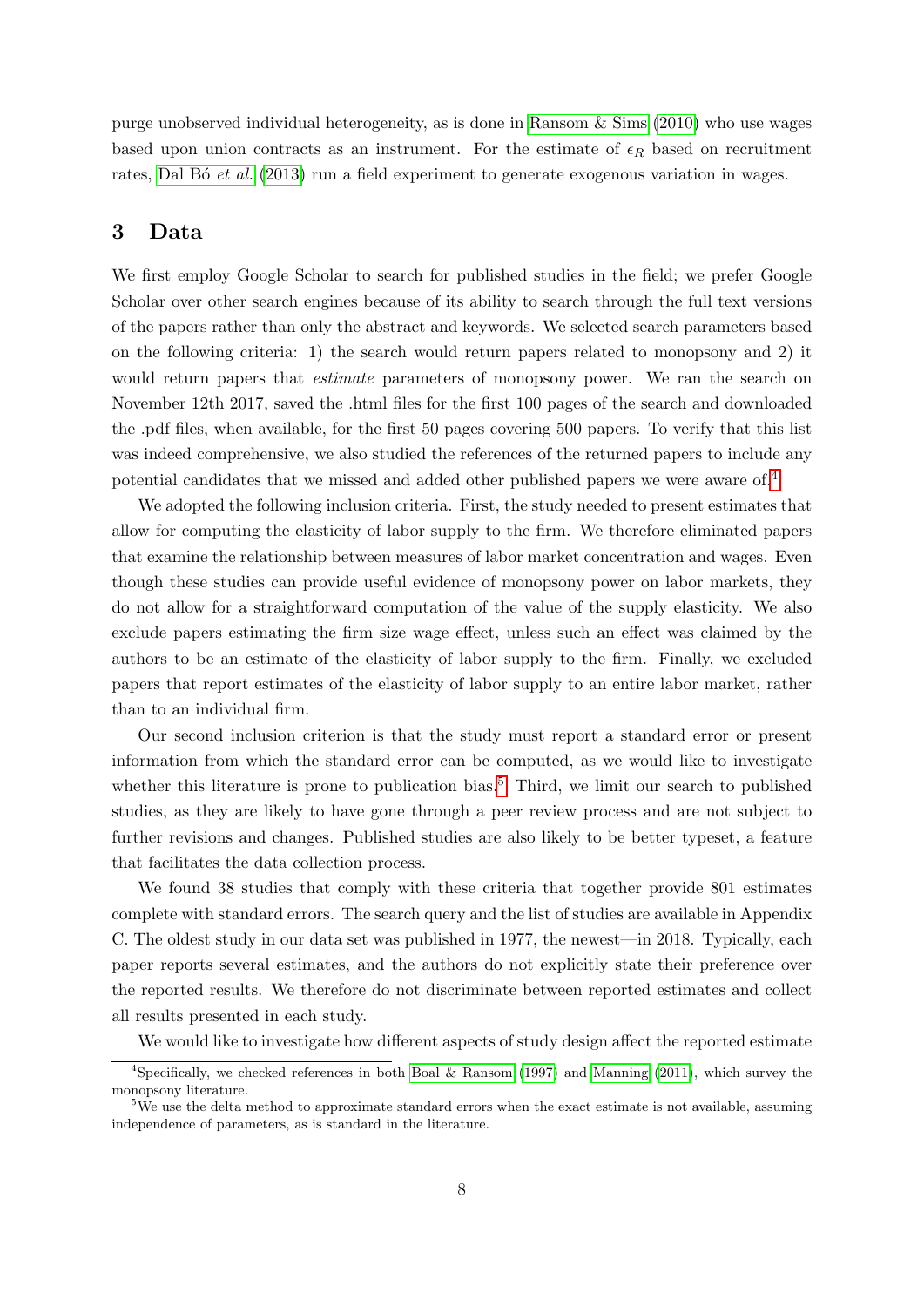of the supply elasticity. To this end, for each of the 801 estimates we also collect information on 20 features related to data, methodology and publication characteristics. The description and summary statistics of these variables are available in [Table A1;](#page-33-0) we also discuss them in detail in [Section 5.](#page-17-0) The final data set is available upon request from the authors.

As discussed in [Section 2,](#page-6-2) estimates of the supply elasticity seem to vary depending on specifications used by researchers. On the one hand, many papers estimate effects that can, through linear transformations (and under assumptions discussed in [Section 2\)](#page-6-2), be converted to measures of the supply elasticity (e.g. studies that estimate  $\epsilon$  with the model in [\(3\)](#page-7-0), or report  $\epsilon_S$ or  $\epsilon_R$ ). For convenience, we will refer to these estimates as 'direct'.<sup>[6](#page-10-0)</sup> These estimates comprise 700 out of 801 estimates in our sample. They are depicted in [Figure 1\(](#page-11-0)a), with the median estimate around 1.1 implying that workers are payed 52% of their marginal product—strong evidence for monopsony. The distribution of these estimates appears to be relatively close to a bell-shaped curve, but, importantly, it is skewed: the right tail seems more prominent than the left tail, with many estimates clustering below the median and close to zero, signaling even more monopsony power than the median estimate suggests.

The remaining 101 estimates in our data set come from studies estimating the inverse elasticity of labor supply (parameter  $\chi$  in the model in [4\)](#page-7-3); we depict their distribution in [Figure 1\(](#page-11-0)b). The median inverse elasticity is around 0.25, corresponding to a supply elasticity around 4 and a wage markdown of only 20%. This immediately points to an inconsistency between two sets of results, suggesting that there may be deep structural differences between the two approaches. However, there may be other explanations as well. For example, papers estimating inverse elasticities could, by chance, be studying less monopsonistic markets or using techniques that yield larger estimates.

[Figure 1\(](#page-11-0)c) plots all estimates of  $\epsilon$  together, combining those obtained using 'direct' approaches and the inverse regression (i.e. model [4\)](#page-7-3). Again, we note striking differences between these sets of results as they do not appear to come from the same distribution. [Table 1](#page-12-0) reports sample statistics for the full sample, as well as the subsamples of estimates obtained through 'direct' and inverse methods. For the overall sample, the mean estimate of the supply elasticity is at 3.75, while the median is much lower—only 1.27; we also observe similar patterns when we weigh estimates by the inverse of the number of estimates per study, thereby giving equal weight to each study, regardless of how many estimates it reports. The sample means for 'direct' estimates appear to be somewhat lower (1.46), while the means for inverse estimates are substantially higher (19.66), and very different from the median of 3.77.

Elasticity estimates vary across other dimensions as well. First, we document some variance across geographic regions. The means and medians for estimates coming from Europe are larger than those from other advanced economies and developing countries. This could potentially imply that European labor markets are more competitive. Alternatively, this result could also arise from the fact that a portion of the estimates of the inverse elasticity were obtained using European data—if structural differences between inverse and direct estimations are in fact

<span id="page-10-0"></span><sup>&</sup>lt;sup>6</sup>Importantly, this notation is different from the terminology of [Manning](#page-31-0) [\(2003\)](#page-31-0), who uses the term 'direct regression' to exclusively refer to 'stock'-based regressions of the wage on the stock of labor (see the model in [4\)](#page-7-3).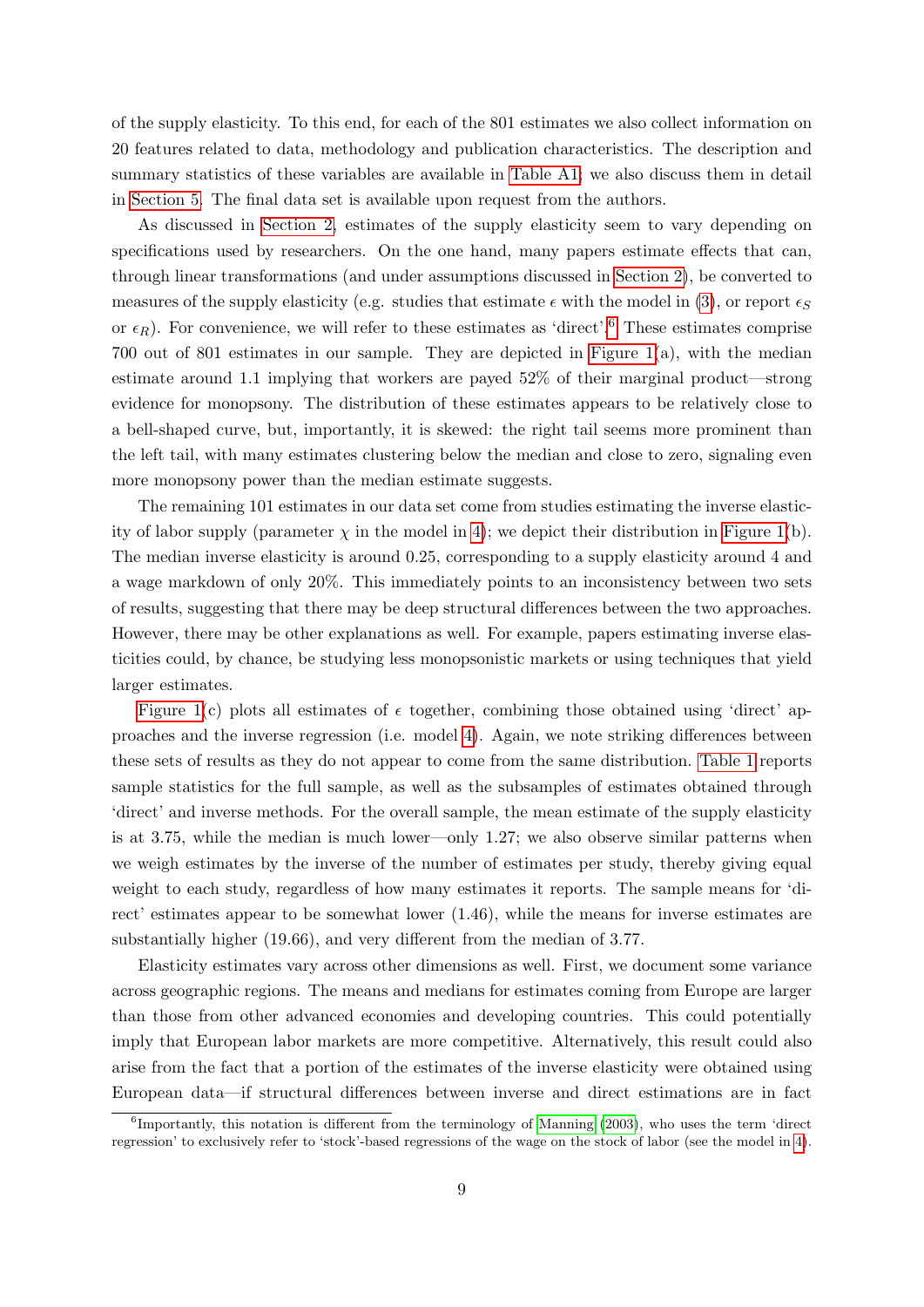<span id="page-11-0"></span>

Figure 1: Estimates of supply elasticity: 'direct' vs. 'inverse'

*Notes:* The figure displays the distribution of estimates of the elasticity. [Figure 1\(](#page-11-0)a) shows estimates of  $\epsilon$  that were obtained via the 'direct' methods; that is, methods that allow for a calculation of  $\epsilon$  via a linear transformation (i.e. from model [\(3\)](#page-7-0), using separation or recruitment rates, or performing a structural estimation). [Figure 1\(](#page-11-0)b) shows estimates of  $\chi$  obtained from regression [\(4\)](#page-7-3). We then convert these estimates to the elasticity of labor supply to the firm using  $\epsilon = \frac{1}{\chi}$  and plot the pooled data set in [Figure 1\(](#page-11-0)c) (here, we show only estimates between -10 and 30).

important. We also observe that estimates for developing countries appear to be smaller than those corresponding to advanced economies. It is, however, too early to conclude that the labor markets of developing countries are less competitive, as we do not know what other features of the study designs are contributing to this result. We will attempt to disentangle the potential explanations in [Section 5.](#page-17-0)

Aside from geography, we also observe some differences across occupations. A large portion of the literature exclusively focuses on markets for medical workers and teachers, on the grounds of higher potential for monopsony in these markets due to higher employer concentration. There are 203 estimates in our sample exclusively related to either of these markets. From the sample statistics, it would appear that the market for nurses is less competitive compared to the market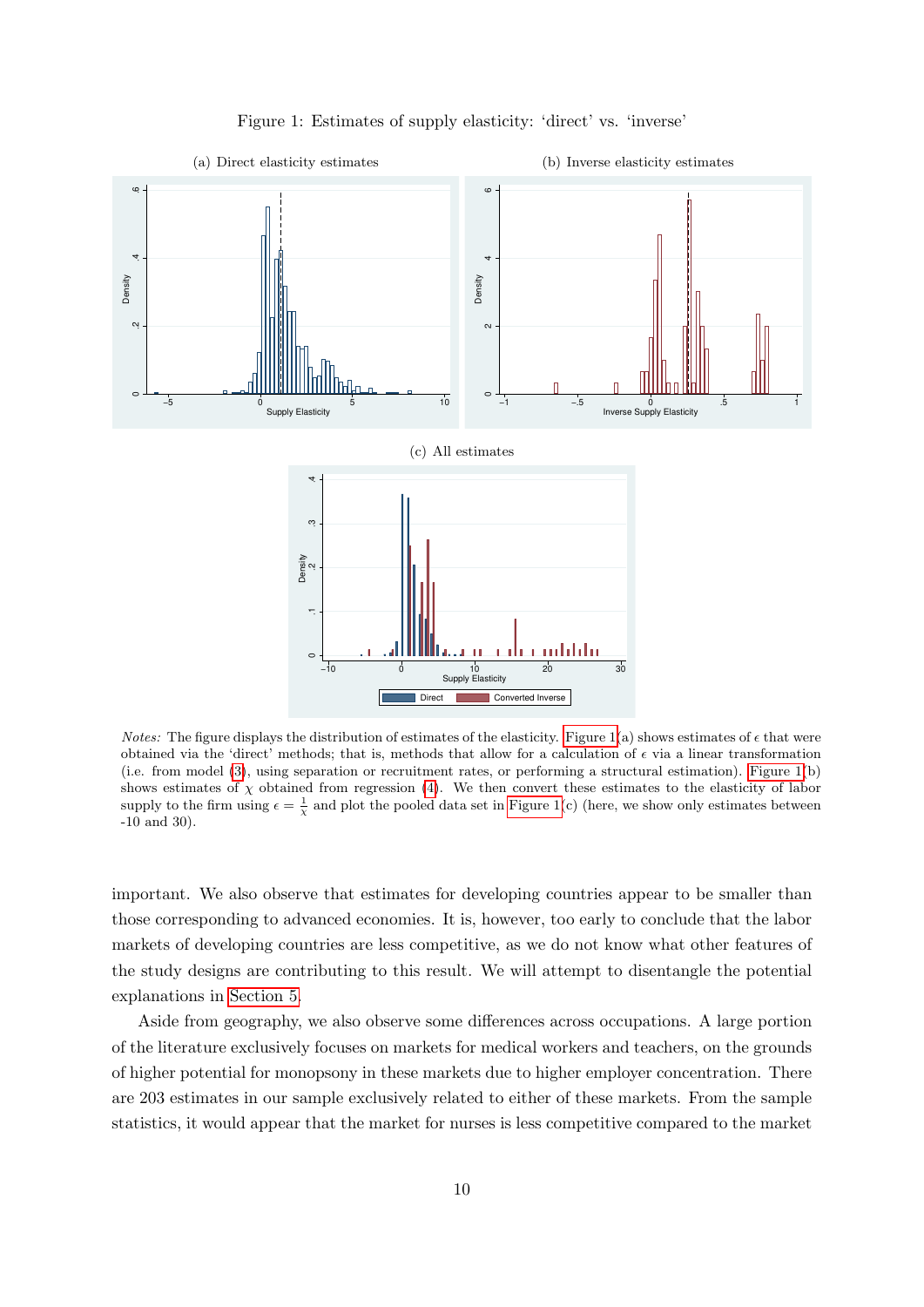<span id="page-12-0"></span>

|                | Unweighted |        |         | Weighted |         |        |          |       |     |
|----------------|------------|--------|---------|----------|---------|--------|----------|-------|-----|
|                | Mean       | Median | $5\%$   | 95%      | Mean    | Median | $5\%$    | 95%   | N   |
| All            | 3.75       | 1.27   | $-0.07$ | 5.91     | 4.70    | 1.56   | $-0.35$  | 10.87 | 801 |
| Europe         | 7.01       | 1.43   | 0.24    | 19.96    | 11.28   | 1.84   | 0.32     | 23.31 | 336 |
| Other advanced | 1.43       | 1.17   | $-0.26$ | 4.60     | 0.83    | 1.47   | $-4.38$  | 5.12  | 406 |
| Developing     | 1.16       | 1.16   | $-0.30$ | 2.21     | 0.96    | 1.03   | $-0.35$  | 2.55  | 59  |
| <b>Nurses</b>  | 0.95       | 1.38   | $-4.38$ | 4.10     | $-2.65$ | 0.77   | $-27.36$ | 3.79  | 78  |
| Teachers       | 3.08       | 2.95   | 1.04    | 5.44     | 5.07    | 3.65   | 1.06     | 17.06 | 102 |
| Inverse        | 19.66      | 3.77   | $-4.38$ | 38.46    | 21.12   | 3.77   | $-27.55$ | 83.33 | 101 |
| Direct         | 1.46       | 1.10   | $-0.04$ | 4.21     | 1.67    | 1.38   | $-0.07$  | 4.18  | 700 |
| Separations    | 1.53       | 1.22   | $-0.13$ | 4.36     | 1.96    | 1.67   | 0.23     | 5.84  | 496 |
| Recruitments   | 3.04       | 3.41   | 0.15    | 4.73     | 2.14    | 2.13   | 0.07     | 4.35  | 62  |
| L on w         | 0.87       | 1.03   | 0.02    | 1.69     | 0.72    | 0.77   | 0.02     | 1.56  | 47  |
| Structural     | 0.33       | 0.31   | 0.13    | 0.43     | 0.44    | 0.30   | $-0.35$  | 2.55  | 95  |
| Top Journal    | 1.96       | 1.51   | 0.08    | 3.76     | 2.49    | 1.74   | 0.13     | 5.62  | 93  |

Table 1: Supply elasticity estimates by data and methods

Notes: 5% and 95% denote corresponding percentiles. 'Weighted' refers to summary statistics based upon weighting of observations by the inverse of the number of estimates reported in the study, thereby giving each study equal weight.

for teachers and the results coming from other occupations.

Out of the 700 'direct' estimates in our sample, the majority of about 500 estimates comes from studies that use separation rates. The remaining approximately 200 estimates are derived from studies using recruitment rates, regressing labor supply on wage, or using some type of structural estimation. There seems to be some, albeit much smaller, variation across these dimensions as well. Finally, 93 of the estimates in our data set come from papers published in either one of the top five general interest journals, or the top field Journal of Labor Economics (labeled 'Top Journal' in [Table 1\)](#page-12-0). These estimates appear quite close to the sample mean of the 'direct' estimates. Overall, there is relatively low variation in 'direct' estimates of the supply elasticity. At the same time, the skewed distribution of those estimates appearing in [Figure 1\(](#page-11-0)a) may indicate publication bias in the literature, with negative estimates receiving lower probability of being reported. We investigate these concerns in the next section.

Before proceeding with the estimations, we need to make provisions to improve comparability between inverse and non-inverse estimates. All estimates of supply elasticity obtained via 'direct' methods lie between  $-6$  and 8.5. At the same time, some of the studies estimating the inverse elasticity come up with estimates of  $\hat{\chi}$  that lie very close to zero; these estimates become enormous when converted to  $\hat{\epsilon}$ . Our full sample of 801 estimates includes several estimates converted from inverse elasticity estimates that do not compare with the rest, such as 999.9 with a standard error of 6666.6; 249.9 with a standard error of 520.8, -76.9 with a standard error of 120.2, etc. In order to ensure that we are working with comparable data, we cut the outliers by 1% from each tail. This leaves us with a sample of 787 estimates among which 88 are converted from the inverse elasticity, enough to estimate the contribution of this methodology to the magnitude of supply elasticity estimates. [Table A1](#page-33-0) compares sample statistics of our control variables for the full sample and the subsample of the 98% of estimates without outliers;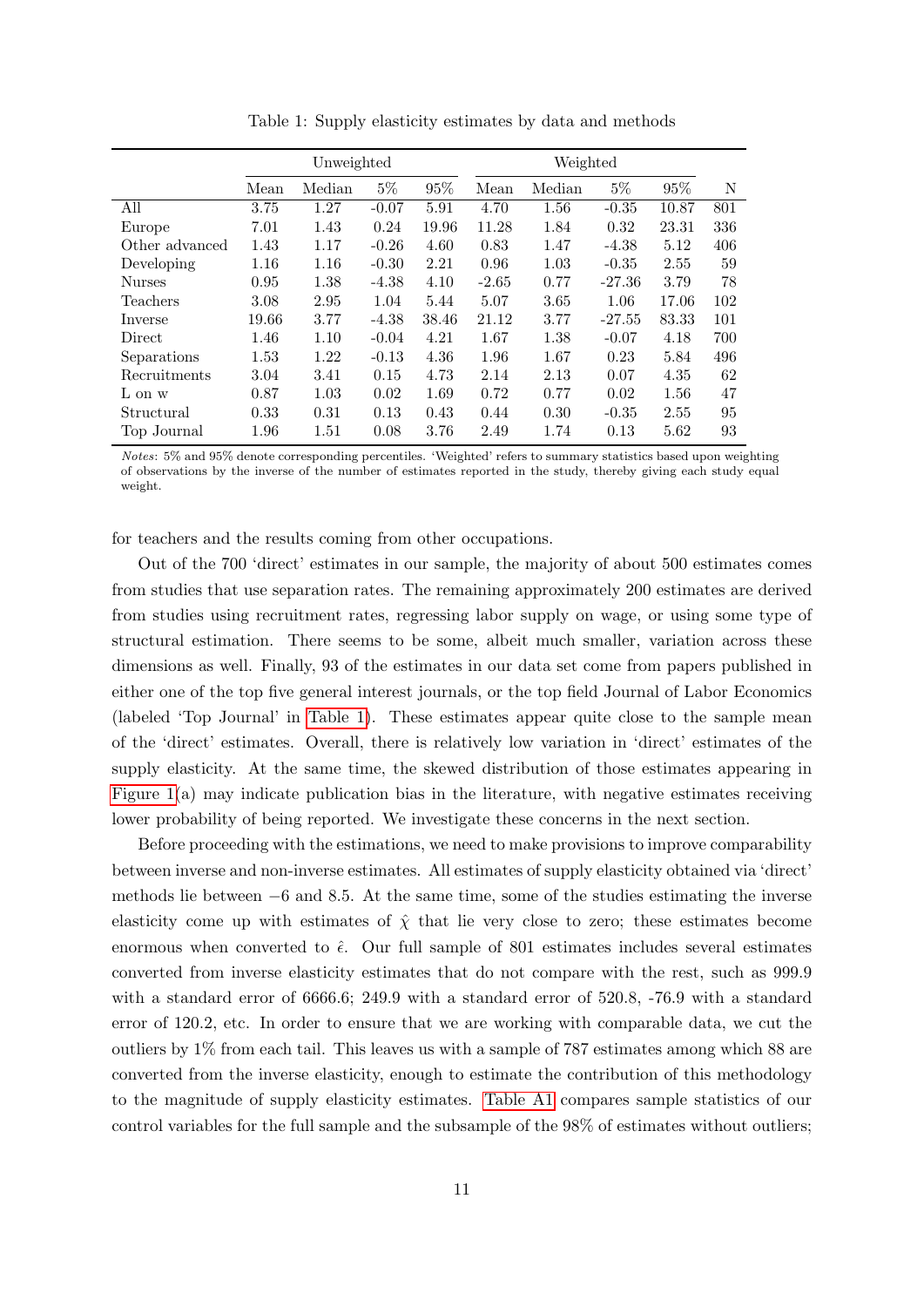it shows no notable difference between the two samples in terms of the sample properties of key controls. In the next two sections we will focus on this subsample; however, we will also test robustness of our results using the full data set in which outliers from each tail are winsorized at the 1% level.

### <span id="page-13-1"></span>4 Publication Bias

Estimates of the supply elasticity that are based on 'direct' methods seem to cluster relatively close to zero, implying that the underlying parameter is close to zero as well. When estimated on random data using standard techniques, a model with a small positive underlying parameter would sometimes yield estimates that lie quite far from the true value and are associated with large standard errors. Some of these estimates would be large and positive, while others, given the small 'true' value, would end up in the negative territory. If all estimates of the supply elasticity are reported, then averaging across different results should nevertheless yield a mean close to the underlying effect. If, however, some (e.g. negative) estimates are under-reported, then the mean of this truncated distribution would likely be far from the 'true' effect. What we will investigate here is whether the literature is prone to such 'selective reporting' of the results.[7](#page-13-0)

Selective reporting seems to be present in many fields of economics. [Ashenfelter](#page-29-20) *et al.* [\(1999\)](#page-29-20) find publication bias in the literature estimating returns to schooling; Card  $\&$  Krueger [\(1995b\)](#page-29-6) and [Doucouliagos & Stanley](#page-29-7) [\(2009\)](#page-29-7) document this for studies of the effect of minimum wage regulation on employment. [Rose & Stanley](#page-31-16) [\(2005\)](#page-31-16) and [Havranek](#page-30-14) [\(2010\)](#page-30-14) examine literature on the effects of currency unions on trade and find that negative estimates have lower probability of being reported. Similarly, [Havranek & Sokolova](#page-30-15) [\(2018\)](#page-30-15) find evidence of 'selection for the right sign' in the literature estimating the degree of excess sensitivity in consumption to predictable changes in income.

Positive values of the elasticity of labor supply to the firm, however large, can easily be interpreted by researchers: a large elasticity indicates that the labor market is close to perfect competition, while an estimate close to zero implies high firm wage-setting power. The same cannot be said for negative values of the supply elasticity, as they imply a downward-sloping supply curve and are therefore much harder to make sense of. It is possible that researchers obtaining negative results would see them as an indication of something being wrong with their model, and would possibly engage in further specification searches. These patterns, albeit unintentional, would lead to a lower probability of reporting for negative estimates which in turn implies that, when averaging results across studies, the mean estimate produced by the literature would exaggerate the 'true' underlying effect.

<span id="page-13-0"></span>[Figure 3](#page-21-0) presents a scatter plot of estimates reported by studies of the 'direct' elasticity.

<sup>&</sup>lt;sup>7</sup>'Selective reporting' might be a better, more general description compared to 'publication bias', as the observed under-reporting of the results may not actually be related to the publication process. Nevertheless, the literature has converged on the term 'publication bias' (e.g. [Card & Krueger 1995b,](#page-29-6) [Ashenfelter](#page-29-20) et al. [1999,](#page-29-20) [Stanley 2001,](#page-31-17) [Efendic](#page-30-16) et al. [2011,](#page-30-16) [Havranek 2015,](#page-30-5) [Rusnak](#page-31-18) et al. [2013\)](#page-31-18). Here, we also use it for consistency.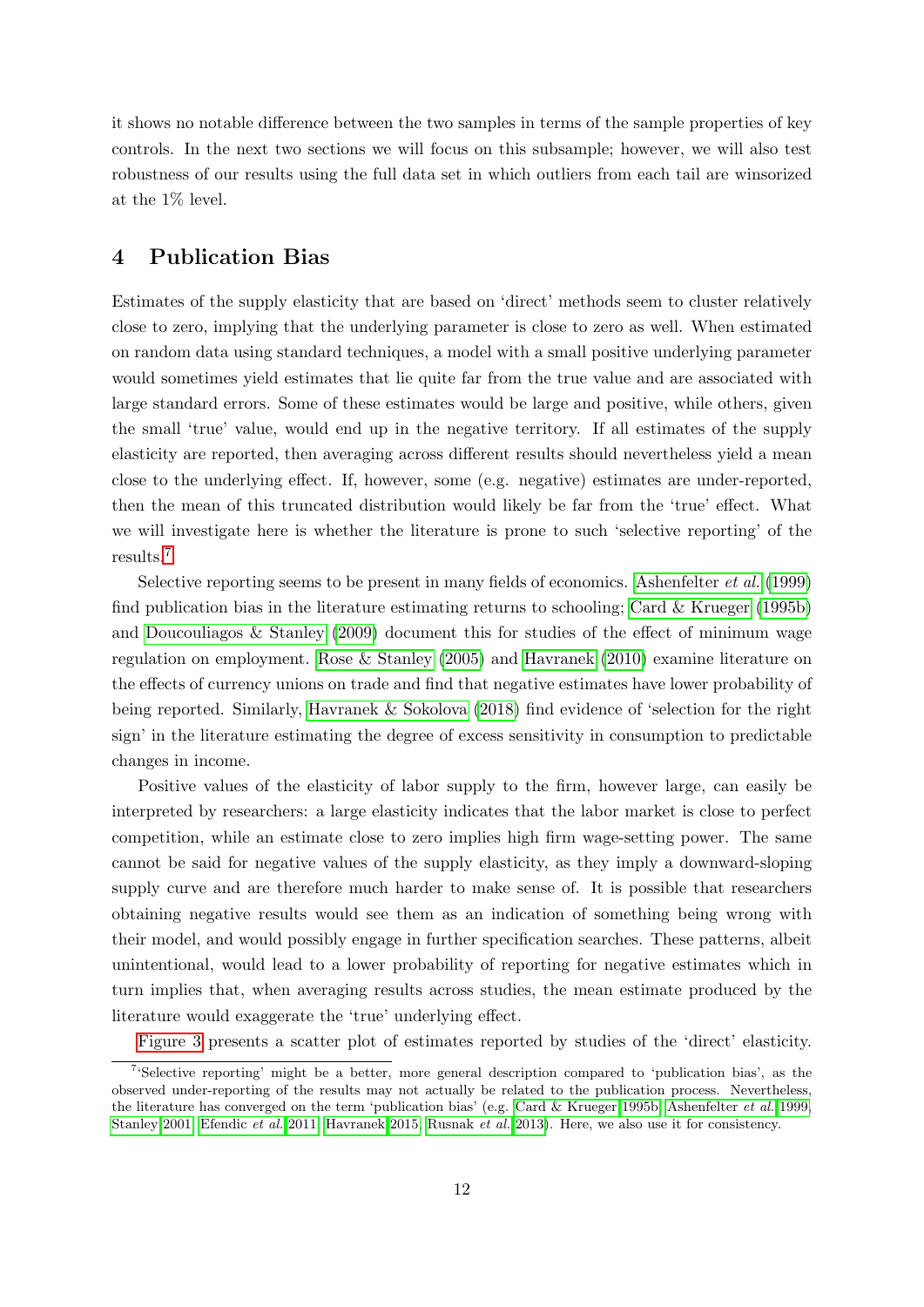

Figure 2: Funnel plot of 'direct' elasticity estimates

Notes: The figure plots estimates that were obtained via the 'direct' methods, i.e. estimates shown in [Figure 1\(](#page-11-0)a). In the absence of 'selection for the right sign', the funnel would exhibit symmetry around the most precise results.

The values of estimates obtained are plotted against their precision. We observe that the most precise estimates seem to cluster close to zero; this seems to imply that the underlying 'true' elasticity parameters should be rather small. In the absence of selection for the 'right sign', the funnel should appear symmetrical, with less precise estimates being distributed around the 'true' effect (see [Egger](#page-30-17) et al. [1997\)](#page-30-17). The funnel on [Figure 3](#page-21-0) is skewed: the right tail is much more prominent compared to the left tail. It appears that a substantial portion of negative estimates is missing from the funnel plot, which seems to point towards publication bias in the form of selection for a positive sign.

To further investigate possible publication bias, we conduct a formal funnel asymmetry test originally proposed by [Card & Krueger](#page-29-6) [\(1995b\)](#page-29-6). Common estimation methods rely on the assumption that the ratio of the estimate to its standard error is t-distributed. Under this assumption (or assuming any other symmetrical distribution), the estimate and the standard error should not be correlated. Therefore, in a regression of the estimate on its standard error, the coefficient  $\lambda$  on the standard error should be zero:

<span id="page-14-0"></span>
$$
\hat{\epsilon}_{ij} = \epsilon_0 + \lambda \cdot SE(\hat{\epsilon}_{ij}) + u_{ij},\tag{8}
$$

where  $\hat{\epsilon}_{ij}$  is the *i*-th estimate from the *j*-th study,  $SE(\hat{\epsilon}_{ij})$  is its standard error, and  $u_{ij}$  is the disturbance term. By contrast, systematic under-reporting of negative estimates would result in a positive relationship between the estimate and the standard error, and a positive coefficient  $\lambda$  in the regression [\(8\)](#page-14-0)—see [Stanley](#page-31-19) [\(2005\)](#page-31-19) for a detailed discussion. The coefficient  $\lambda$  can thus be viewed as a measure of the severity of publication bias, while the constant term  $\epsilon_0$  gives an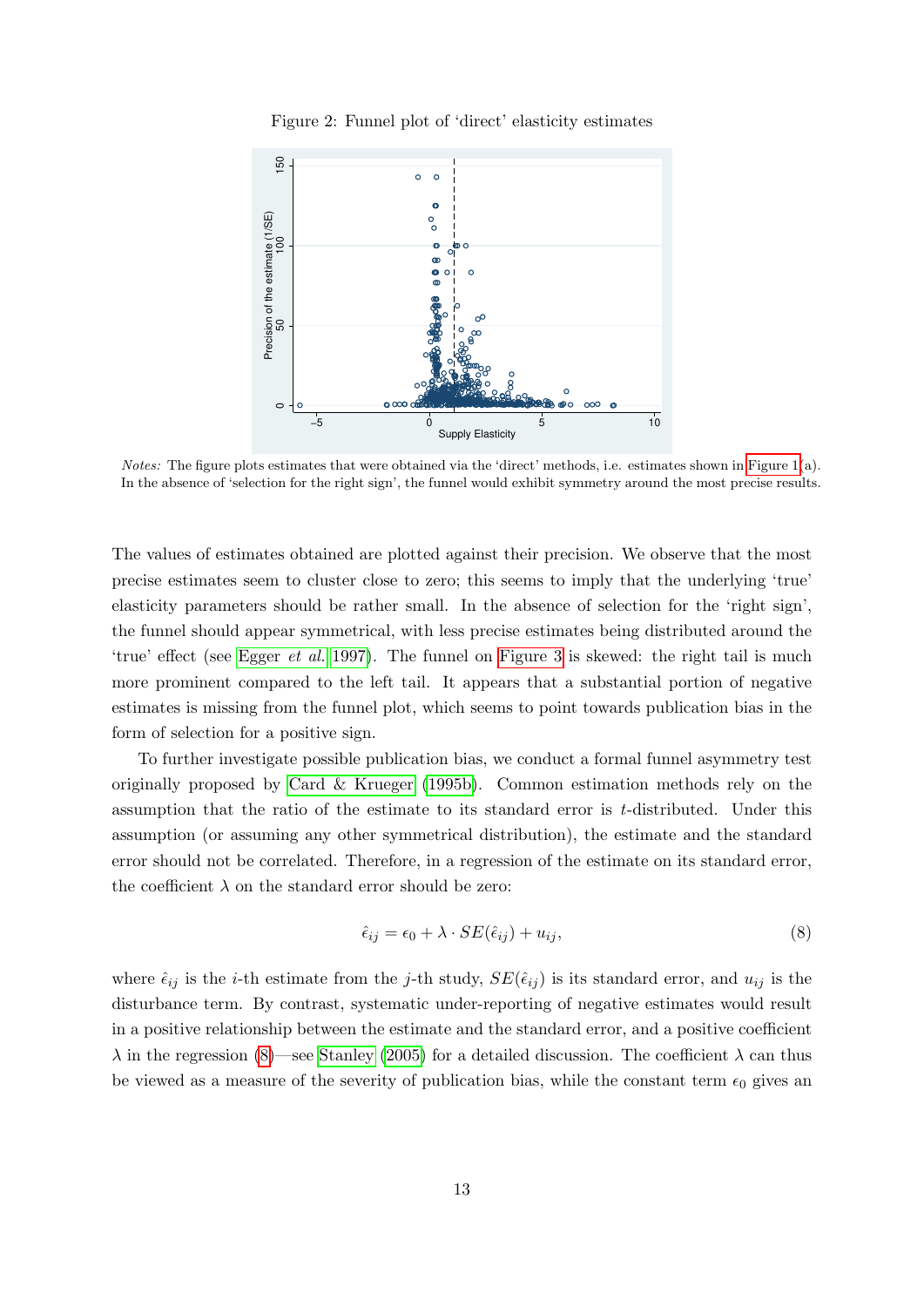approximate value of the unbiased effect.[8](#page-15-0)

We estimate model [\(8\)](#page-14-0) and report the results in [Table 2.](#page-15-1) It is likely that estimates are correlated within studies; we therefore cluster the standard errors at the study level. As our number of clusters is relatively small (33), standard errors from clustered inference may exhibit downward bias. We therefore additionally compute wild bootstrapped clustered p-values, as recommended by [Cameron](#page-29-21) et al. [\(2008\)](#page-29-21). The first column of [Table 2](#page-15-1) shows the results of OLS estimation of model [\(8\)](#page-14-0). The coefficient  $\lambda$  appears to be positive and significant, albeit relatively small in magnitude. In the second column we control for study-level fixed effects, accounting for unobserved study-level characteristics. The estimate of the effect of publication bias here is again positive, but less significant compared to OLS. In the third column we only use variation between studies and again find evidence for publication bias, although the number of observations used drops more than tenfold.

<span id="page-15-1"></span>

|                | <b>OLS</b> | FE        | BE      | Precision | Study   |
|----------------|------------|-----------|---------|-----------|---------|
| SЕ             | 0.423      | 0.118     | 4.016   | 1.996     | 0.971   |
|                | (0.001)    | (0.000)   | (0.000) | (0.000)   | (0.048) |
|                | [0.123]    | [0.313]   | [0.000] | [0.016]   | [0.000] |
| Constant       | 1.255      | 1.409     | 0.481   | 0.459     | 1.246   |
|                | (0.000)    | (0.000)   | (0.468) | (0.002)   | (0.000) |
|                | [0.000]    | $\bullet$ | [0.290] | [0.091]   | [0.000] |
| <b>Studies</b> | 33         | 33        | 33      | 33        | 33      |
| Observations   | 699        | 699       | 33      | 699       | 699     |

Table 2: Testing for publication bias

*Notes:* The table presents results from the following regression:  $\hat{\epsilon}_{ij} = \epsilon_0 + \lambda \cdot SE(\hat{\epsilon}_{ij}) + u_{ij}$ , where  $\hat{\epsilon}_{ij}$  is the *i*-th estimate from the j-th study,  $SE(\hat{\epsilon}_{ij})$  is the standard error of the estimate, and  $u_{ij}$  captures the unobservables in the regression. Standard errors from the regression are clustered at the study level and p-values are shown in parenthesis. We also report p-values from wild bootstrap clustering in square brackets. This is implemented via the boottest command in Stata (see [Roodman 2018\)](#page-31-20). We use Rademacher weights and 9999 replications. The package does not allow for computation of a bootstrapped p-value for the constant term in the fixed effects specification. 'OLS' denotes ordinary least squares, 'FE' is study-level fixed effects, 'BE' is study-level between effects, 'Precision' is a specification with precision weights, and 'Study' is a specification with weights based on the inverse of the number of estimates reported in the study. Here, we use only 699 observations, rather than 700, as our data trimming procedure eliminates one of the 'direct' estimates. Results are similar when all 700 observations are included.

We also apply two alternative weighting strategies to further check robustness of these results. We first weight all estimates by their precision, effectively multiplying equation [\(8\)](#page-14-0) by the inverse of the standard error. This approach remedies the apparent heteroskedasticity, while at the same time giving more weight to the more precise estimates (see [Stanley & Doucouliagos](#page-31-21) [2015](#page-31-21) for a discussion). For our data, precision weighting yields strong evidence for publication bias that is more pronounced when compared to the OLS results. It is worth noting that this technique is not without some caveats. First, it is possible that some estimation methods would produce standard errors that are systematically smaller in magnitude: for example, we expect studies that do not use instrumental variable techniques to report lower standard errors than studies with instruments, other things equal. Weighting by precision would then assign lower

<span id="page-15-0"></span><sup>&</sup>lt;sup>8</sup>The interpretation of  $\epsilon_0$  should be done with caution as the estimate is unbiased only when publication selection is proportional to the standard error. Nevertheless, this linear approximation was documented to work reasonably well in Monte Carlo simulations (e.g. [Stanley 2008\)](#page-31-22).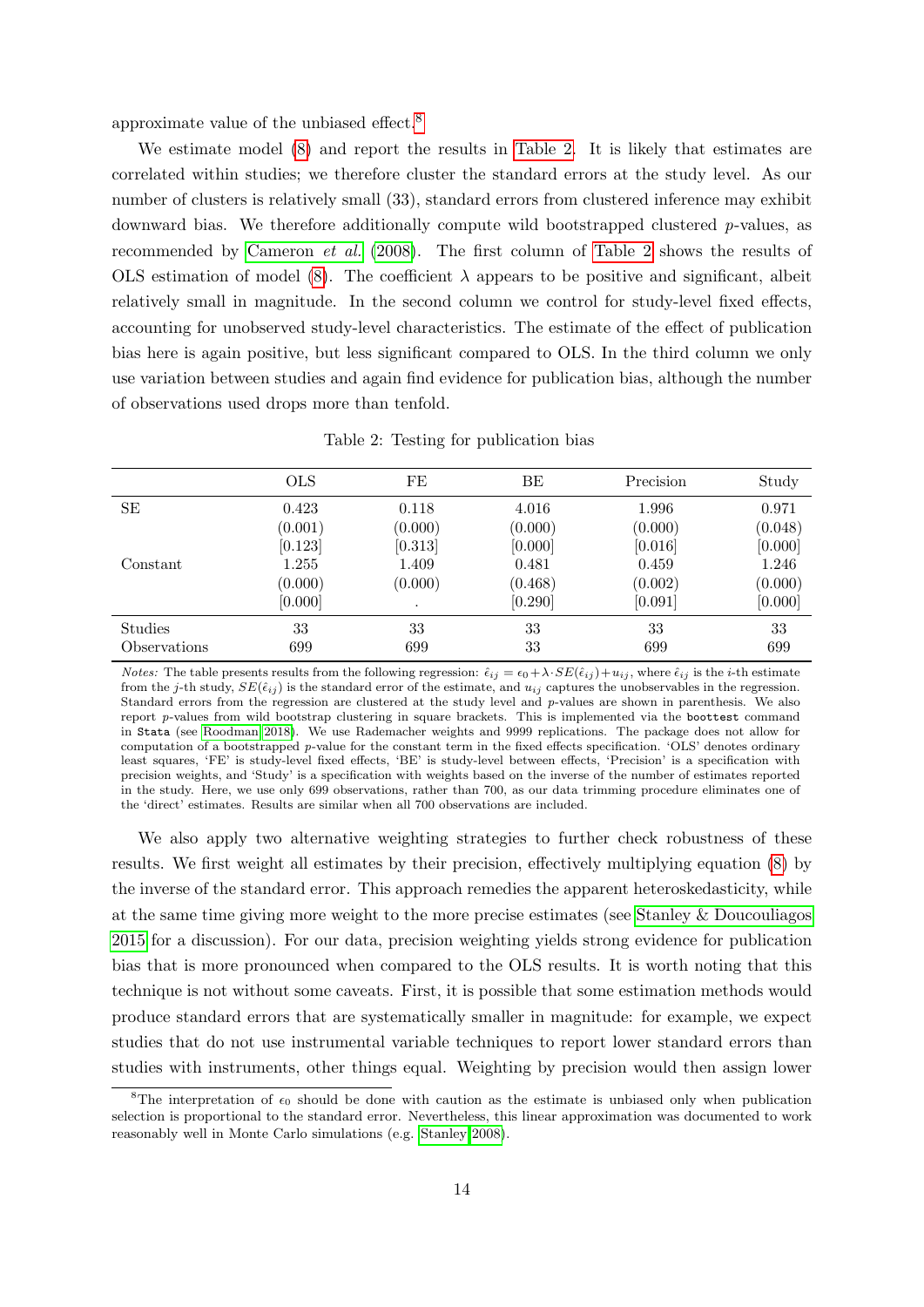importance to studies that use IV. Furthermore, [Lewis & Linzer](#page-31-23) [\(2005\)](#page-31-23) show that for models with an estimated dependent variable, a simple OLS would often outperform the weighted estimation. For the literature that we study, the distinction between identified and unidentified estimates is important. We therefore will rely more heavily on the unweighted specification.

Studies in our sample typically report several estimates of the supply elasticity, and we collect all of the estimates reported in each study and explore both within- and between-study variation. However, some studies report many more estimates than others—those studies would then effectively have greater weight in the estimation strategies discussed above. To correct for this potential bias, we weight our data by the inverse of the number of estimates per study and report the results in column five. This strategy also produces results that favor publication bias, though the effect is less pronounced compared to precision weights.

One potential problem with these strategies is that there may be aspects of study design that influence the estimate and the standard error in the same direction. For example, estimates converted from inverse elasticities shown in [Figure 1](#page-11-0) are systematically larger than the direct estimates, and so are their standard errors. Therefore, when we do publication bias tests of [Table 2](#page-15-1) on the full sample of 801 estimates, without excluding the inverses, the evidence for publication bias becomes stronger due to this spurious correlation. We therefore limited our focus here to studies that produce 'direct' estimates that seem to be much more homogenous.<sup>[9](#page-16-0)</sup> It is possible, however, that there are other aspects of methodology that could create similar biases within this group. One possible solution to this problem would be to find an instrument for the standard error that is uncorrelated with other aspects of study design. One such instrument could be the number of observations used to produce the results. For this data we find the number of observations to perform poorly in predicting the standard error, which undermines the credibility of the results based on that approach.<sup>[10](#page-16-1)</sup> We nevertheless report them in the appendix in [Table B1.](#page-35-0)

The next section presents an alternative solution to this endogeneity problem. In an effort to explain variation across estimates, we will attempt to control for all aspects of study design that we deem most likely to influence the estimation results. We find evidence for publication bias in this context as well; however, the magnitude of the bias seems to be relatively low. We conclude that, even though economists tend to under-report negative estimates of the supply elasticity, this does not lead to a drastic exaggeration of the mean. Unlike [Stanley](#page-31-19) [\(2005\)](#page-31-19), who finds that publication bias results in the mean estimate of the elasticity of water demand being four times higher than the unbiased value, we document a very modest effect of the bias on the supply elasticity.

<span id="page-16-0"></span><sup>9</sup>We also performed the publication bias test on the sample of remaining estimates of the inverse supply elasticity depicted in [Figure 1.](#page-11-0) We did not find convincing evidence for publication bias. It is, however, worth noting that this subsample consisted of estimates coming from only six studies.

<span id="page-16-1"></span><sup>&</sup>lt;sup>10</sup>The first stage coefficient on the instrument is not significant at conventional levels and fails weak identification tests.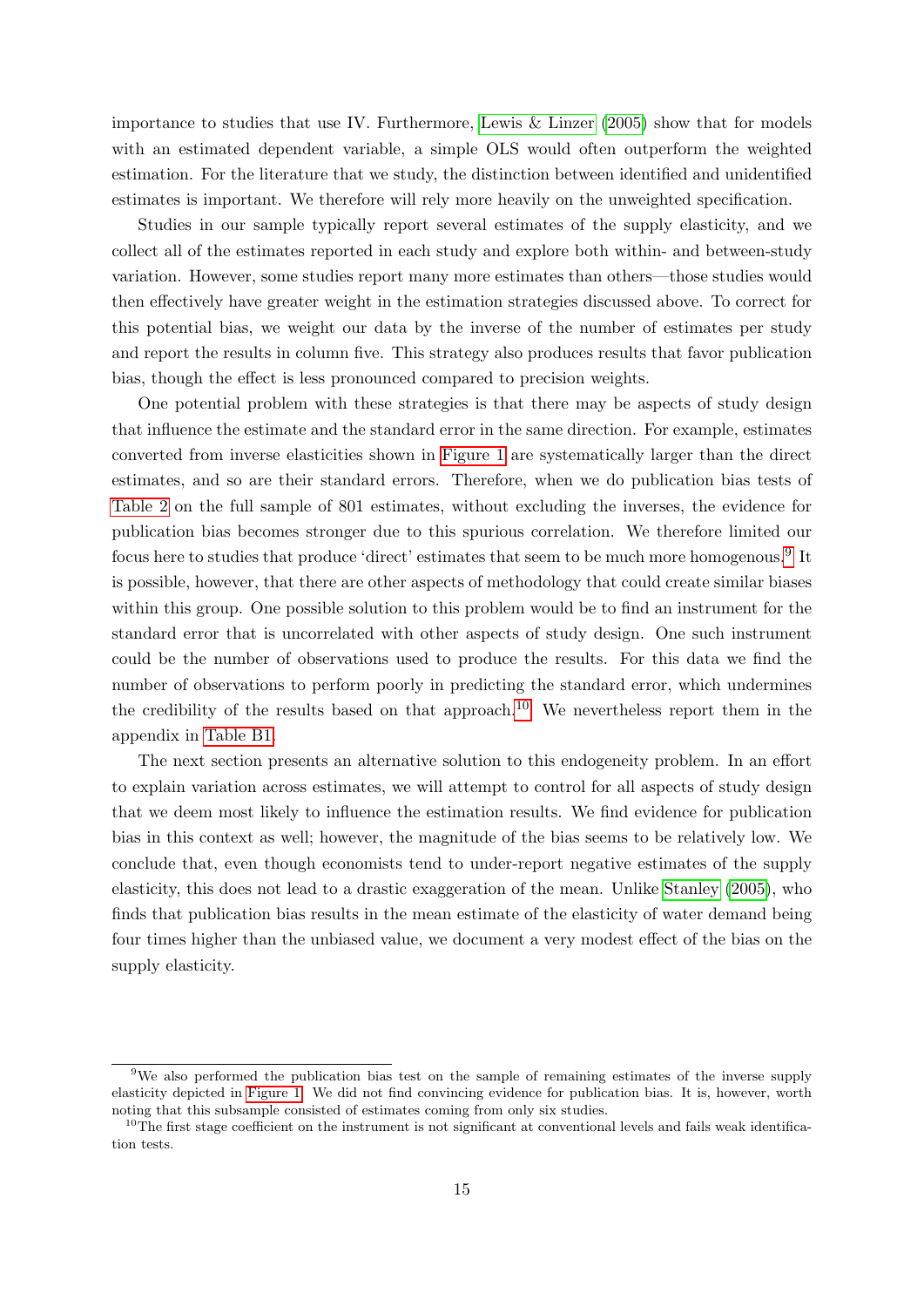## <span id="page-17-0"></span>5 Why do Estimates of Supply Elasticity Vary?

#### <span id="page-17-2"></span>5.1 Explanatory Variables

So far we have noted a few methodological aspects that are likely to have systematic effects on the estimates of the elasticity of labor supply to the firm. Most importantly, it seems that the estimates are much higher for studies that measure the inverse supply elasticity, and lower for those employing 'direct' methods. There are, however, other aspects of study design that could be affecting the estimates. We will now attempt to control for a subset of these features that a) we believe are important and b) vary sufficiently across studies, while at the same time are not collinear. Our goal is to understand the effects that the researcher's data and method choices have on their inference about firms' monopsony power. To this end, we come up with a set of 20 controls that, we believe, capture the most crucial features of the studies, such as data used and overall study quality, and the most common decisions that researchers make, such as choosing specification and estimation technique. We group these controls into five categories and discuss them below. We also present a full list of controls, their definitions and summary statistics in [Table A1.](#page-33-0)

Data characteristics. It is likely that monopsony power of the firms has changed over the years; we therefore control for the age of the data set by including the midpoint of the data. Next, we include the logarithm of the number of observations used to obtain each estimate, as we believe that results obtained from large data sets may be more reliable. [Ashenfelter](#page-29-20) et al. [\(1999\)](#page-29-20) shows that failing to control for publication bias in the context of meta-regression can result in exaggerated effects attributed to different estimation methods. We therefore include an interaction between the standard error of the estimate and an indicator variable that equals one for estimates obtained through 'direct' methods—to capture publication bias discussed in [Section 4.](#page-13-1)

We also expect that markdown could differ across different demographic groups. For example, [Ransom & Oaxaca](#page-31-24) [\(2010\)](#page-31-24) find the labor supply of female employees more elastic compared to males. Nine papers in our sample examine gender differences in the supply elasticity, e.g. [Galizzi](#page-30-18) [\(2001\)](#page-30-18) and [Hirsch](#page-30-19) et al. [\(2010\)](#page-30-19). Several studies in our sample report estimates for males and females separately, and many studies report the female share in the sample they use. We capture this information in a control *female share*. Unfortunately, for a substantial portion of the estimates, the information on the demographic structure is not reported. We set  $female share = 0.5$  for these cases.<sup>[11](#page-17-1)</sup>

Country  $\mathcal O$  Cocupation. Strength of institutions varies across countries; it is reasonable to expect that monopsony power of firms would vary as well. To our knowledge, no cross-country studies exist to examine these differences in labor supply elasticity—we are the first study attempting to gather systematic evidence on this topic. Our sample spans data coming from fourteen

<span id="page-17-1"></span><sup>&</sup>lt;sup>11</sup>We also re-run the estimations assuming  $female share = 0.3$  for studies missing demographic data; our results are qualitatively robust to this adjustment.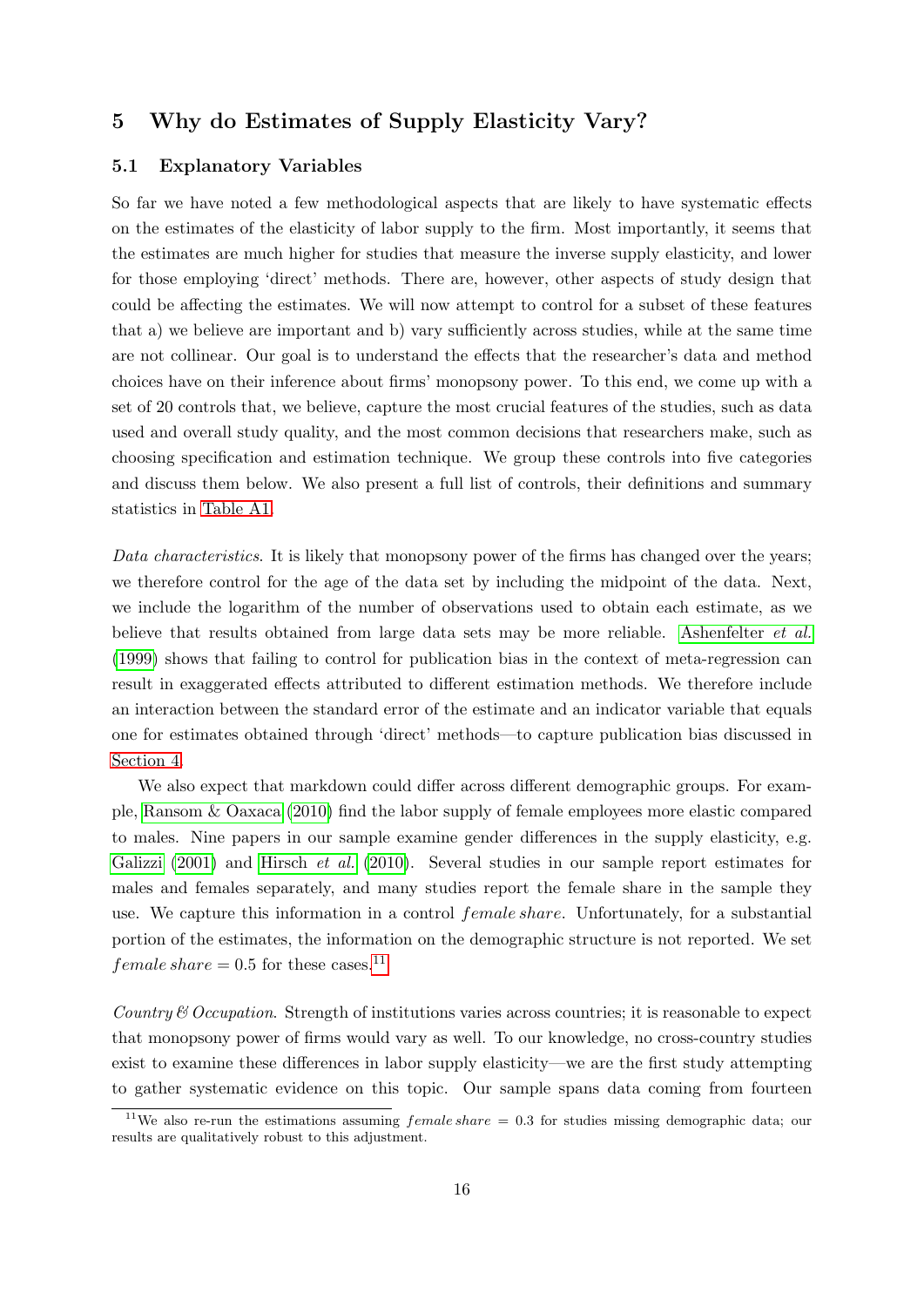countries, and the papers on gender alone cover six (Russia, Norway, Brazil, Italy, Germany, US). We group the country data into three categories: *Developing* (5 countries), *Europe* (6 countries) and Other Advanced (3 countries). The last category is our reference group, it describes the data coming from the US, Canada and Australia and covers 51% of our data set.

Prior to the work of [Manning](#page-31-0) [\(2003\)](#page-31-0), research on monopsony mostly focused on labor market concentration rather than labor market frictions. Accordingly, much of the literature turned its attention to studying firm market power over nurses and teachers, as these workers are often employed in firms that are large relative to their labor market. In our sample, 21% of estimates are from studies of nurses or teachers. We construct controls that reflect whether the estimate relates exclusively to one of these occupations.

Method  $\mathcal B$  Identification. As discussed in [Section 2](#page-6-2) and [Section 3,](#page-9-2) one major distinction among the results produced by the literature is between estimates obtained from inverse supply elasticities and those obtained via other methods (that we term 'direct'). The former is a 'stock-based' estimation approach that uses correlation between the wage and the overall number of workers employed by the firm (see model [4](#page-7-3) in [Section 3\)](#page-9-2). [Manning](#page-31-0) [\(2003\)](#page-31-0) argues that estimates obtained with this method may be biased on account of unobserved labor supply shocks 'making the slope of the supply curve seem less positive than it really is'. This argument implies that estimates converted from inverse elasticities would exhibit upward bias, a conclusion that so far seems to be in line with sample statistics presented in [Section 3.](#page-9-2) Biases could also arise due to unobserved worker quality, rent sharing, and compensating wage differentials. A firm-specific labor demand shifter could identify the (inverse) elasticity of labor supply in such contexts, reducing the bias. There could therefore arise a systematic difference between estimates obtained with an identification strategy in place and those produced without one. We create controls for identified and unidentified estimates converted from inverse elasticities.

In a stock-based regression of employment on wages (i.e. model [3\)](#page-7-0), a bias in the opposite direction may arise—see [Manning](#page-31-0) [\(2003\)](#page-31-0). Again, firm-specific shocks (this time to wages) would provide clean identification. In our sample, all estimates obtained via this method are identified through either an IV or a randomized wage strategy. We therefore cannot distinguish between identified and unidentified estimates, and only include a control for the method itself.

Compared to the stock-based methods, turnover-based methodologies that use either separation or recruitment rates employ individual-level data and therefore are subject to much less simultaneity. Nevertheless, threats to identification may still exist. For example, workers with unobservable characteristics which increase their productivity may be rewarded with higher wages as well as more outside job offers, resulting in higher separation rates. We distinguish between separation-based estimates obtained with and without an identification strategy. We do not make the same distinction for recruitment-based estimates, as only seven of them are obtained without an identification strategy in place. Finally, we control for estimates obtained in models that impose additional structural assumptions (e.g. models with production), with and without an identification strategy; we investigate how they compare with the rest of the literature.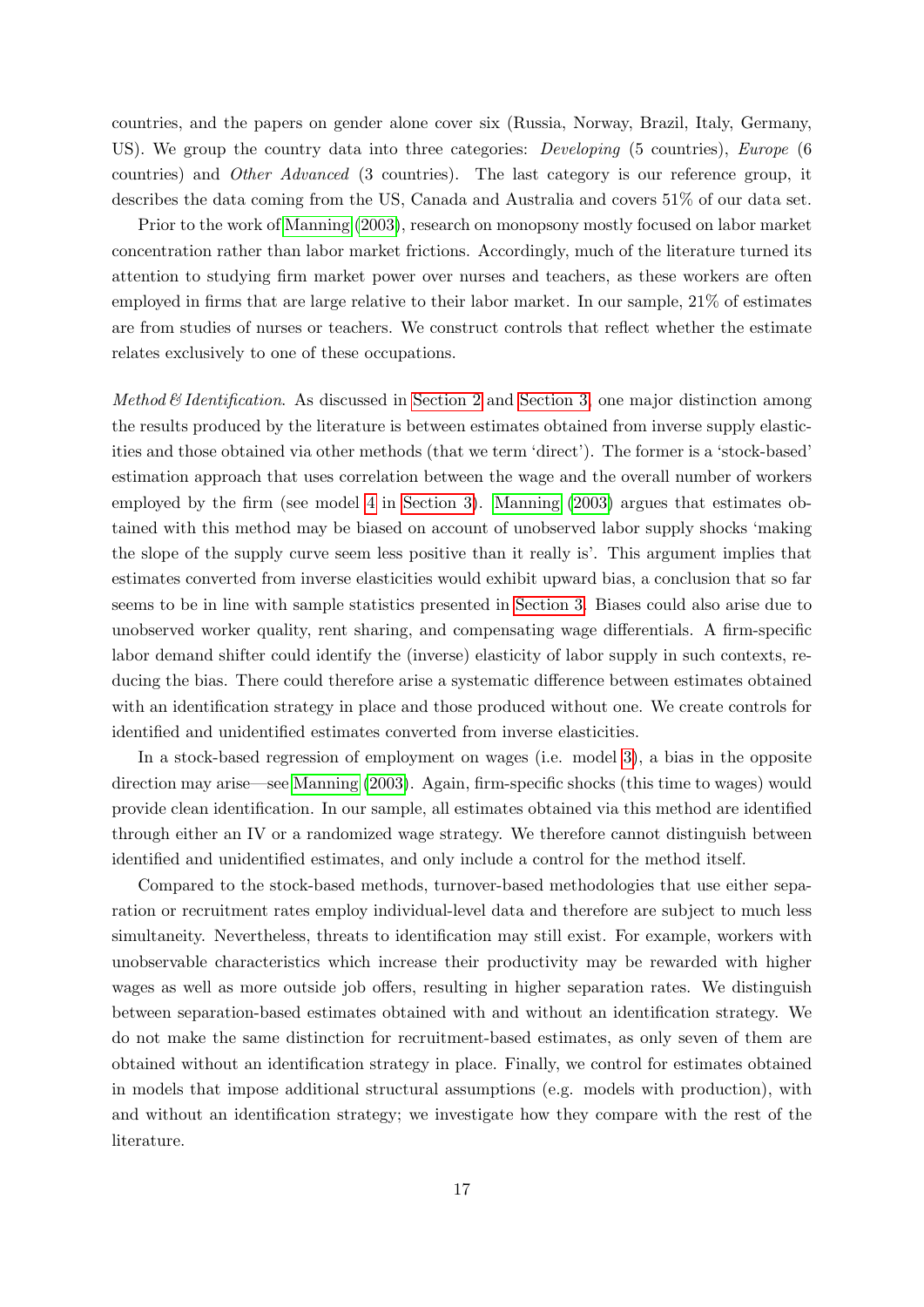Estimation technique. As noted above, there is more than one way to estimate the elasticity of labor supply to the firm, even for a given method such as the separation-based approach. For example, a researcher may run a linear probability model, where a binary outcome of separation from employment depends on the wage, and calculate the separation elasticity (e.g. [Depew &](#page-29-4) [Sørensen 2013\)](#page-29-4). Alternatively, a researcher may choose a binary non-linear model, such as probit or logit (e.g. [Ransom & Oaxaca 2010\)](#page-31-24). Finally, a number of recent studies have used survival analysis in order to estimate the hazard of separation from employment as a function of the wage (e.g. [Hirsch](#page-30-1) et al. [2018b\)](#page-30-1). We assess the impact of these estimation techniques by including corresponding controls. Other estimation technique choices (i.e. OLS versus IV) are largely dictated by whether the study employs an identification strategy and are partially captured by our method-identification controls.

Publication characteristics. Supply elasticity estimates could also vary with unobserved features of the papers related to quality. We control for publication characteristics in an effort to capture some of this variation. We have 93 estimates coming from papers published in either one of the top five general interest journals, or the top ranked field Journal of Labor Economics, and we include a corresponding control to account for outlet quality.<sup>[12](#page-19-0)</sup> Next, we constructed a control that records the number of citations listed on Google Scholar, divided by the number of years since the paper first appeared on Google Scholar, to see whether the profession tends to favor certain results over others. We also record publication years for the studies, accounting for advances in statistical methods that occurred over time that perhaps are not fully captured by our controls for methods and techniques.

#### 5.2 Estimation and Results

We would like to pin down the sources of observed variation in supply elasticity estimates in the previous section we presented our best guess as to what the key sources might be. The effects of some of these factors can be explored within a framework of a single study dealing with labor market data. For example, a researcher could estimate the supply elasticity via different methods using a single data set, and compare results. This is the approach taken by [Manning](#page-31-0) [\(2003\)](#page-31-0) who draws comparisons between different methods of estimating labor supply elasticity. A researcher could also examine differences in pay of male and female workers within a single firm, as is the case in [Ransom & Oaxaca](#page-31-24) [\(2010\)](#page-31-24). This within-study comparison approach can shed light on the importance of some features of methodology and data, and the previous section of the current paper builds on the insights coming from the respective studies. At the same time, if the task set by a researcher is to explain overall variation in estimates reported by the literature, this approach would have serious shortcomings.

Estimates of the supply elasticity can differ for a variety of reasons: there could be variation in the 'true' underlying parameter across markets and regions that affects estimation results;

<span id="page-19-0"></span> $12$ We also considered including the impact factors of the journals, but were forced to exclude this control because of multicollinearity.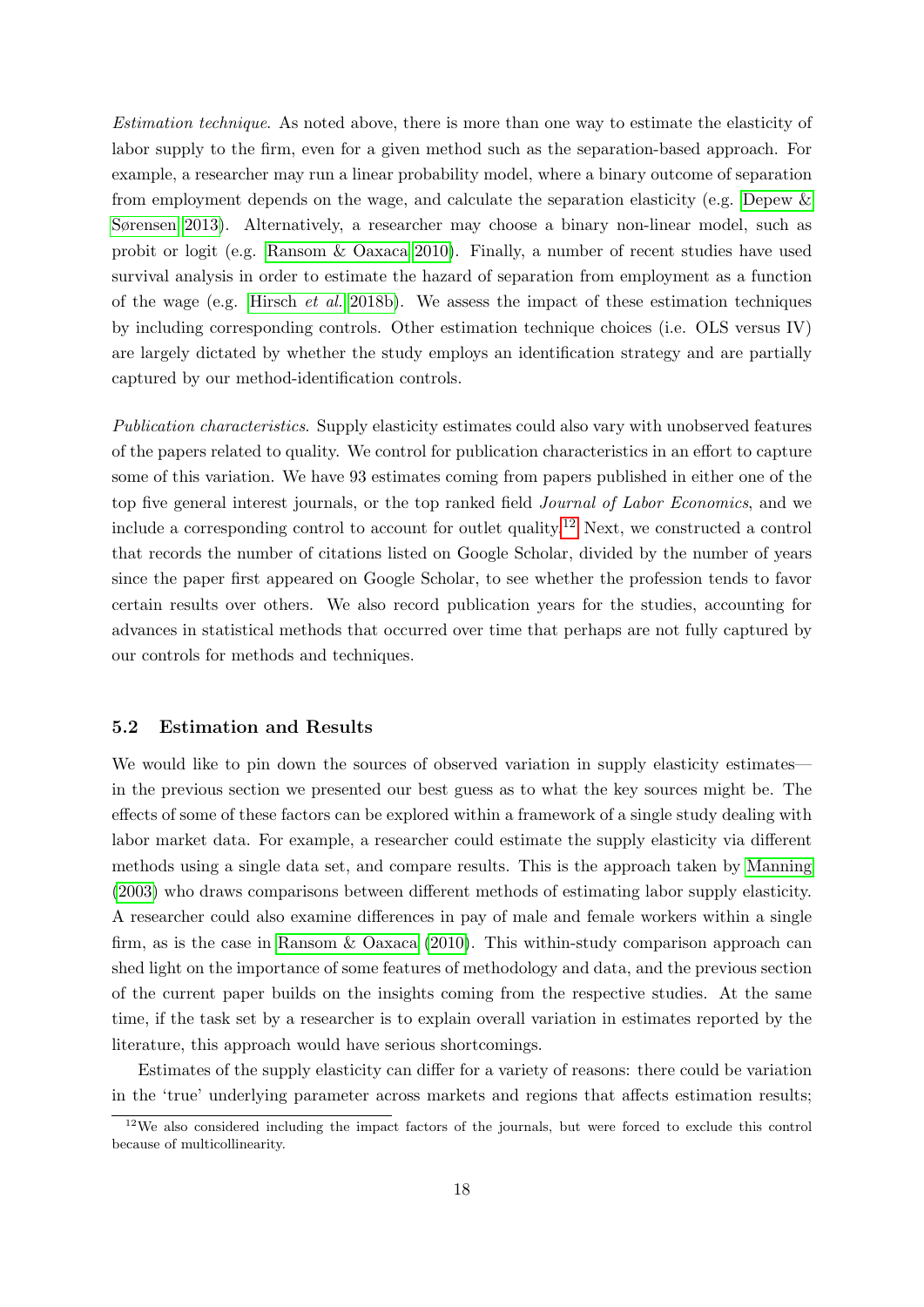there could be certain combinations of methodology, identification strategies and data features that produce evidence of very strong or very weak monopsony power. Finally, there could be variation in the quality of published research papers. All of these features could contribute to observed variation in estimates, and drawing full and consistent comparisons within a framework of a single study of labor market data may be an impossible task. We therefore resort to a more feasible method that, rather than estimating elasticities for each plausible choice of study design and data, utilizes estimates obtained by previous studies to perform a meta-regression analysis. We consider the following regression model:

<span id="page-20-0"></span>
$$
\hat{\epsilon}_{ij} = \alpha_0 + \sum_{l=1}^{20} \beta_l X_{l,ij} + u_{ij},
$$
\n(9)

where  $\hat{\epsilon}_{ij}$  is estimate i of the supply elasticity reported in study j,  $X_{l,ij}$  are values of controls reflecting study design and quality discussed in [subsection 5.1](#page-17-2) and summarized in [Table A1,](#page-33-0) and  $u_{ij}$  is the disturbance term. The model in equation [\(9\)](#page-20-0) attempts to capture key features of the process governing how researchers obtain estimates of the supply elasticity. We do not claim that this methodology can explain the evolution of the 'true' supply elasticity parameter—but we argue that we employ the second best, feasible option that, nevertheless, allows us to explain much of the variation in estimates reported by the existing literature.

The task we put forward presents one serious challenge: it is unlikely that all of our 20 explanatory variables contribute to the data generating process of supply elasticity estimates in a meaningful way, so model [\(9\)](#page-20-0) that contains all of these variables is likely misspecified. At the same time, we do not have any theoretical guidelines to help us eliminate the redundant variables *ex ante.* Although sequential t-testing is a popular choice in this context, we find it unsatisfactory: sequential elimination of insignificant regressors may lead us to accidentally exclude some of the variables that belong to the data generating process. To address this model uncertainty, we turn to Bayesian methods and perform Bayesian Model Averaging (BMA).

BMA presents an alternative and, arguably, better solution to the model uncertainty problem. Unlike sequential t-testing, BMA does not discard the information coming from controls that appear insignificant in the broad specification of model [\(9\)](#page-20-0)—after all, the model with all 20 controls included is only one out of  $2^{20}$  possible combinations of our chosen explanatory variables. Instead, BMA traverses through the space of all of the possible regression models and assigns each a metric called Posterior Model Probability (PMP) that reflects how well the model performs compared to all the others.

Inference in BMA is obtained by taking a weighted average of the results from all possible models, using the Posterior Model Probability (PMP) as a weight. It is worth noting that we do not estimate each of the  $2^{20}$  regressions; instead, we employ a Model Composition Markov Chain Monte Carlo algorithm that visits models with the highest PMP and approximates the rest (see [Madigan & York 1995\)](#page-31-25). We implement this using the BMS package in R written by Zeugner  $\&$ [Feldkircher](#page-32-3) [\(2015\)](#page-32-3). Our base specification uses a combination of uniform model prior and unit information prior for model parameters, following [Eicher](#page-30-20) *et al.*  $(2011)$ , but we also report results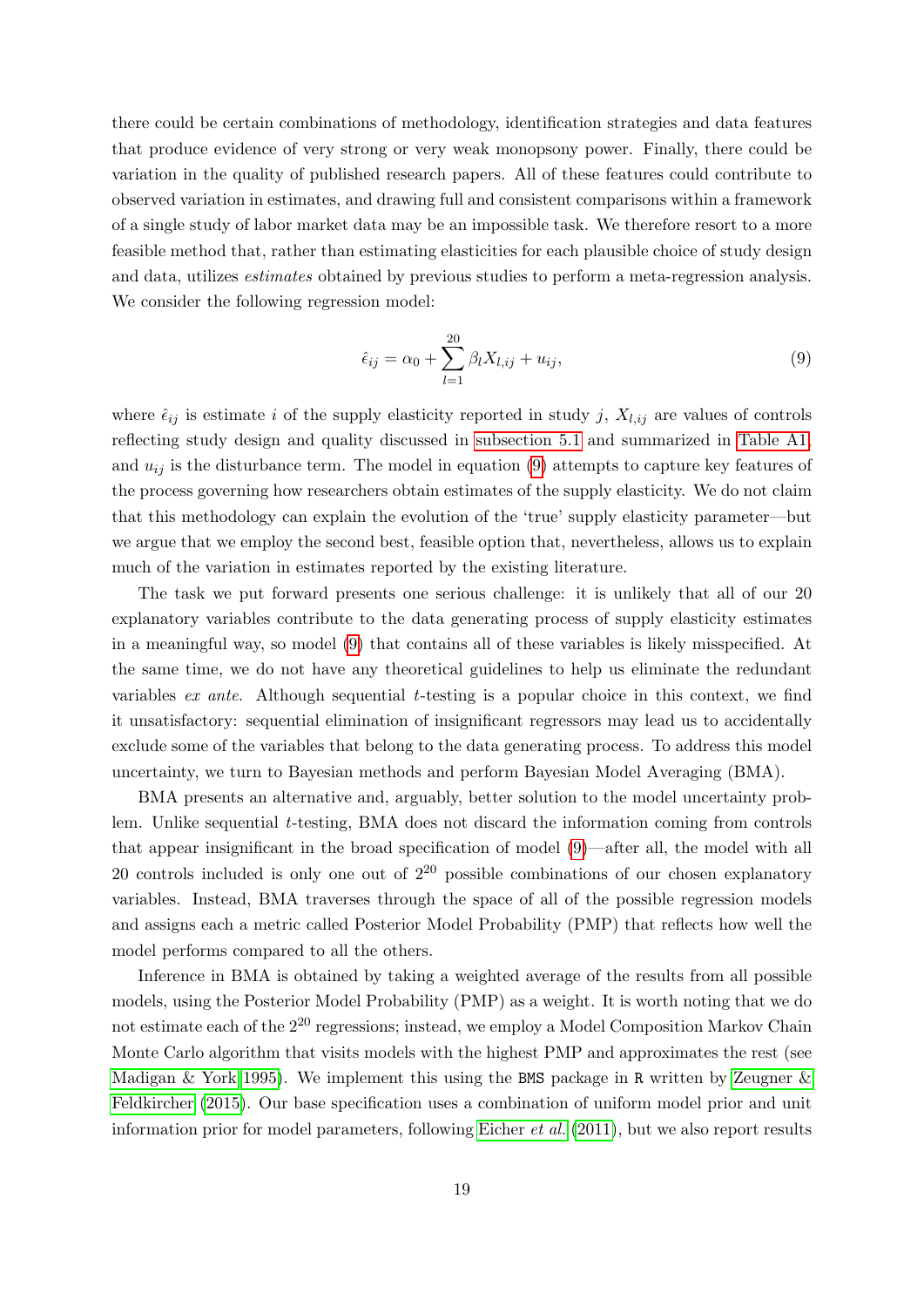obtained under alternative priors. Detailed discussions of applications of BMA to economics can be found in [Moral-Benito](#page-31-26) [\(2015\)](#page-31-26) and [Steel](#page-31-27) [\(2017\)](#page-31-27); [Koop](#page-30-21) [\(2003\)](#page-30-21) provides an excellent technical description of the method. Another example of BMA application can be found in Fernandez [et al.](#page-30-22) [\(2001\)](#page-30-22), who use it to combat model uncertainty in cross-country growth regressions. [Havranek](#page-30-6) et al. [\(2017\)](#page-30-6) use BMA in a context similar to ours, tackling model uncertainty in a meta-analysis of habit formation in consumption.

The results of the BMA estimation are reported in [Figure 3.](#page-21-0) The explanatory variables shown on the left are sorted by Posterior Inclusion Probability (PIP). Each explanatory variable is present in  $2^{20} - 2^{19}$  models; PIP gives the sum of posterior model probabilities of all models in which a regressor is included, assessing how likely it is that each explanatory variable belongs in the data generating process for elasticity estimates. The vertical axis of [Figure 3](#page-21-0) lists explanatory variables with the highest to lowest PIP. The horizontal axis depicts different models with highest to lowest Posterior Model Probability and plots cumulative PMP values. White color in [Figure 3](#page-21-0) indicates that the explanatory variable is not included in the selected model, blue (darker in greyscale) means that the variable is included with a positive coefficient, and red (lighter in grayscale) means that the variable is included and has a negative sign.

<span id="page-21-0"></span>

#### Figure 3: Model inclusion in Bayesian model averaging

Notes: The response variable is the estimate of the elasticity of labor supply to the firm. Each column denotes an individual model; variables are sorted in descending order by their posterior inclusion probability. The cumulative posterior model probabilities are given on the horizontal axis. Blue color (darker in greyscale) indicates that the variable is included in the model and that the estimated sign is positive. Red color (lighter in greyscale) indicates that the variable is included in the model and that the estimated sign is negative. A lack of color implies that the variable is not included in the model. The numerical results of the BMA estimation are reported in [Table 3.](#page-23-0)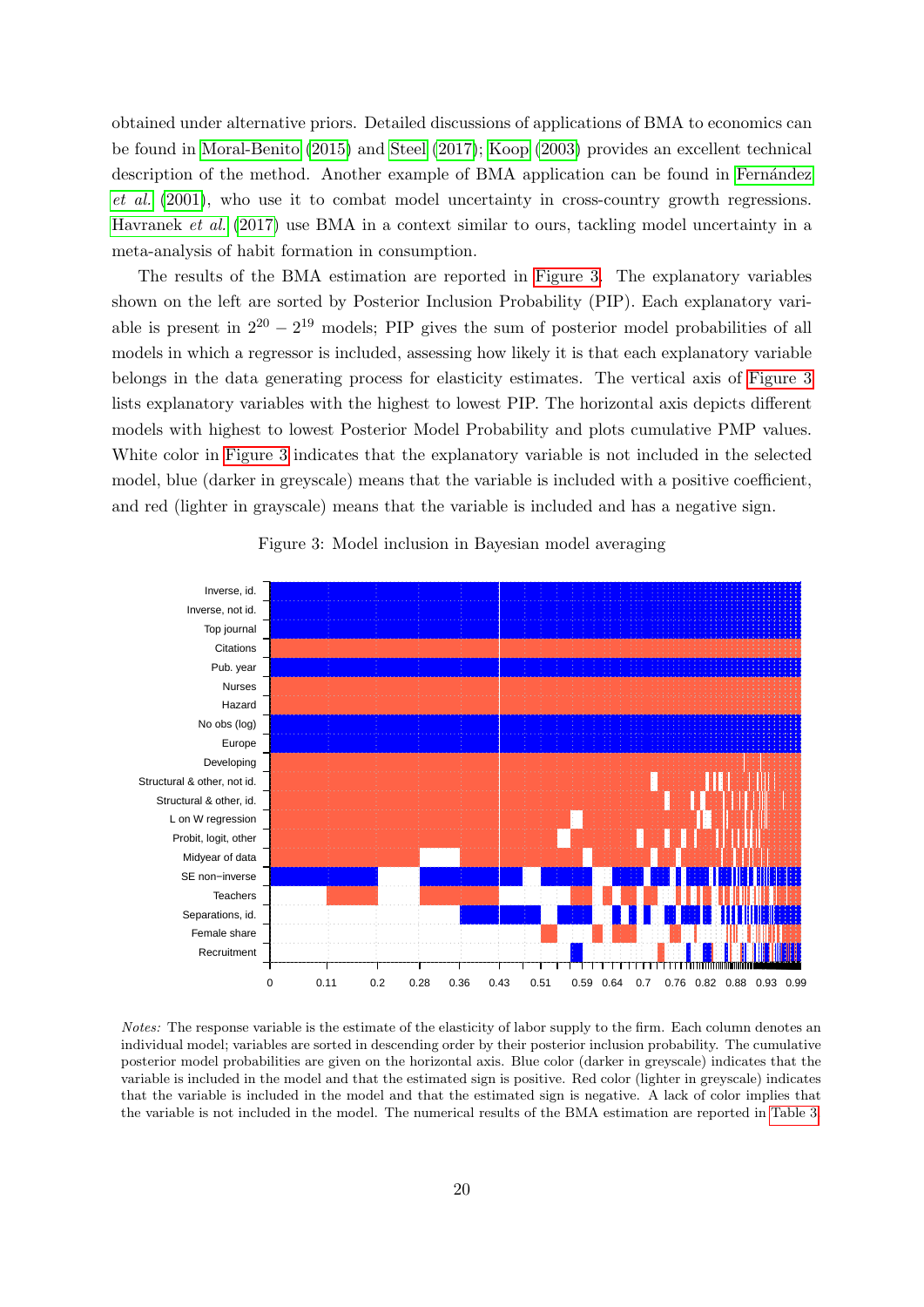The signs of most explanatory variables are quite stable across models in which the variables are included. As expected, estimates converted from inverse elasticities are higher than those obtained using separations (our reference group). On the other hand, studies that directly regress labor supply on wage, or those that use structural models with production tend to come up with lower estimates. At the same time, there does not seem to be much difference between results obtained using separations and those based on recruitments, providing some evidence in support of the assumption that these two parameters are equal to one another in absolute value.

Studies that use data from developing countries seem to yield lower estimates compared to those looking at advanced economies. Among advanced economies, estimates from European data are higher when compared to the US, Canada and Australia (the geographic reference group). The use of non-linear estimation techniques (particularly hazard models, but also probit and logit) seem to result in lower elasticity estimates when compared with linear regression models. Studies that focus exclusively on the market for nurses seem to produce lower estimates of the supply elasticity, potentially indicating that this market is more monopsonistic. At the same time, the results for teachers are less stable, as most of the models that perform well do not include this explanatory variable.

Top journals seem to publish higher estimates of the supply elasticity; studies using large data sets also typically come up with higher estimates. In contrast, the most cited results are those reporting low estimates, perhaps reflecting the overall interest in evidence for monopsonistic labor markets. Our publication bias result reported in [Section 4](#page-13-1) remains intact: there is still correlation between reported estimates based on 'direct' methods and the corresponding standard error, even after we control for various aspects of study design.

There is no clear evidence of a trend in the evolution of the elasticity estimates over time: on the one hand, studies published more recently report higher estimates (other things equal); on the other hand, studies that use newer data sets typically report lower elasticity estimates, consistent with monopsony power having increased over time.

We also do not find strong evidence of the female share affecting the estimates; this, however, could be due to the fact that many studies do not report precise demographic data, and the indicator we constructed is only an approximation (see [subsection 5.1](#page-17-2) for details). The regression models in which the female share is present include it with a negative sign, which can be interpreted as some (weak) evidence of gender gaps and warrants further investigation in future research. We also observe that separation-based estimates obtained with identification strategies in place seem to be higher; however, the best models do not distinguish between whether there is an identification strategy in place for separations. Nevertheless, this result may be due to the fact that our sample only has 18 separations-based estimates that we classify as 'identified', so this particular test has low statistical power.

We present numerical results of BMA estimation in the left panel of [Table 3,](#page-23-0) reporting the mean values of corresponding coefficients averaged across all models, their standard deviation and the values of posterior inclusion probabilities. Variables with PIP that exceeds 0.5 belong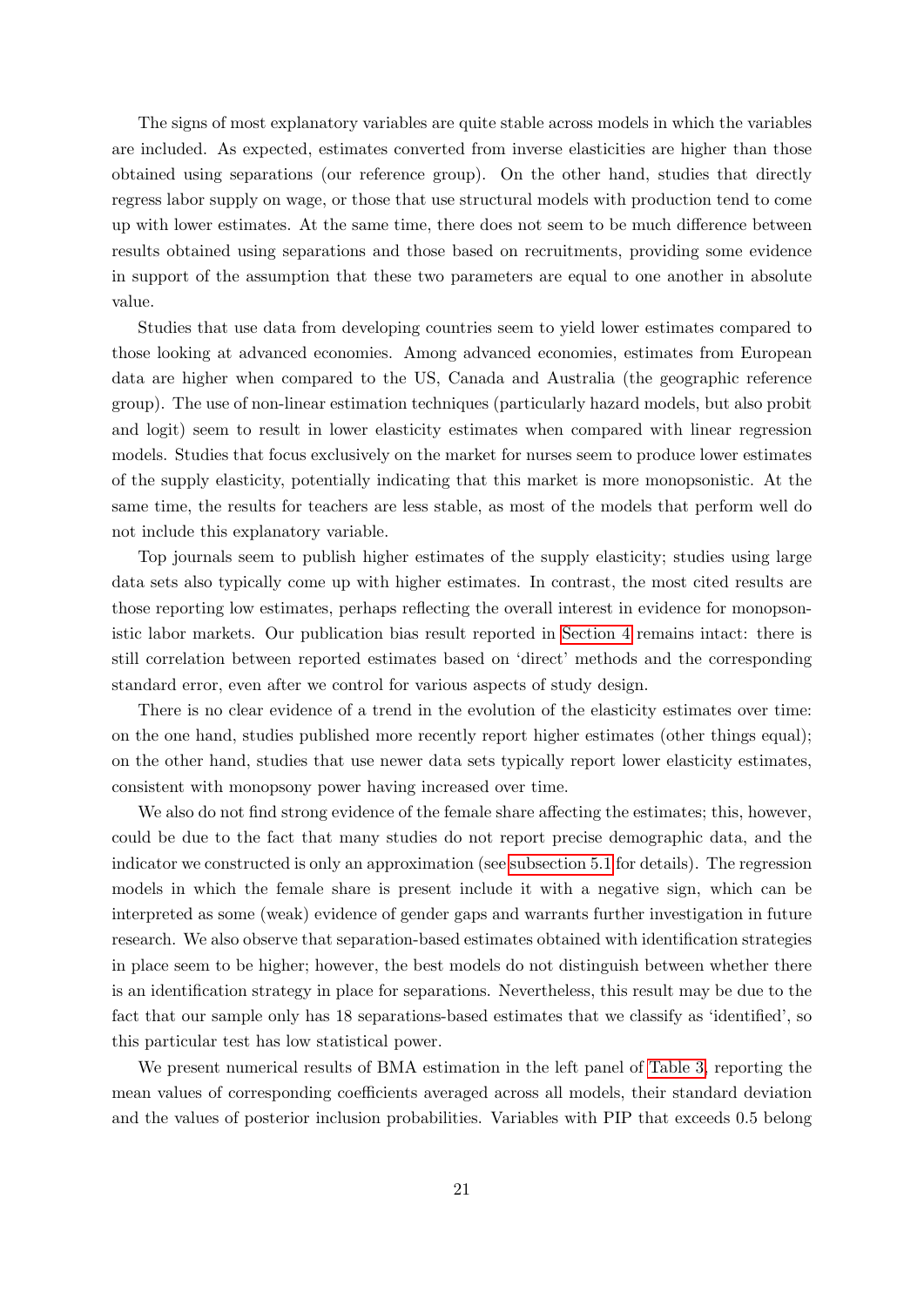to the data generating process with probability of more than 50%—this can be thought of as the analogue of significance in frequentist econometrics. The right panel of [Table 3](#page-23-0) reports a robustness check of these results in which we run an OLS for variables that have PIP higher than 50%. As before, we cluster standard errors at the study level and additionally compute p-values using wild bootstrap clustering.

<span id="page-23-0"></span>

| Response variable:                           |            | Bayesian model averaging |       | Frequentist check (OLS) |          |            |                      |
|----------------------------------------------|------------|--------------------------|-------|-------------------------|----------|------------|----------------------|
| Estimate of<br>supply elasticity             | Post, mean | Post. SD                 | PIP   | Coef.                   | Std. er. | $p$ -value | $p$ -value<br>(wild) |
| Data Characteristics                         |            |                          |       |                         |          |            |                      |
| SE non-inverse                               | 0.157      | 0.108                    | 0.759 | 0.173                   | 0.051    | 0.001      | 0.154                |
| No obs $(\log)$                              | 0.136      | 0.034                    | 0.997 | 0.125                   | 0.055    | 0.023      | 0.070                |
| Midyear of data                              | $-0.014$   | 0.008                    | 0.849 | $-0.015$                | 0.006    | 0.010      | 0.440                |
| Female share                                 | $-0.075$   | 0.191                    | 0.173 |                         |          |            |                      |
| Country $\mathcal C$ Industry                |            |                          |       |                         |          |            |                      |
| Developing                                   | $-1.418$   | 0.387                    | 0.992 | $-1.267$                | 0.559    | 0.023      | 0.254                |
| Europe                                       | 0.923      | 0.212                    | 0.997 | 0.899                   | 0.358    | 0.012      | 0.054                |
| <b>Nurses</b>                                | $-2.463$   | 0.633                    | 1.000 | $-2.125$                | 1.097    | 0.053      | 0.176                |
| Teachers                                     | $-0.463$   | 0.574                    | 0.482 |                         |          |            |                      |
| Method $\mathcal{B}$ Identification Strategy |            |                          |       |                         |          |            |                      |
| Separations, id.                             | 0.566      | 0.757                    | 0.430 |                         |          |            |                      |
| Inverse, id.                                 | 6.093      | 0.591                    | 1.000 | 5.906                   | 1.534    | 0.000      | 0.065                |
| Inverse, not id.                             | 12.767     | 0.530                    | 1.000 | 13.007                  | 2.433    | 0.000      | 0.126                |
| Recruitment                                  | 0.081      | 0.374                    | 0.122 |                         |          |            |                      |
| L on W regression                            | $-1.657$   | 0.688                    | 0.916 | $-1.967$                | 0.852    | 0.021      | 0.477                |
| Structural & other, id.                      | $-1.986$   | 0.816                    | 0.929 | $-2.011$                | 0.715    | 0.005      | 0.696                |
| Structural & other, not id.                  | $-1.131$   | 0.461                    | 0.938 | $-1.151$                | 0.411    | 0.005      | 0.072                |
| Estimation Technique                         |            |                          |       |                         |          |            |                      |
| Hazard                                       | $-1.452$   | 0.371                    | 0.999 | $-1.314$                | 0.323    | 0.000      | 0.002                |
| Probit, logit, other                         | $-0.931$   | 0.479                    | 0.890 | $-0.844$                | 0.442    | 0.056      | 0.155                |
| Publication Characteristics                  |            |                          |       |                         |          |            |                      |
| Top journal                                  | 2.106      | 0.343                    | 1.000 | 2.078                   | 0.684    | 0.002      | 0.047                |
| Citations                                    | $-2.641$   | 0.491                    | 1.000 | $-2.408$                | 0.700    | 0.001      | 0.028                |
| Pub. year                                    | 0.139      | 0.015                    | 1.000 | 0.138                   | 0.075    | 0.064      | 0.256                |
| Intercept                                    | $-2.153$   |                          | 1.000 | $-2.142$                | 2.568    | 0.404      | 0.717                |
| Observations                                 | 787        |                          |       | 787                     |          |            |                      |

Table 3: Why do estimates of supply elasticity vary?

Notes: PIP denotes posterior inclusion probability; SD is the standard deviation; 'id' denotes estimates obtained with an identification strategy in place. The left panel of the table presents unconditional moments for the BMA. The right panel reports the result of the frequentist check in which we include only explanatory variables with  $PIP > 0.5$ . The standard errors in the frequentist check are clustered at the study level. 'p-value (wild)' are wild bootstrap clustered p-values. A detailed description of all variables is available in [Table A1.](#page-33-0)

According to the evidence presented in [Table 3,](#page-23-0) estimates converted from the inverse elasticity differ from those obtained via direct methods, and the difference is both statistically and economically significant. This gap, though still important, becomes two times smaller if the study employs an identification strategy. This result is in line with [Manning](#page-31-0) [\(2003\)](#page-31-0), who argues that this stock-based estimation may overstate the supply elasticity estimate due to, for example, unobserved supply shocks. We also find that stock-based estimates obtained from regressing labor supply on wage are lower than those obtained using separations, again in line with conjectures put forward in [Manning](#page-31-0) [\(2003\)](#page-31-0). On the other hand, there does not seem to be any significant difference between estimates obtained by using separation elasticities and those based on recruitments. As discussed in [Section 2,](#page-6-2) researchers that estimate supply elasticity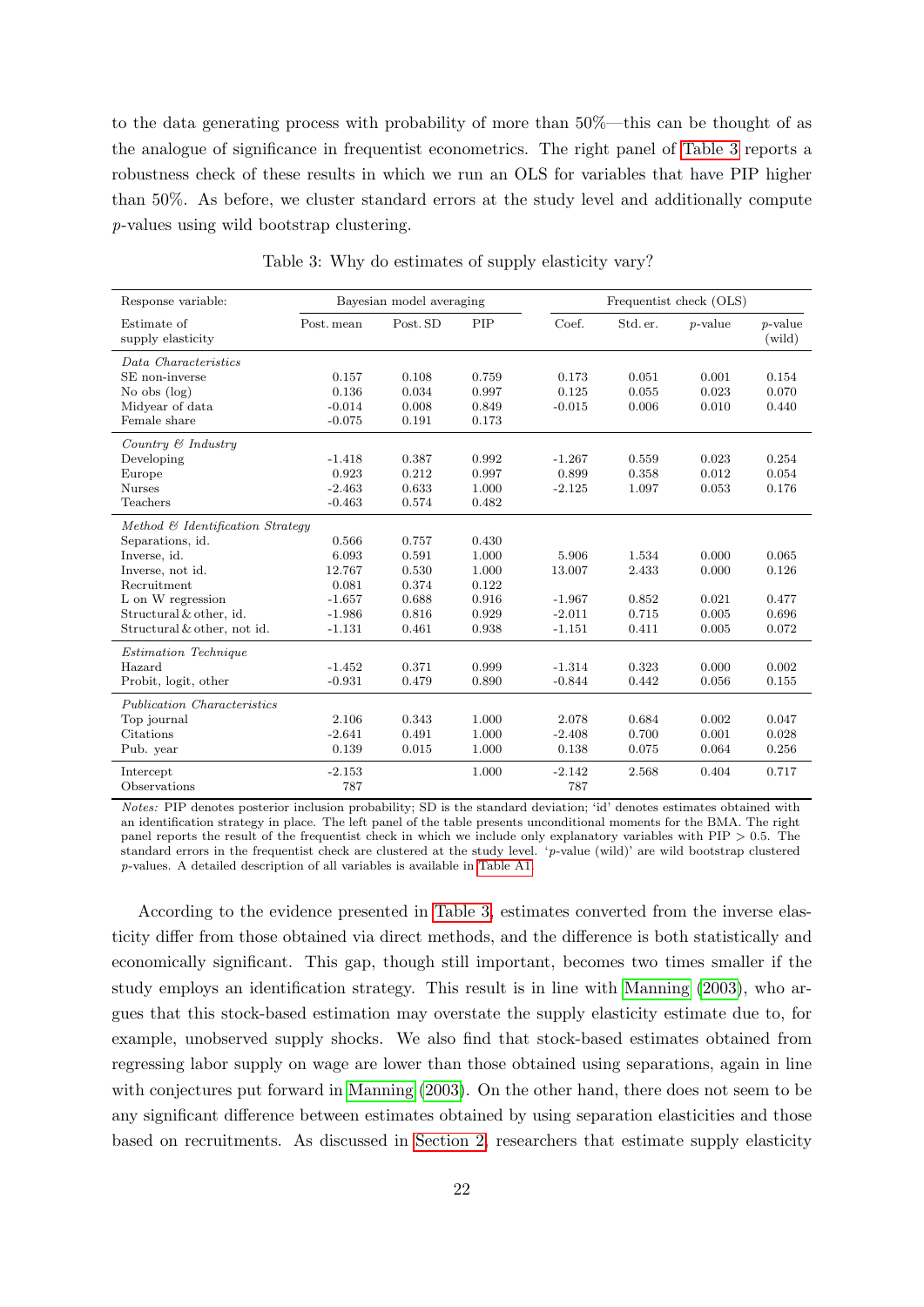based on separations or recruitments have to assume steady-state equivalence between the two rates. Our results show no significant difference between the two sets of estimates and therefore speak in favor of these assumptions; they are also in line with [Falch](#page-30-9) [\(2010\)](#page-30-9) and [Falch](#page-30-11) [\(2017\)](#page-30-11), who obtains similar estimates from a recruitment and separations based approach.

The use of non-linear estimation methods (hazard, probit or logit) results in elasticities that are smaller by about 1.3 for hazards and 0.8 for probits and logits compared to those obtained using linear methods. The estimates also differ across countries: they are higher for Europe by about 0.9, and lower for developing countries by 1.3—compared to the reference group of the US, Canada and Australia. Studies that focus exclusively on the market for nurses appear to come up with stronger evidence for monopsonistic behavior compared to all other studies. Finally, estimates of the supply elasticity reported in studies published in top journals are higher by about 2.1 when compared to those reported in all other journals, an effect that, again, is both economically and statistically significant. The effect associated with publication bias is also present and shows some evidence of statistical significance. However, it is smaller in magnitude, and has a modest effect on the overall results.

<span id="page-24-0"></span>

Figure 4: Posterior density of selected parameter estimates

Notes: The figure displays densities of the coefficients on Europe, Developing, Hazard and Inverse-ID, calculated from all models in which the respective variable was included. Accordingly, unlike the results reported in [Table 3,](#page-23-0) these are conditional moments. The posterior means of parameter estimates are more than two standard deviations away from zero, analogous to a statistical significance at the 5% level.

[Figure 4](#page-24-0) depicts the posterior densities for variables Europe, Developing, Hazard and Inverse - id. Unlike the results of [Table 3,](#page-23-0) these values are conditional on variable inclusion (i.e. averaged across models in which the variable is included rather than across all models). We see that the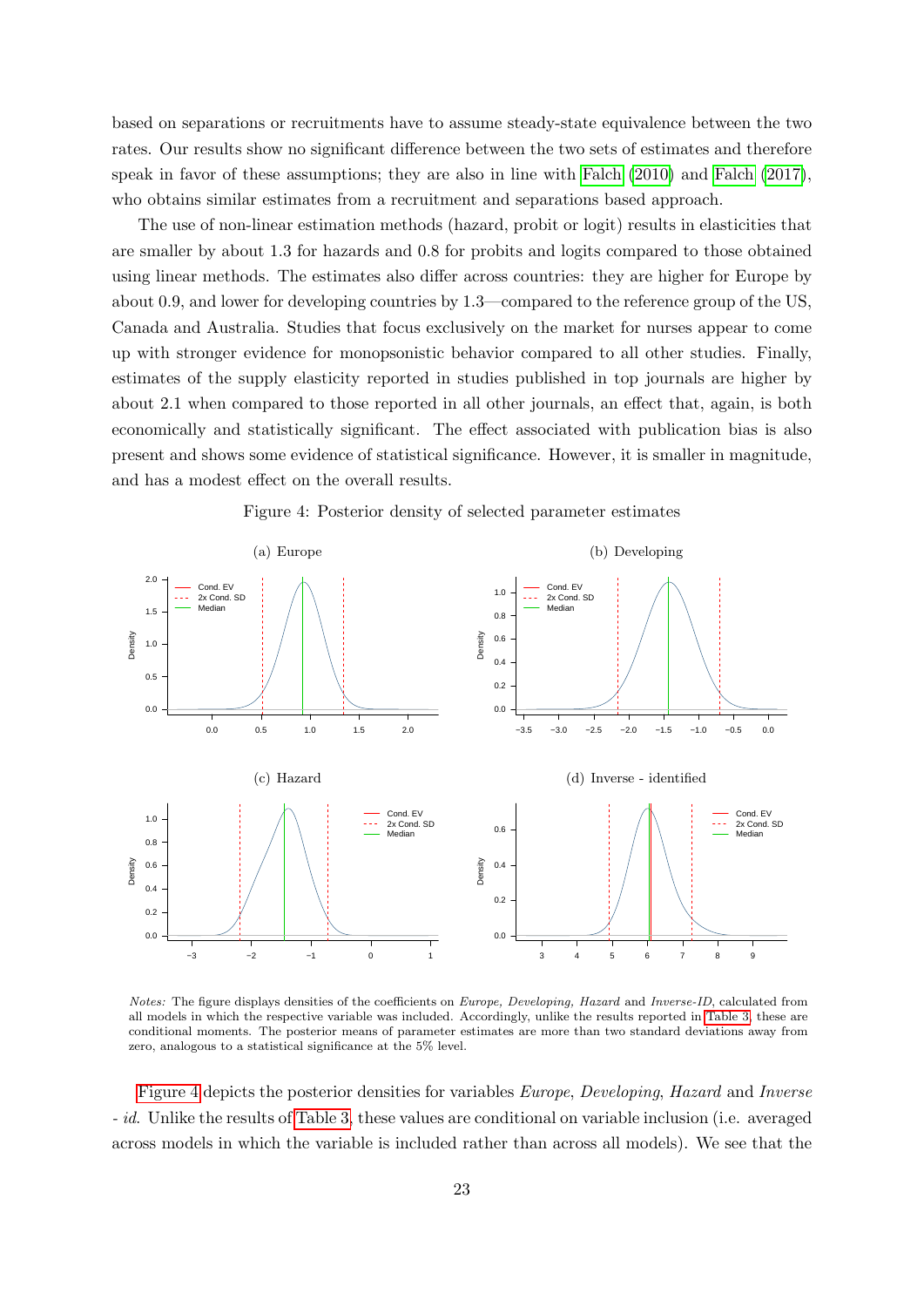means of all effects lie at least two standard deviations away from zero, which can be interpreted analogously to a test of statistical significance in frequentist econometrics.

[Figure B1](#page-36-0) reports coefficients and posterior inclusion probabilities under alternative prior settings; our results appear resilient to assumptions about priors. In another robustness check, [Table B2](#page-37-0) reports results for simple OLS in which we include all regressors. Even though this model is likely misspecified, the estimated magnitudes and signs of all the effects are very similar to those produced in the BMA exercise. Furthermore, we repeat our BMA estimation in a setting where we weigh each data point by the inverse of the number of estimates reported per study. This specification gives equal weight to studies that report many estimates and those reporting only a few. [Figure B2](#page-38-0) and [Table B3](#page-39-0) document the results; they appear broadly consistent with our baseline estimation. The publication bias result appears more pronounced, and the identification strategy for the separation-based approach becomes important. At the same time, results for stock-based 'direct' estimation, the use of structural methods, logit and probit become insignificant (while retaining their negative signs). The rest of the estimated effects are similar to those obtained with an unweighted specification.

Finally, we check the robustness of our treatment of outliers. We repeat the BMA estimation for our original sample of 801 estimates where outliers from each tail are winsorized at 1% and report the results in [Figure B3](#page-40-0) and [Table B4.](#page-41-0) The drawback of the winsorization is that it suppresses variation within the outlier group of inverse estimates; we therefore observe less systematic differences between inverse estimates obtained with and without an identification strategy. Overall, this specification is consistent with our key results. A notable exception is that it yields some evidence suggesting that estimates based on separations are higher for studies that employ an identification strategy, compared to those that do not. Estimates based on recruitment data seem to also be larger than this latter group, and of roughly similar magnitude compared to 'identified' estimates based on separations. This may seem at odds with our previous conclusion of no systematic difference between estimates based on recruitments and separations. Note, however, that in our sample the majority of estimates obtained from recruitment data come from studies that employ an identification strategy; we can therefore conclude that, conditional on employing an identification strategy, there still seems to be little difference between estimates obtained from data on recruitments and separations.

To understand what these different methods imply about firm wage-setting power, we now compare fitted values of supply elasticity estimates across different methods and features of the data. For the final estimates to be useful to the reader, we construct what we believe are estimates associated with 'best practices' in the literature, rather than just focusing on sample means. This is done by substituting high parameter values for variables that, we believe, reflect best practice; low parameter values for those that do not; and putting sample means for cases where we are indifferent. For example, we correct for publication bias by substituting zero instead of the mean for the standard error on non-inverse estimates; we also believe that results from studies that use large data sets are probably more reliable—we therefore put the value of the 90th percentile for the *number of observations*; we also think that our readers are probably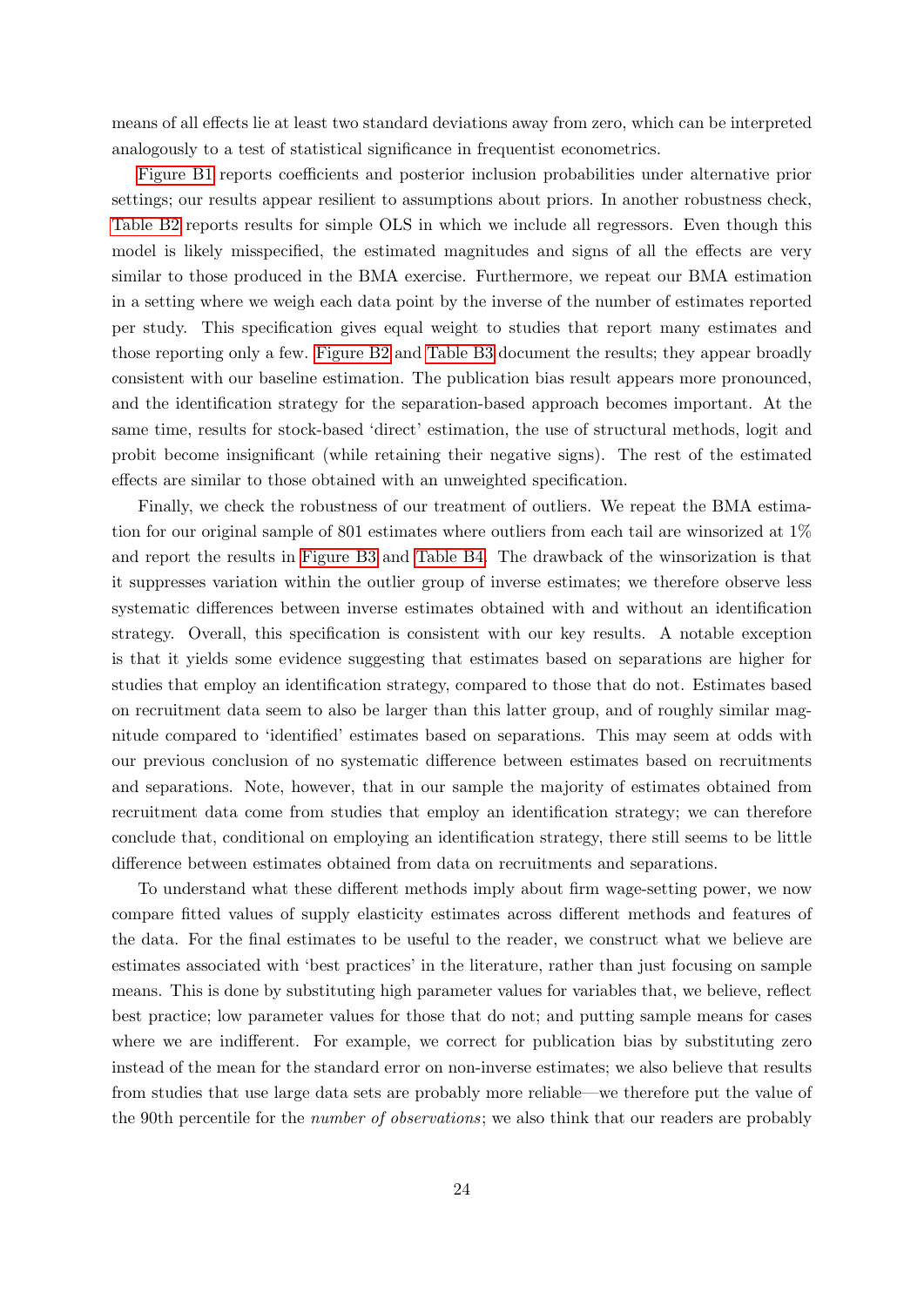more interested in estimates that are more current (both recently published and using modern data)—we put 90th percentile values for publication year and midyear of data. We would like to rely on estimates that other economists trust as well, we therefore set the value of top journal to one and use the value of 90th percentile for the *number of citations*.<sup>[13](#page-26-0)</sup>

In the top panel of [Table 4,](#page-27-0) we present best practice estimates obtained from a separation elasticity based strategy, by far the most common strategy employed in studies that we examine. Three important findings are clear in the table. Most importantly, we observe small estimates, which are much more consistent with a monopsonistic labor market than they are with a perfectly competitive labor market (which requires the elasticity of labor supply to be infinite). The point estimates for both the linear and hazard approaches imply that firms are able to pay the last worker hired between 18 and 25 percent less than his or her marginal revenue product. Even the largest estimate contained in one of our 95% confidence intervals, 7.57, implies firm markdown power of nearly 12%.

The top panel of [Table 4](#page-27-0) also reveals two important dimensions of heterogeneity that we have discussed above. First, linear specifications yield estimates that are higher than those obtained from a hazard model. Second, it shows evidence of cross-country variation. Overall, we see the largest estimates coming from Europe, followed by other advanced economies, then developing countries. This suggests that important institutional factors, which vary across labor markets, may have non-negligible impacts on firm wage-setting power.

The bottom half of the table presents the best practice estimates for studies that use the inverse elasticity strategy. As discussed above, these estimates are generally higher. As endogeneity seems to be a significant concern for these estimates, we focus only on estimates obtained from the models with identification strategies. Overall, we find a point estimate slightly larger than 10, implying wage markdown of about 9%. The regional variation in the elasticity is necessarily the same as for the separations based approach, given our linear model from which we arrive at these best practice estimates. As the inverse-based estimates are generally larger, and wage-setting power is a non-linear function of the elasticity, the bottom half of the table suggests less regional variation in markdowns, varying between European and developing labor markets by 2 percentage points rather than 19 percentage points. Overall, these estimates again do provide strong evidence of firms possessing some monopsony power; the largest estimate in our 95% confidence interval here, 17.74, still suggests that firms have the power to pay workers about 5% less than they are worth. While a much smaller amount of wage-setting power than suggested by the results above, this still represents an economically significant departure from the perfectly competitive model.

The best practice exercise reported in [Table 4](#page-27-0) is based on a model that only includes variables that proved significant in our baseline BMA estimation. As another robustness check, we recalculate our best practice estimates using the OLS model shown in [Table B2,](#page-37-0) which includes all 20 controls. Best practice values that we obtain are very similar to those reported in [Table 4,](#page-27-0)

<span id="page-26-0"></span><sup>&</sup>lt;sup>13</sup>We also compute alternative best practice estimates, using values from the 75th and 95th percentiles for number of observations, publication year, midyear of data and number of citations. We report the results in [Table B5;](#page-42-0) they are in line with estimates reported here.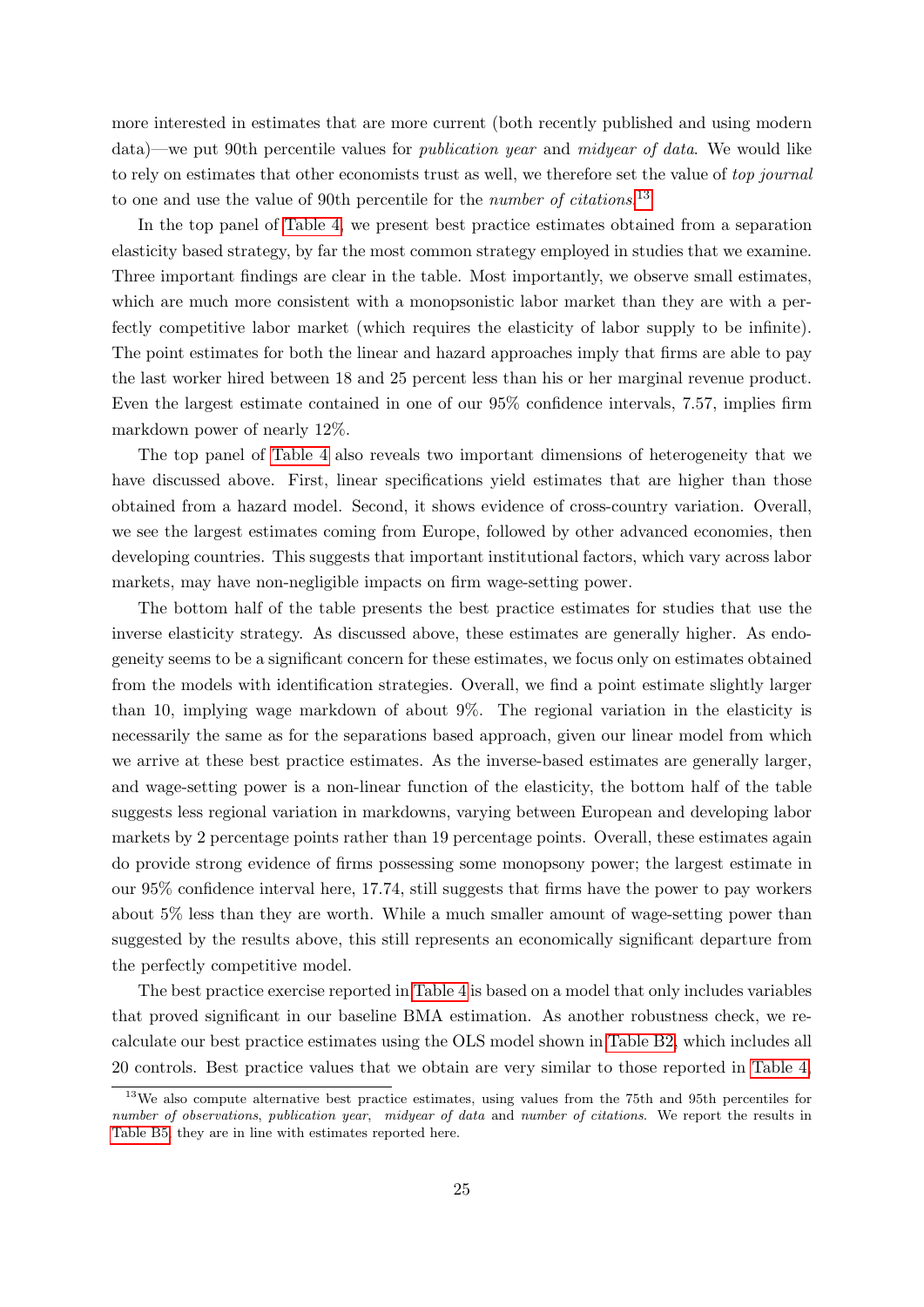though the confidence intervals are wider on account of over-controlling. Nevertheless, this exercise provides interesting insights into how the use of an identification strategy may affect the results: the gap between estimates based on separations and inverse elasticities shrinks when both methods employ an identification strategy (see [Table B6\)](#page-43-0).

<span id="page-27-0"></span>

| Group                         | Point<br>Estimate | $95\%$ interval | 95\% interval<br>(wild) | Implied<br>Markdown |
|-------------------------------|-------------------|-----------------|-------------------------|---------------------|
| Separations                   |                   |                 |                         |                     |
| $Linear - all$                | 4.350             | [2.59; 6.11]    | [1.79; 7.57]            | 18.7%               |
| $\rm\,Hazard - all$           | 3.036             | [1.40; 4.67]    | [0.49; 6.16]            | 24.8%               |
| $\rm Hazard$ – developing     | 1.484             | [0.01; 2.96]    | $[-0.63; 3.70]$         | $40.3\%$            |
| $Hazard - Europe$             | 3.651             | [1.75; 5.56]    | [0.53; 7.01]            | $21.5\%$            |
| Hazard – other advanced       | 2.752             | [1.21; 4.29]    | [0.46; 5.88]            | 26.7%               |
| <b>Inverse</b>                |                   |                 |                         |                     |
| $Identified - all$            | 10.256            | [5.97; 14.54]   | [2.46; 16.91]           | 8.9%                |
| $Identified - developing$     | 8.705             | [4.82; 12.59]   | [2.33; 14.93]           | 10.3%               |
| $Identified - Europe$         | 10.872            | [6.42; 15.33]   | [2.84; 17.74]           | 8.4\%               |
| $Identified - other advanced$ | 9.972             | [5.73; 14.22]   | [2.21; 16.60]           | $9.1\%$             |

| Table 4: Best practice |  |  |
|------------------------|--|--|
|------------------------|--|--|

Notes: The table presents fitted 'best practice' estimates for various estimation techniques and data. We used the model estimated as the frequentist check of our baseline specification reported in [Table 3.](#page-23-0) We report both the standard 95% confidence interval calculated for errors clustered at the study level, and the 95% confidence interval calculated with wild bootstrap clusters. The estimates of the markdown are obtained using equation  $(2)$ .

This evidence of firm monopsony power can be used to reconcile some empirical puzzles arising in the labor literature. For example, in two meta-analysis, [Card & Krueger](#page-29-6) [\(1995b\)](#page-29-6) and [Doucouliagos & Stanley](#page-29-7) [\(2009\)](#page-29-7) show that increases in the minimum wage do not depress employment, and in fact sometimes have a positive effect. This finding goes against the logic of the competitive labor market framework; it can, however, be explained through presence of monopsony. [Manning](#page-31-0) [\(2003,](#page-31-0) pp. 345-347) uses a general equilibrium version of the monopsony model to generate responses in employment to changes in minimum wages. In his example, positive or negligibly small responses are generated under elasticities of 3.3 and 5, consistent with results we report in [Table 4.](#page-27-0)

[Dube](#page-30-4) et al. [\(2018b\)](#page-30-4) argue that firm wage-setting power may explain bunching in wages at round numbers: the lower the elasticity of labor supply to the firm, the less costly the 'wrong' wage is in terms of turnover costs. For example, elasticities of labor supply to the firm of 1 and 5 would be associated with firms forsaking 1% or 10% of profits due to bunching, respectively. Our results are broadly consistent with these numbers.

Card [et al.](#page-29-5) [\(2018a\)](#page-29-5) provide micro-foundations for the static monopsony model, assuming heterogeneity in worker preferences across different work environments. This leads to workers distinguishing between different employers on the basis other than wage, and gives wage-setting power to the firms. The authors show that, under the assumption of a supply elasticity of 4 (and markdown of 20%) this model can be used to explain observed dispersion of wages, and their link to firm productivity.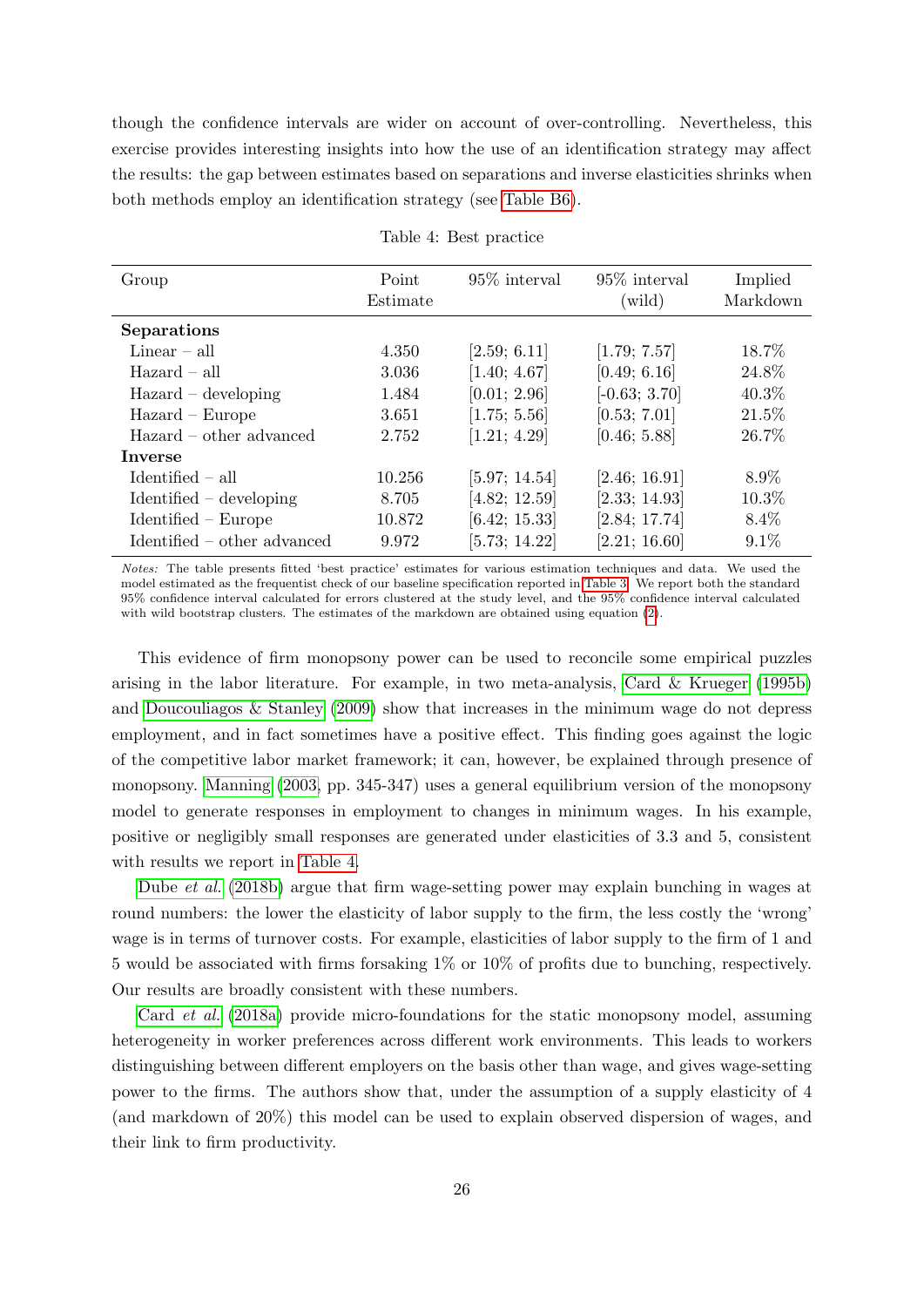### 6 Discussion and Conclusion

Imperfect competition among employers can lead to workers being payed less than their worth to the firm. Recently, academic research on such labor market structures has made its way into policy debate. At the end of the Obama administration, the Council of Economic Advisers issued a policy brief on monopsonistic labor markets and potential policy remedies [\(Council of](#page-29-22) [Econoimcs Advisors 2016\)](#page-29-22). The arguments of [Krueger & Posner](#page-30-0) [\(2018\)](#page-30-0) were put forward to a wider audience in a New York Times op-ed [\(Posner & Krueger 2018\)](#page-31-28). In late 2017, Senators Cory Booker and Elizabeth Warren wrote an open letter to Attorney General Jeff Sessions, urging enforcement of recent Department of Justice guidance that no-poach agreements are likely illegal [\(Warren & Booker 2017;](#page-32-4) [Booker 2017\)](#page-29-23). This new found interest from policy makers calls for a detailed investigation of the existing quantitative evidence for monopsonistic labor markets.

Here, we attempt to synthesize empirical evidence on the elasticity of labor supply to the firm, a parameter that captures the extent of firms' wage-setting power. We show that features pertaining to study design, data, publication quality and researcher's implicit preference combine to explain the observed variation in estimates. We also provide quantitative predictions of what supply elasticity estimates should be for different estimation techniques, conditional on employing best research practices. Our results suggest that, overall, the literature provides strong evidence for monopsonistic competition and implies sizable markdowns in wages. That being said, several caveats are in order.

First, we do not claim to explain the systematic variation in the 'true' supply elasticity parameter. Instead, our empirical exercise approximates the data generating process for supply elasticity estimates, conditional on the existing literature. Some of the variation that we report is likely driven by differences in the underlying parameter value (e.g. estimates for different countries), whereas other variation may arise purely due to choices made by researchers (e.g. estimation technique). Second, our results provide evidence on the elasticity of labor supply to the firm and the implied degree of firms' wage-setting power; strictly speaking, they remain silent about whether the firms are able to exercise this power. This latter question is outside the scope of our analysis, because it is outside the scope of the literature that we base our inference on. Given this concern, our results regarding implied salary markdowns can be viewed as a prediction of what these markdowns would be assuming that firms fully exploit the power they have over workers.

Finally, our inference is based upon evidence coming from a set of studies that were published at the time that we ran our search; it therefore omits some of the recent unpublished work on the topic.[14](#page-28-0) Given the rising interest toward the monopsony literature, we are certain that the number of studies offering estimates of supply elasticity will increase in the coming years. We leave this new evidence to future research.

<span id="page-28-0"></span><sup>&</sup>lt;sup>14</sup>For example, the works of [Crawford](#page-29-24) et al. [\(2015\)](#page-29-24), [Hirsch](#page-30-2) et al. [\(2018a\)](#page-30-2), Félix & Portugal [\(2016\)](#page-29-25), [Bellon](#page-29-25) (2016), [Tucker](#page-32-5) [\(2017\)](#page-32-5), [Garin & Silverio](#page-30-24) [\(2017\)](#page-30-24), [Dube](#page-30-8) et al. [\(Forthcoming\)](#page-30-8) and [Webber](#page-32-0) [\(2018\)](#page-32-0) were not published at the time of our search.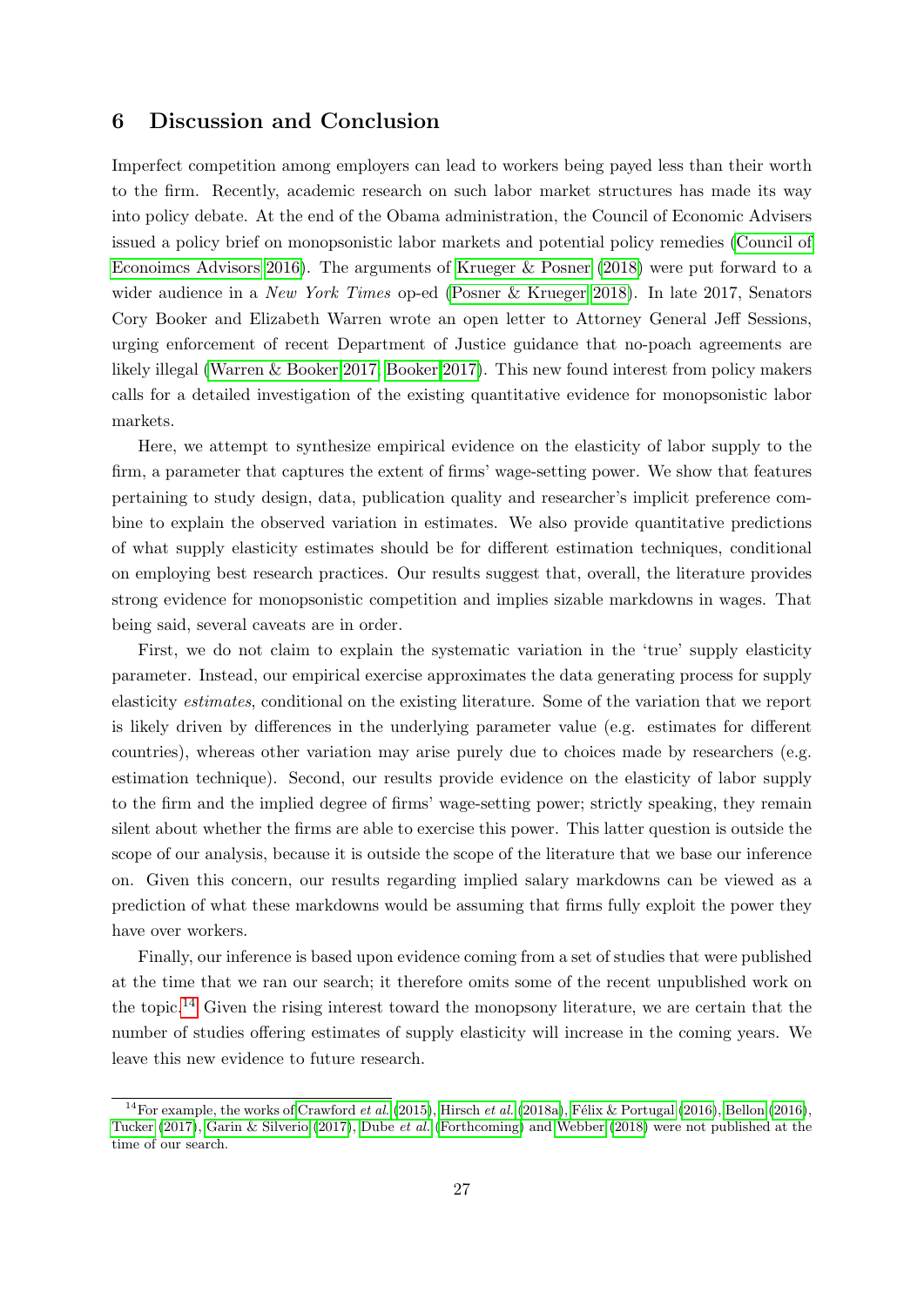# References

- <span id="page-29-3"></span>ACEMOGLU, D. & J.-S. PISCHKE (1999): "Beyond Becker: Training in imperfect labour markets." The economic journal  $109(453)$ : pp. 112–142.
- <span id="page-29-20"></span>Ashenfelter, O., C. Harmon, & H. Oosterbeek (1999): "A review of estimates of the schooling/earnings relationship, with tests for publication bias." Labour Economics 6(4): pp. 453–470.
- <span id="page-29-2"></span>AZAR, J., I. MARINESCU, & M. I. STEINBAUM (2017): "Labor market concentration." Working Paper 24147, National Bureau of Economic Research.
- <span id="page-29-13"></span>Balasubramanian, N., J. W. Chang, M. Sakakibara, J. Sivadasan, & E. Starr (2018): "Locked in? The enforceability of covenants not to compete and the careers of high-tech workers." Working Paper No. CES-WP-17-09, US Census Bureau Center for Economic Studies.
- <span id="page-29-25"></span>Bellon, M. (2016): "The characteristics of worker flows by firm growth: Empirical evidence from a matched firm-worker dataset from france." Working Paper.
- <span id="page-29-12"></span>Benmelech, E., N. Bergman, & H. Kim (2018): "Strong employers and weak employees: How does employer concentration affect wages?" Working Paper 24307, National Bureau of Economic Research.
- <span id="page-29-14"></span>BERRY, S., J. LEVINSOHN, & A. PAKES (1995): "Automobile prices in market equilibrium." Econometrica 63(4): pp. 841–890.
- <span id="page-29-19"></span>Boal, W. M. & M. R. Ransom (1997): "Monopsony in the labor market." Journal of Economic Literature 35(1): pp. 86–112.
- <span id="page-29-15"></span>BODAH, M., J. BURKETT, & L. LARDARO (2003): "Ix. employment relations for health care workers." In "Proceedings of the Annual Meeting–Industrial Relations Research Association," p. 199. IRRA.
- <span id="page-29-23"></span>BOOKER (2017): "Booker, Warren sound alarm on collusive 'no-poach' agreements." Senate Press Release November 21, 2017.
- <span id="page-29-17"></span>BOOTH, A. L. & P. KATIC (2011): "Estimating the wage elasticity of labour supply to a firm: What evidence is there for monopsony?" Economic Record 87(278): pp. 359–369.
- <span id="page-29-11"></span>BRUMMUND, P. (2011): "Variation in monopsonistic behavior across establishments: Evidence from the Indonesian labor market." Working Paper.
- <span id="page-29-10"></span>BURDETT, K. & D. T. MORTENSEN (1998): "Wage differentials, employer size, and unemployment." International Economic Review 39(2): pp. 257-273.
- <span id="page-29-21"></span>Cameron, A. C., J. B. Gelbach, & D. L. Miller (2008): "Bootstrap-based improvements for inference with clustered errors." The Review of Economics and Statistics  $90(3)$ : pp. 414-427.
- <span id="page-29-5"></span>Card, D., A. R. Cardoso, J. Heining, & P. Kline (2018a): "Firms and labor market inequality: Evidence and some theory." Journal of Labor Economics 36(S1): pp. S13–S70.
- <span id="page-29-8"></span>Card, D., J. Kluve, & A. Weber (2018b): "What works? A meta analysis of recent active labor market program evaluations." Journal of the European Economic Association (forthcoming).
- <span id="page-29-0"></span>CARD, D. & A. B. KRUEGER  $(1994)$ : "Minimum wages and employment: A case study of the fast-food industry in New Jersey and Pennsylvania." American Economic Review 84(4): pp. 772–793.
- <span id="page-29-1"></span>CARD, D. & A. B. KRUEGER (1995a): Myth and measurement. Princeton University Press Princeton, NJ.
- <span id="page-29-6"></span>Card, D. & A. B. Krueger (1995b): "Time-series minimum-wage studies: A meta-analysis." American Economic Review  $85(2)$ : pp. 238-43.
- <span id="page-29-9"></span>Chetty, R., A. Guren, D. Manoli, & A. Weber (2013): "Does indivisible labor explain the difference between micro and macro elasticities? A metaanalysis of extensive margin elasticities." NBER Macroeconomics Annual  $27(1)$ : pp. 1–56.
- <span id="page-29-22"></span>Council of Econoimcs Advisors (2016): "Labor market monopsony: Trends, consequences, and policy responses." Issue Brief [obamawhite](https://obamawhitehouse.archives.gov/sites/default/files/page/files/20161025_monopsony_labor_mrkt_cea.pdf)[house.archives.gov.](https://obamawhitehouse.archives.gov/sites/default/files/page/files/20161025_monopsony_labor_mrkt_cea.pdf)
- <span id="page-29-24"></span>Crawford, R., R. Disney, & C. Emmerson (2015): "The short run elasticity of National Health Service nurses? Labour supply in Great Britain." IFS Working Papers W15/04, Institute for Fiscal Studies.
- <span id="page-29-16"></span>DAL BÓ, E., F. FINAN, & M. A. ROSSI (2013): "Strengthening state capabilities: The role of financial incentives in the call to public service." The Quarterly Journal of Economics 128(3): pp. 1169– 1218.
- <span id="page-29-4"></span>Depew, B. & T. A. Sørensen (2013): "The elasticity of labor supply to the firm over the business cycle." Labour Economics 24: pp. 196–204.
- <span id="page-29-18"></span>Dobbelaere, S. & J. Mairesse (2013): "Panel data estimates of the production function and product and labor market imperfections." Journal of Applied Econometrics  $28(1)$ : pp. 1–46.
- <span id="page-29-7"></span>Doucouliagos, H. & T. D. Stanley (2009): "Publication selection bias in minimum-wage research? A meta-regression analysis." British Journal of Industrial Relations  $47(2)$ : pp. 406-428.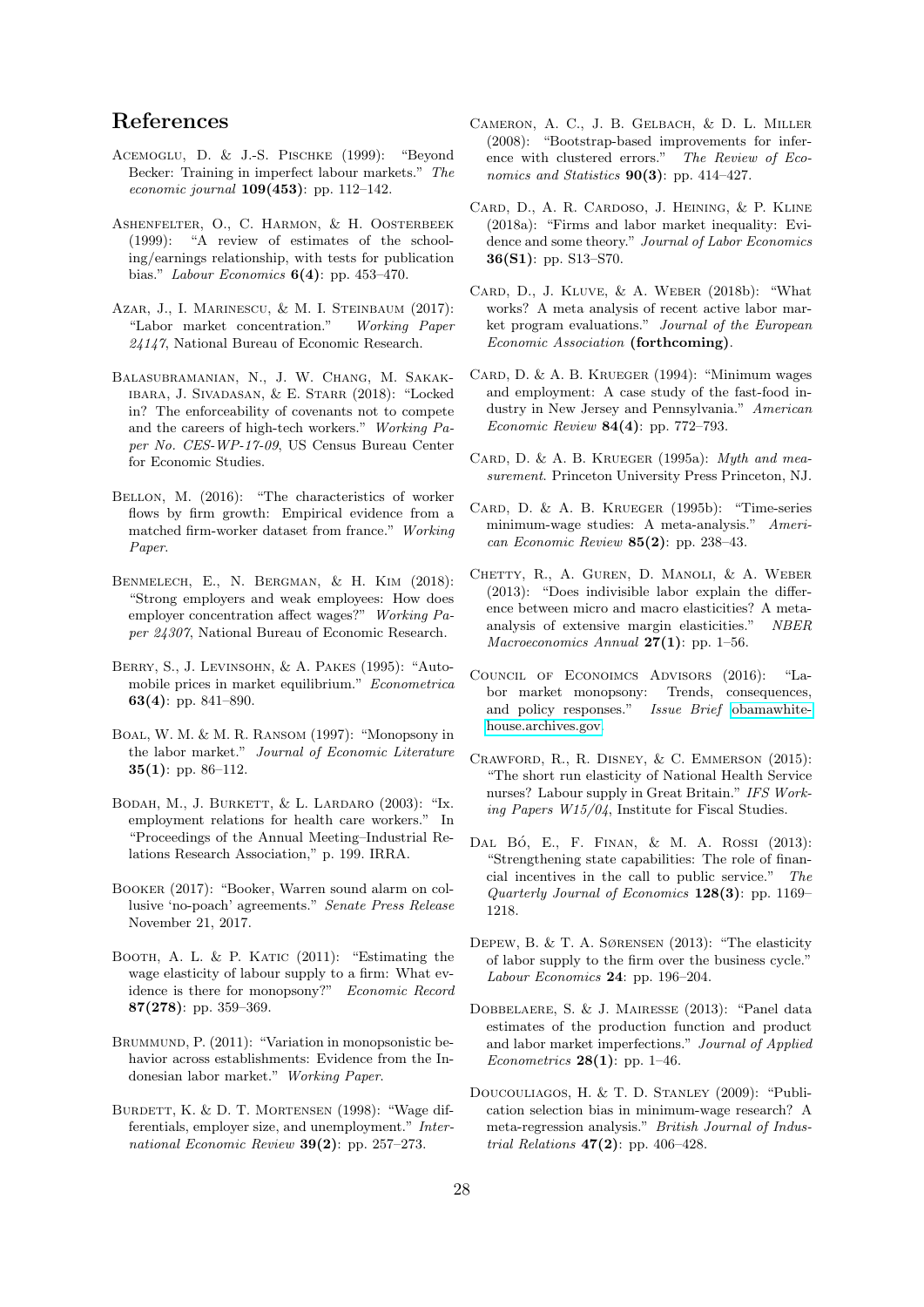- <span id="page-30-8"></span>DUBE, A., L. GIULIANO, & J. LEONARD (Forthcoming): "Fairness and frictions: The impact of unequal raises on quit behavior." American Economic Review .
- <span id="page-30-12"></span>DUBE, A., J. JACOBS, S. NAIDU, & S. SURI (2018a): "Monopsony in online labor markets." American Economic Review: Insights (forthcoming).
- <span id="page-30-4"></span>DUBE, A., A. MANNING, & S. NAIDU (2018b): "Monopsony and employer mis-optimization explain why wages bunch at round numbers." Working Paper 24991, National Bureau of Economic Research.
- <span id="page-30-16"></span>EFENDIC, A., G. PUGH,  $&$  N. ADNETT (2011): "Institutions and economic performance: A meta-regression analysis." European Journal of Political Economy  $27(3)$ : pp. 586-599.
- <span id="page-30-17"></span>Egger, M., G. D. Smith, M. Scheider, & C. Minder (1997): "Bias in meta-analysis detected by a simple, graphical test." British Medical Journal 316: pp. 629–634.
- <span id="page-30-20"></span>Eicher, T. S., C. Papageorgiou, & A. E. Raftery (2011): "Default priors and predictive performance in bayesian model averaging, with application to growth determinants." Journal of Applied Econometrics **26(1)**: pp. 30–55.
- <span id="page-30-10"></span>Fakhfakh, F. & F. FitzRoy (2006): "Dynamic monopsony: Evidence from a French establishment panel." Economica 73(291): pp. 533–545.
- <span id="page-30-9"></span>FALCH, T.  $(2010)$ : "The elasticity of labor supply at the establishment level." Journal of Labor Economics  $28(2)$ : pp. 237-266.
- <span id="page-30-11"></span>FALCH, T. (2017): "Wages and recruitment: evidence from external wage changes."  $ILR$   $Review$   $70(2)$ : pp. 483–518.
- <span id="page-30-26"></span>FELDKIRCHER, M. (2012): "Forecast combination and bayesian model averaging: A prior sensitivity analysis." Journal of Forecasting  $31(4)$ : pp. 361-376.
- <span id="page-30-27"></span>Feldkircher, M. & S. Zeugner (2012): "The impact of data revisions on the robustness of growth determinants—a note on determinants of economic growth: Will data tell?" Journal of Applied Econometrics  $27(4)$ : pp. 686–694.
- <span id="page-30-23"></span>FÉLIX, S. & P. PORTUGAL  $(2016)$ : "Labor market imperfections and the firm's wage setting policy." IZA Discussion Papers 10241, Institute for the Study of Labor (IZA).
- <span id="page-30-25"></span>Fernandez, C., E. Ley, & M. F. J. Steel (2001): "Benchmark priors for bayesian model averaging." Journal of Econometrics 100(2): pp. 381-427.
- <span id="page-30-22"></span>FERNÁNDEZ, C., E. LEY,  $\&$  M. F. J. STEEL (2001): "Model uncertainty in cross-country growth regressions." Journal of Applied Econometrics 16(5): pp. 563–576.
- <span id="page-30-13"></span>Fleisher, B. M. & X. Wang (2004): "Skill differentials, return to schooling, and market segmentation in a transition economy: the case of mainland China." Journal of Development Economics 73(1): pp. 315–328.
- <span id="page-30-18"></span>Galizzi, M. (2001): "Gender and labor attachment: Do within-firms' relative wages matter?" Industrial Relations: A Journal of Economy and Society 40(4): pp. 591–619.
- <span id="page-30-24"></span>Garin, A. & F. Silverio (2017): "How does firm performance affect wages? Evidence from idiosyncratic export shocks." 2017 Papers pga940, Job Market Papers.
- <span id="page-30-14"></span>HAVRANEK, T. (2010): "Rose effect and the Euro: Is the magic gone?" Review of World Economics 146(2): pp. 241–261.
- <span id="page-30-5"></span>HAVRANEK, T. (2015): "Measuring intertemporal substitution: The importance of method choices and selective reporting." Journal of the European Economic Association 13(6): pp. 1180-1204.
- <span id="page-30-6"></span>Havranek, T., M. Rusnak, & A. Sokolova (2017): "Habit formation in consumption: A meta-analysis." European Economic Review 95: pp. 142 – 167.
- <span id="page-30-15"></span>Havranek, T. & A. Sokolova (2018): "How does consumption respond to expected income changes? Evidence from 144 studies." Czech National Bank and Charles University, Prague.
- <span id="page-30-2"></span>Hirsch, B., E. Jahn, A. Manning, & M. Oberfichtner (2018a): "The urban wage premium in imperfect labour markets." Working Paper.
- <span id="page-30-3"></span>HIRSCH, B. & E. J. JAHN  $(2015)$ : "Is there monopsonistic discrimination against immigrants?" ILR Review 68(3): pp. 501–528.
- <span id="page-30-1"></span>Hirsch, B., E. J. Jahn, & C. Schnabel (2018b): "Do employers have more monopsony power in slack labor markets?" ILR Review **71(3)**: pp. 676–704.
- <span id="page-30-19"></span>HIRSCH, B., T. SCHANK, & C. SCHNABEL (2010): "Differences in labor supply to monopsonistic firms and the gender pay gap: An empirical analysis using linked employer-employee data from Germany." Journal of Labor Economics 28(2): pp. 291–330.
- <span id="page-30-21"></span>Koop, G. (2003): Bayesian Econometrics. John Wiley & Sons.
- <span id="page-30-7"></span>Krueger, A. B. & O. Ashenfelter (2018): "Theory and evidence on employer collusion in the franchise sector." Working Paper 24831, National Bureau of Economic Research.
- <span id="page-30-0"></span>Krueger, A. B. & E. A. Posner (2018): "A proposal for protecting low-income workers from monopsony and collusion." Policy Proposal 2018-05, The Hamilton Project.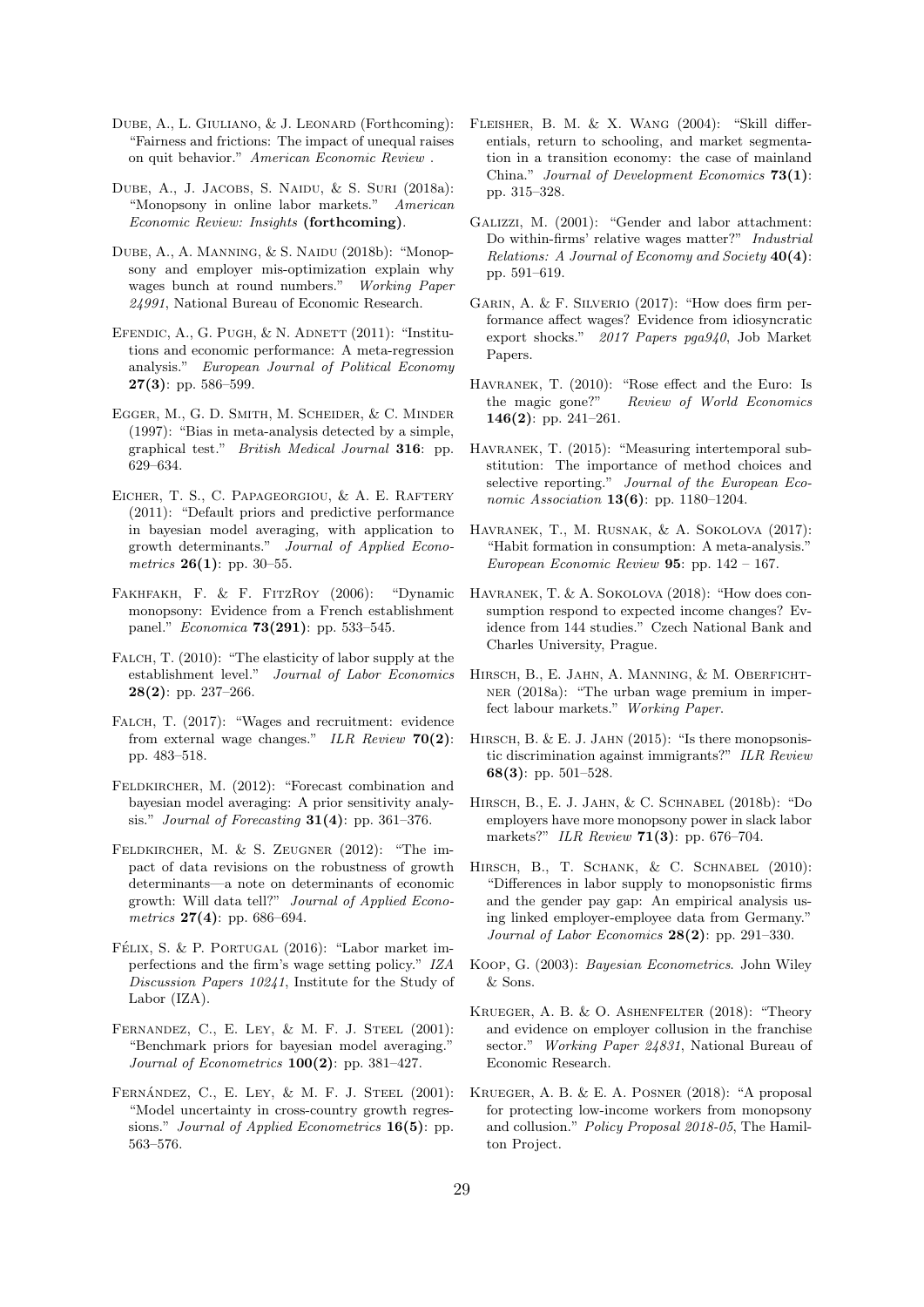- <span id="page-31-8"></span>Krugman, P. (1980): "Scale economies, product differentiation, and the pattern of trade." The American Economic Review 70(5): pp. 950–959.
- <span id="page-31-23"></span>Lewis, J. B. & D. A. Linzer (2005): "Estimating regression models in which the dependent variable is based on estimates." Political Analysis 13(4): pp. 345–364.
- <span id="page-31-29"></span>LEY, E. & M. F. STEEL  $(2009)$ : "On the effect of prior assumptions in Bayesian model averaging with applications to growth regressions." Journal of Applied *Econometrics* **24(4)**: pp. 651–674.
- <span id="page-31-25"></span>Madigan, D. & J. York (1995): "Bayesian graphical models for discrete data." International Statistical Review 63(2): pp. 215–232.
- <span id="page-31-0"></span>Manning, A. (2003): Monopsony in motion: Imperfect competition in labor markets. Princeton University Press.
- <span id="page-31-15"></span>Manning, A. (2011): "Imperfect competition in the labor market." In "Handbook of Labor Economics, Volume 4B," chapter 11, pp. 973–1035. North Holland.
- <span id="page-31-11"></span>MATSUDAIRA, J. D. (2014): "Monopsony in the lowwage labor market? Evidence from minimum nurse staffing regulations." Review of Economics and Statistics 96(1): pp. 92–102.
- <span id="page-31-9"></span>Melitz, M. J. (2003): "The impact of trade on intraindustry reallocations and aggregate industry productivity." Econometrica 71(6): pp. 1695–1725.
- <span id="page-31-26"></span>MORAL-BENITO, E. (2015): "Model averaging in economics: An overview." Journal of Economic Surveys 29(1): pp. 46–75.
- <span id="page-31-5"></span>NAIDU, S. (2010): "Recruitment restrictions and labor markets: Evidence from the postbellum US south." Journal of Labor Economics 28(2): pp. 413–445.
- <span id="page-31-13"></span>Naidu, S., Y. Nyarko, & S.-Y. Wang (2016): "Monopsony power in migrant labor markets: evidence from the United Arab Emirates." Journal of Political Economy **124(6)**: pp. 1735–1792.
- <span id="page-31-3"></span>NAIDU, S. & E. POSNER (2018): "Labor market monopsony and the limits of the law." Mimeo.
- <span id="page-31-2"></span>Naidu, S., E. A. Posner, & E. G. Weyl (2018): "Antitrust remedies for labor market power." Harvard Law Review (forthcoming).
- <span id="page-31-6"></span>Naidu, S. & N. Yuchtman (2013): "Coercive contract enforcement: Law and the labor market in nineteenth century industrial Britain." American Economic Review **103(1)**: pp. 107-44.
- <span id="page-31-14"></span>Ogloblin, C. & G. Brock (2005): "Wage determination in urban russia: Underpayment and the gender differential." Economic Systems  $29(3)$ : pp. 325–343.
- <span id="page-31-28"></span>POSNER, E. & A. B. KRUEGER (2018): "Corporate america is suppressing wages for many workers." oped, New York Times, February 28, 2018.
- <span id="page-31-24"></span>Ransom, M. R. & R. L. Oaxaca (2010): "New market power models and sex differences in pay." Journal of Labor Economics 28(2): pp. 267–289.
- <span id="page-31-12"></span>Ransom, M. R. & D. P. Sims (2010): "Estimating the firm's labor supply curve in a "new monopsony" framework: Schoolteachers in Missouri." Journal of Labor Economics 28(2): pp. 331–355.
- <span id="page-31-7"></span>Ransom, T. (2018): "Labor market frictions and moving costs of the employed and unemployed." Working Paper.
- <span id="page-31-4"></span>Rinz, K. et al. (2018): "Labor market concentration, earnings inequality, and earnings mobility." Working paper, Center for Economic Studies, US Census Bureau.
- <span id="page-31-1"></span>Robinson, J. (1933): The economics of imperfect competition. MacMillin.
- <span id="page-31-20"></span>Roodman, D. (2018): "Boottest: Stata module to provide fast execution of the wild bootstrap with null imposed."
- <span id="page-31-16"></span>Rose, A. K. & T. D. Stanley (2005): "A meta-analysis of the effect of common currencies on international trade." Journal of Economic Surveys 19(3): pp. 347–365.
- <span id="page-31-18"></span>Rusnak, M., T. Havranek, & R. Horvath (2013): "How to solve the price puzzle? A meta-analysis." Journal of Money, Credit and Banking  $45(1)$ : pp. 37–70.
- <span id="page-31-10"></span>STAIGER, D. O., J. SPETZ, & C. S. PHIBBS (2010): "Is there monopsony in the labor market? evidence from a natural experiment." Journal of Labor Economics  $28(2)$ : pp. 211-236.
- <span id="page-31-17"></span>Stanley, T. D. (2001): "Wheat from chaff: Metaanalysis as quantitative literature review." Journal of Economic Perspectives  $15(3)$ : pp. 131–150.
- <span id="page-31-19"></span>STANLEY, T. D. (2005): "Beyond publication bias." Journal of Economic Surveys 19(3): pp. 309–345.
- <span id="page-31-22"></span>Stanley, T. D. (2008): "Meta-regression methods for detecting and estimating empirical effects in the presence of publication selection." Oxford Bulletin of Economics and Statistics  $70(1)$ : pp. 103-127.
- <span id="page-31-21"></span>Stanley, T. D. & H. Doucouliagos (2015): "Neither fixed nor random: Weighted least squares metaanalysis." Statistics in Medicine 34(13): pp. 2116– 27.
- <span id="page-31-27"></span>STEEL, M. F. J. (2017): "Model Averaging and its Use in Economics." MPRA Paper 81568, University Library of Munich, Germany.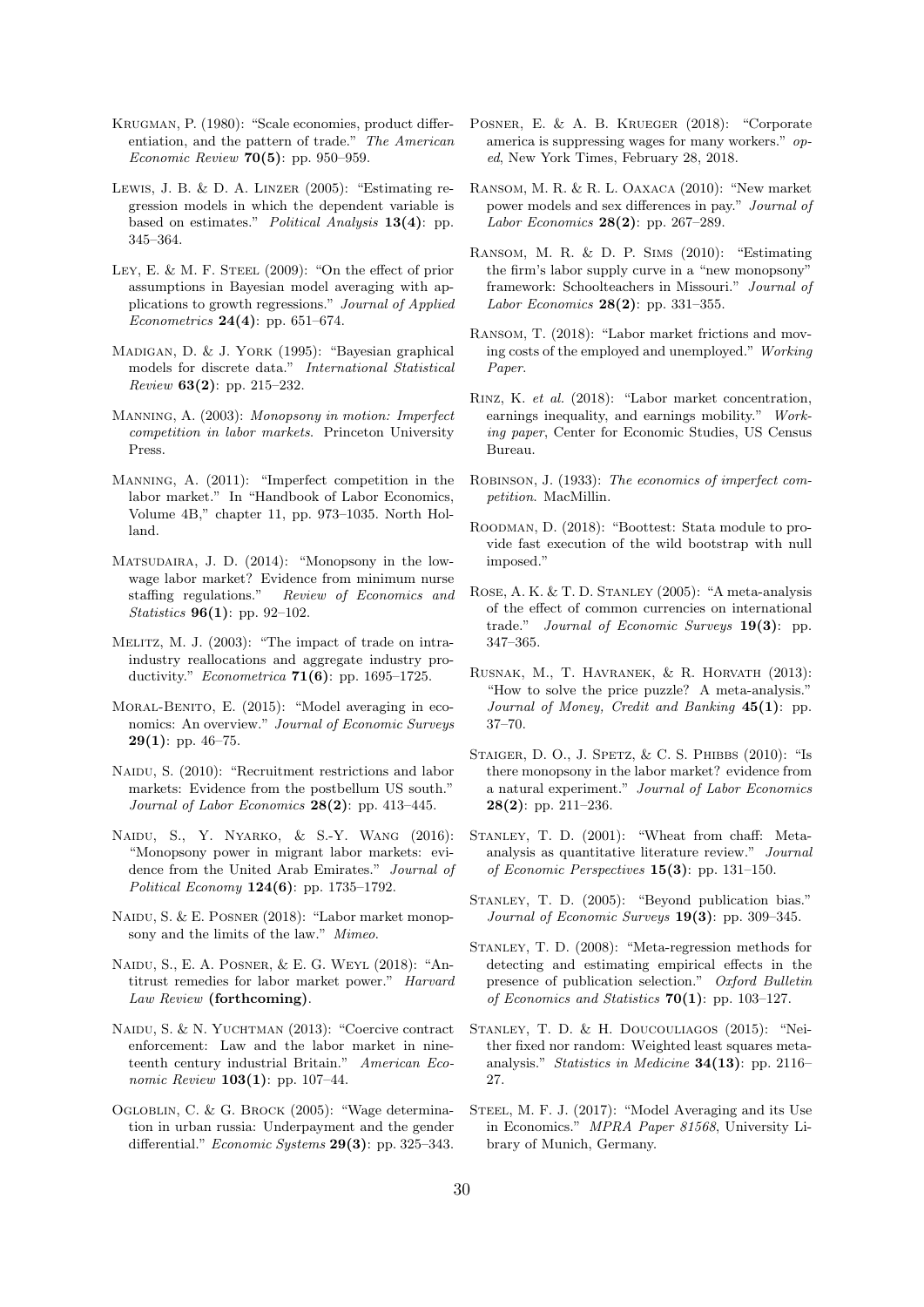- <span id="page-32-2"></span>Sulis, G. (2011): "What can monopsony explain of the gender wage differential in Italy?" International Journal of Manpower 32(4): pp. 446–470.
- <span id="page-32-5"></span>Tucker, L. (2017): "Monopsony for whom? Evidence from Brazilian administrative data." Working Paper.
- <span id="page-32-4"></span>WARREN, E. & C. A. BOOKER (2017): "Open letter to Attorney General Jeff Sessions." November 2017.
- <span id="page-32-1"></span>Webber, D. A. (2015): "Firm market power and the

earnings distribution." Labour Economics 35: pp. 123–134.

- <span id="page-32-0"></span>Webber, D. A. (2018): "Employment adjustment over the business cycle: The impact of competition in the labor market." Working Paper 11887, Institute for the Study of Labor (IZA).
- <span id="page-32-3"></span>Zeugner, S. & M. Feldkircher (2015): "Bayesian model averaging employing fixed and flexible priors – the BMS package for R." Journal of Statistical Software 68(4): pp. 1–37.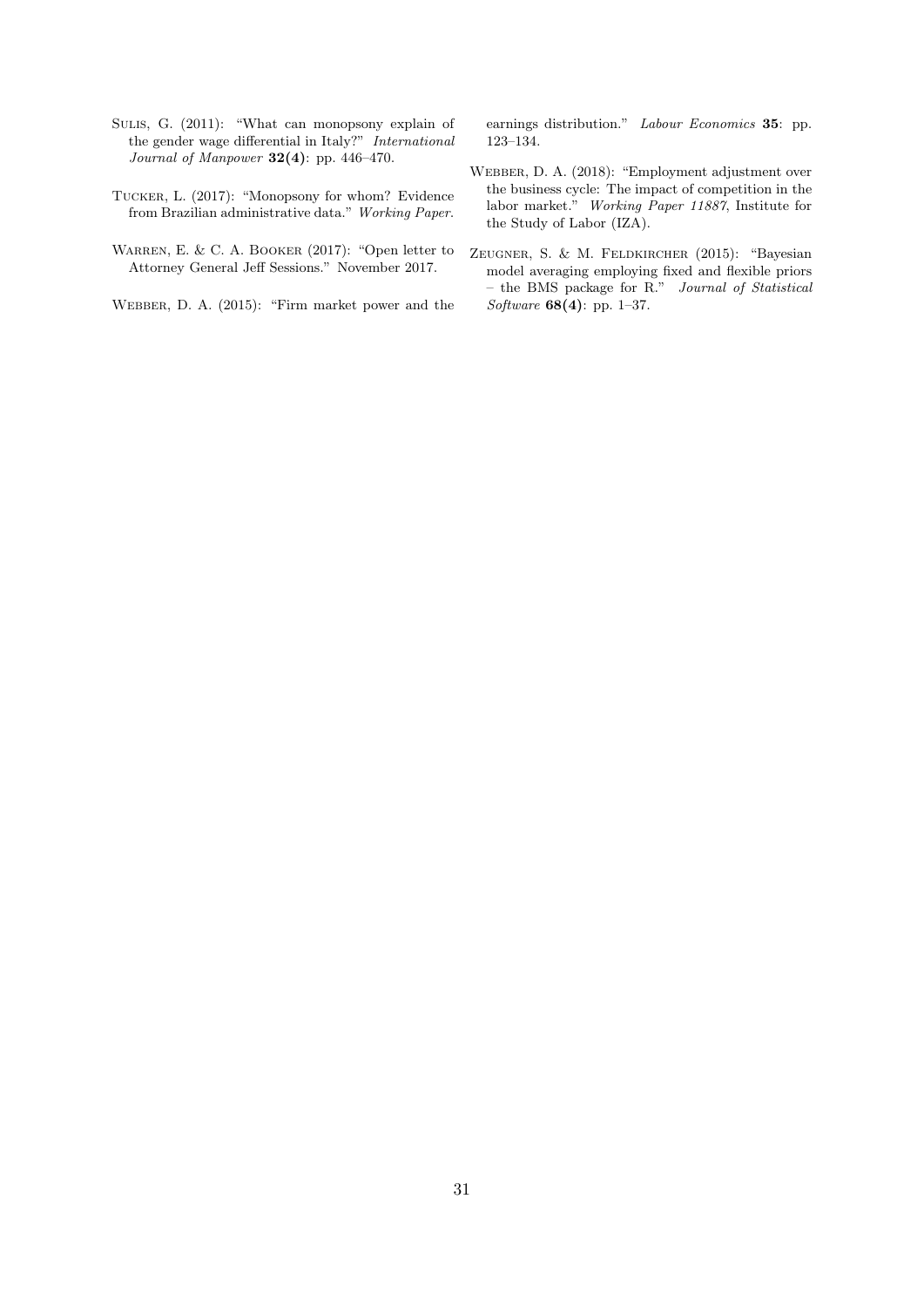# Appendix A: Description of Variables

<span id="page-33-0"></span>

| Variable                                                    | Description                                                                                                        | Mean           | <b>SD</b>      | Mean  | SD    |
|-------------------------------------------------------------|--------------------------------------------------------------------------------------------------------------------|----------------|----------------|-------|-------|
|                                                             |                                                                                                                    | $\text{(all)}$ | $\text{(all)}$ | (98%) | (98%) |
| Data characteristics                                        |                                                                                                                    |                |                |       |       |
| SE non-inverse                                              | An interaction between standard error and a dummy for                                                              | 0.45           | 1.08           | 0.45  | 1.08  |
|                                                             | whether the estimate is obtained through 'direct' (not inverse)                                                    |                |                |       |       |
|                                                             | estimation.                                                                                                        |                |                |       |       |
| No obs $(\log)$                                             | The logarithm of the number of observations.                                                                       | 9.91           | 3.42           | 9.91  | 3.43  |
| Midyear of data                                             | The average year of the data used minus 1919 (the earliest                                                         | 70.86          | 20.33          | 70.81 | 20.48 |
|                                                             | midyear in the sample).                                                                                            |                |                |       |       |
| Female share                                                | The share of female workers in the study's data set; 0.5 if                                                        | 0.47           | 0.28           | 0.47  | 0.28  |
|                                                             | sample stats not reported.                                                                                         |                |                |       |       |
| Country & industry                                          |                                                                                                                    |                |                |       |       |
| Developing                                                  | $=$ 1 for data coming from countries classified as 'Emerging and                                                   | 0.07           | 0.26           | 0.07  | 0.26  |
|                                                             | Developing economies' by IMF classification in 2018.                                                               |                |                |       |       |
| Europe                                                      | $=$ 1 for data coming from countries in Europe.                                                                    | 0.42           | 0.49           | 0.42  | 0.49  |
| <b>Nurses</b>                                               | $=$ 1 for data that exclusively covers the market of medical work-                                                 | 0.10           | 0.30           | 0.10  | 0.29  |
|                                                             | ers.                                                                                                               |                |                |       |       |
| Teachers                                                    | $=$ 1 for data that exclusively covers the market of teachers.                                                     | 0.13           | 0.33           | 0.13  | 0.34  |
|                                                             |                                                                                                                    |                |                |       |       |
|                                                             | [Reference category for COUNTRY: Other advanced economies.]                                                        |                |                |       |       |
|                                                             | [Reference category for INDUSTRY: estimates that do not exclusively relate to either market of nurses or teachers] |                |                |       |       |
| $Method \ \mathcal{C} \ identification \text{ \texttt{``}}$ |                                                                                                                    |                |                |       |       |
| Separations, id.                                            | $=1$ if estimate is based on separation rate AND is obtained                                                       | 0.02           | 0.15           | 0.02  | 0.15  |
|                                                             | through either IV or randomized identification strategy.                                                           |                |                |       |       |
| Inverse, id.                                                | $=1$ if estimate converted from inverse elasticity AND is ob-                                                      | 0.09           | 0.29           | 0.08  | 0.28  |
|                                                             | tained through IV identification strategy.                                                                         |                |                |       |       |
| Inverse, not id.                                            | $=1$ if estimate converted from inverse elasticity AND the au-                                                     | 0.03           | 0.18           | 0.03  | 0.17  |
|                                                             | thors do not use IV.                                                                                               |                |                |       |       |
| Recruitment                                                 | $=$ 1 if estimate is based on recruitment rate.                                                                    | 0.08           | 0.27           | 0.08  | 0.27  |
| L on W regres-                                              | $=$ 1 if estimate is obtained via stock-based estimation through                                                   | 0.06           | 0.24           | 0.06  | 0.24  |
| sion                                                        | regressing labor on wage.                                                                                          |                |                |       |       |
| Structural<br>&                                             | $=1$ if estimated obtained from structural model with pro-                                                         | 0.01           | 0.12           | 0.01  | 0.12  |
| other, id.                                                  | duction, or any other method not based on separations and                                                          |                |                |       |       |
|                                                             | not covered by specification controls above AND is obtained                                                        |                |                |       |       |
|                                                             | through either IV or randomized identification strategy.                                                           |                |                |       |       |
| Structural<br>&                                             | $=$ 1 if estimated obtained from structural model with produc-                                                     | 0.10           | 0.31           | 0.11  | 0.31  |
| other, not id.                                              | tion, or any other method not based on separations and not                                                         |                |                |       |       |
|                                                             | covered by specification controls above AND the authors do                                                         |                |                |       |       |
|                                                             | not use IV or randomize.                                                                                           |                |                |       |       |
|                                                             |                                                                                                                    |                |                |       |       |
|                                                             | [Reference category: estimates based on separations AND not identified (no IV or randomized identification)]       |                |                |       |       |
| <i>Estimation</i> technique                                 |                                                                                                                    |                |                |       |       |
| Hazard                                                      | $=1$ if study uses hazard model (reference category: linear tech-                                                  | 0.32           | 0.47           | 0.32  | 0.47  |
|                                                             | niques).                                                                                                           |                |                |       |       |
| Probit,<br>logit,                                           | $=1$ if study uses probit, logit or any other non-linear tech-                                                     | 0.22           | 0.42           | 0.22  | 0.42  |

### Table A1: Definitions and summary statistics of explanatory variables

 $\hbox{***}$  [Reference category: estimates based on linear techniques]

niques).

other

Continued on next page

nique not previously classified (reference category: linear tech-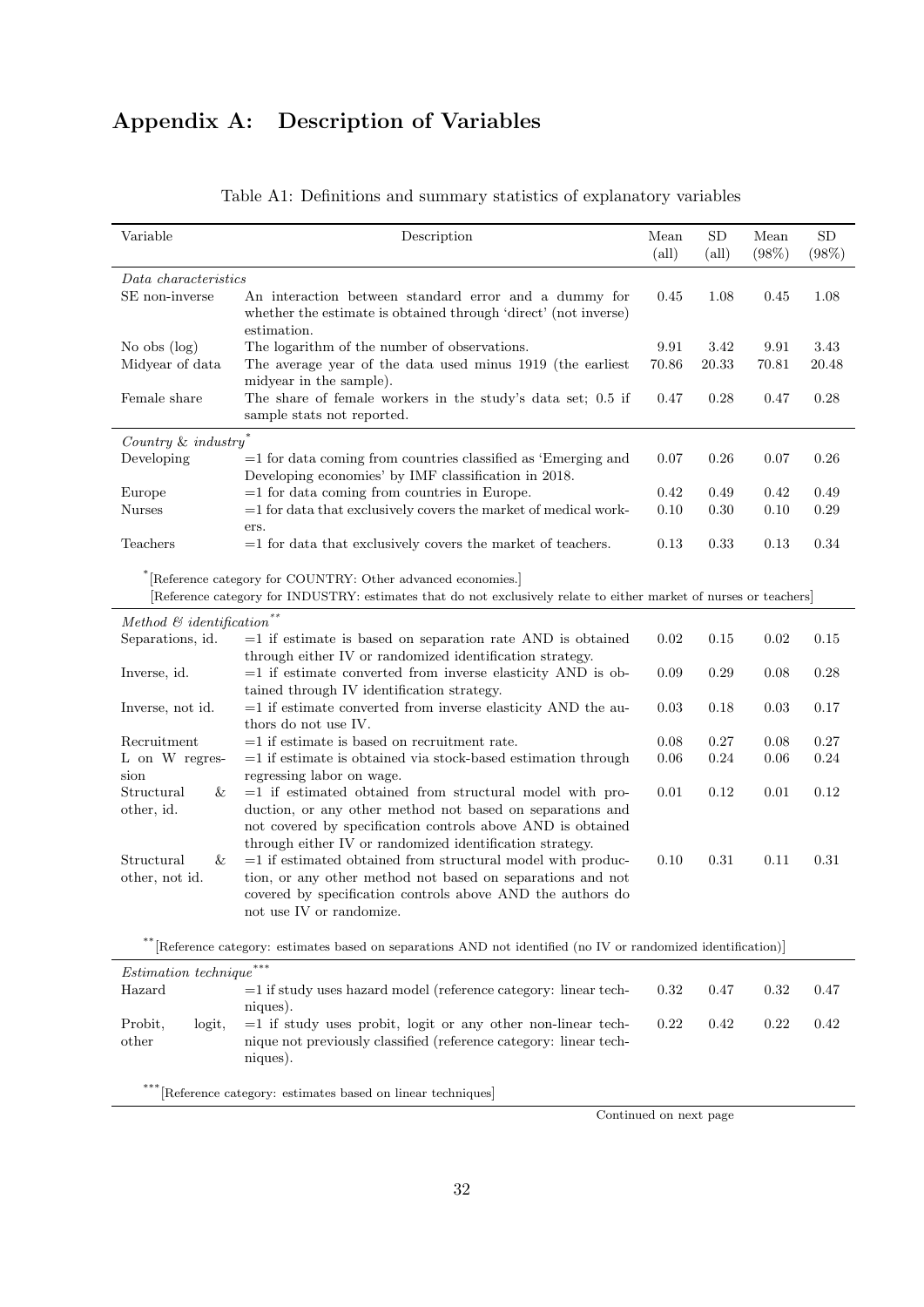| Variable                           | Description                                                       | Mean<br>(all) | <b>SD</b><br>(all) | Mean<br>(98%) | SD.<br>(98%) |
|------------------------------------|-------------------------------------------------------------------|---------------|--------------------|---------------|--------------|
| <i>Publication characteristics</i> |                                                                   |               |                    |               |              |
| Top journal                        | $=$ 1 if the study was published in one of the top five general   | 0.12          | 0.32               | 0.12          | 0.32         |
|                                    | interest journals in economics or the top field journal in labor. |               |                    |               |              |
| Citations                          | The logarithm of the number of per-year citations of the study    | 0.44          | 0.24               | 0.44          | 0.24         |
|                                    | in Google Scholar (data for August 2018).                         |               |                    |               |              |
| Pub. year                          | The year of publication of the study minus 1977, the year when    | 34.06         | 8.28               | 34.13         | 8.25         |
|                                    | the first study in our sample was published.                      |               |                    |               |              |

| Table A1: Definitions and summary statistics of explanatory variables (continued) |  |  |
|-----------------------------------------------------------------------------------|--|--|
|                                                                                   |  |  |

Notes: Data was collected from published studies estimating the elasticity of labor supply to the firm. When indicator variables form groups, we state the reference category. We report means and standard deviations for the full sample of 801 observations, as well as for the truncated subsample of 787 estimates.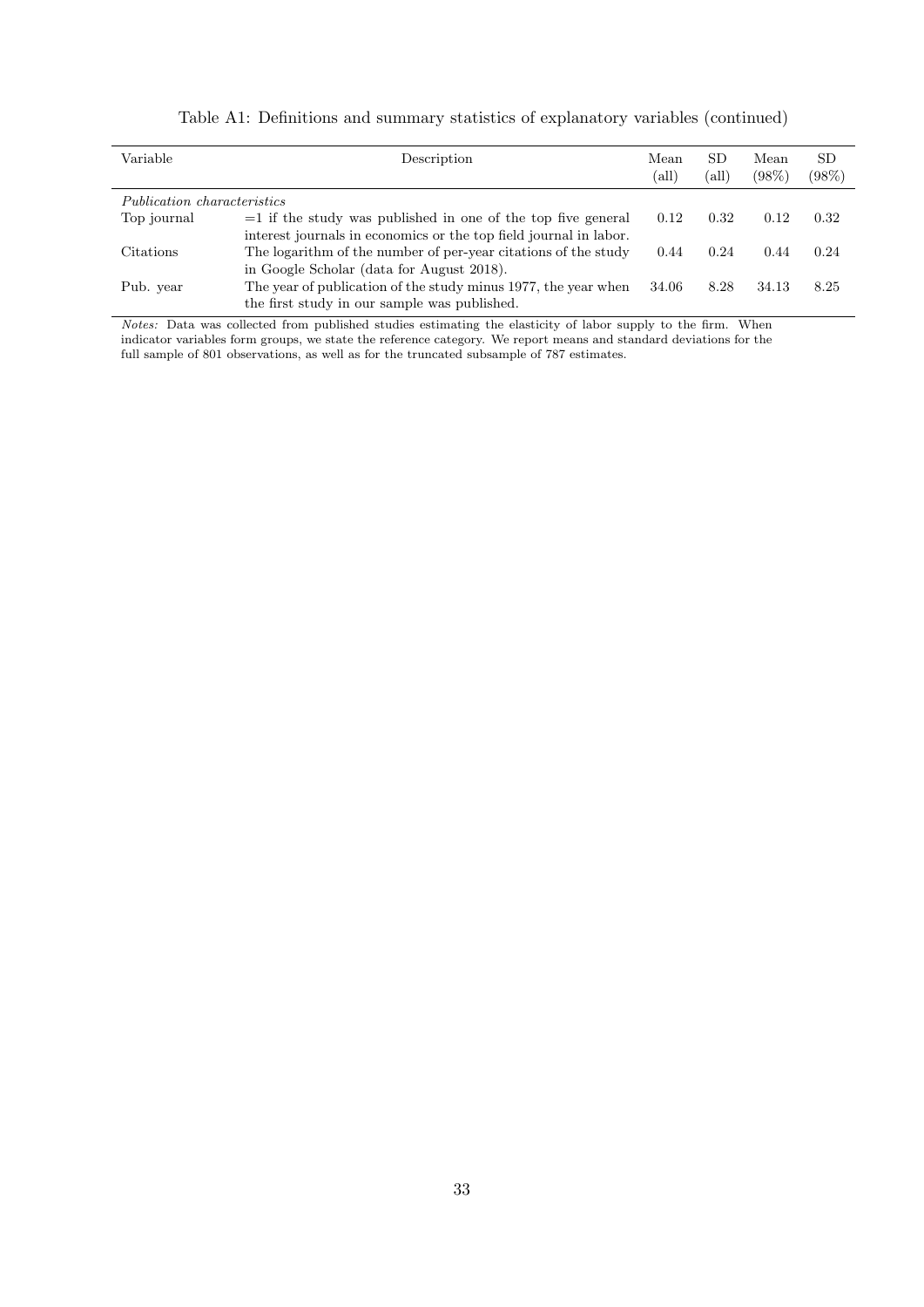# Appendix B: Robustness checks

<span id="page-35-0"></span>

|              | <b>OLS</b> | FE        | BE      | Precision | Study   | IV      |
|--------------|------------|-----------|---------|-----------|---------|---------|
| SЕ           | 0.423      | 0.118     | 4.016   | 1.996     | 0.971   | 2.674   |
|              | (0.001)    | (0.000)   | (0.000) | (0.000)   | (0.048) | (0.165) |
|              | [0.123]    | [0.313]   | [0.000] | [0.016]   | [0.000] | [0.395] |
| Constant     | 1.255      | 1.409     | 0.481   | 0.459     | 1.246   | 0.116   |
|              | (0.000)    | (0.000)   | (0.468) | (0.002)   | (0.000) | (0.870) |
|              | [0.000]    | $\bullet$ | [0.290] | [0.091]   | [0.000] | [0.848] |
| Studies      | 33         | 33        | 33      | 33        | 33      | 33      |
| Observations | 699        | 699       | 33      | 699       | 699     | 699     |

Table B1: Testing for publication bias

*Notes:* The table presents results from the following regression:  $\hat{\epsilon}_{ij} = \epsilon_0 + \lambda \cdot SE(\hat{\epsilon}_{ij}) + u_{ij}$ , where  $\hat{\epsilon}_{ij}$  is the *i*-th estimate from the j-th study,  $SE(\hat{\epsilon}_{ij})$  is the standard error of the estimate, and  $u_{ij}$  captures the unobservables in the regression. Standard errors from the regression are clustered at the study level and p-values are shown in parenthesis. We report p-values from wild bootstrap clustering in square brackets. This is implemented via the boottest command in Stata (see [Roodman 2018\)](#page-31-20). We use Rademacher weights and 9999 replications. The package does not allow for computation of a bootstrapped p-value for the constant term in the fixed effects specification. 'OLS' denotes ordinary least squares, 'FE' is study-level fixed effects, 'BE' is study-level between effects, 'Precision' is a specification with precision weights, and 'Study' is a specification with weights based on the inverse number of estimates reported in the study, 'IV' denotes an instrumental variables estimation with the number of observations as the instrument.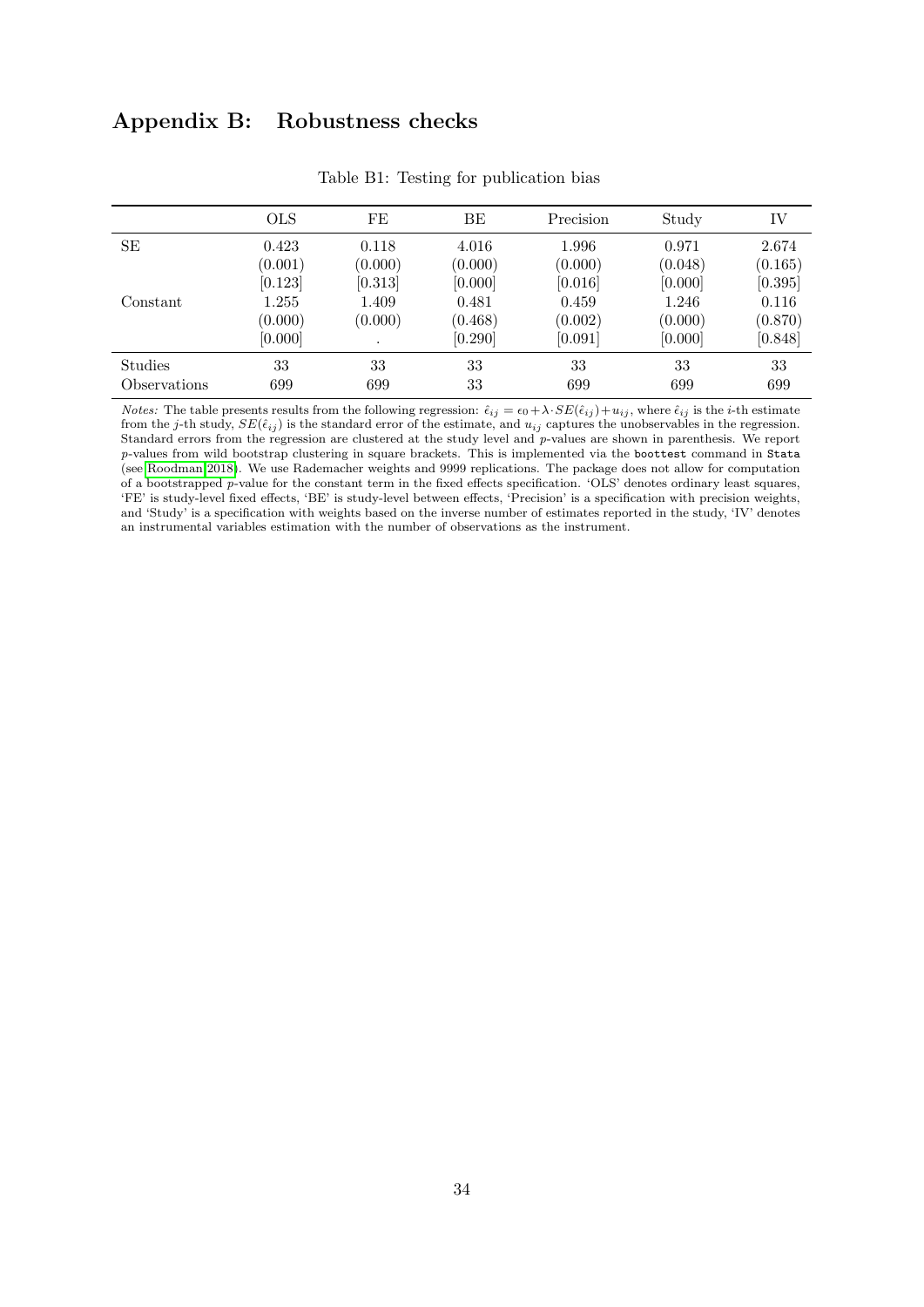<span id="page-36-0"></span>

Figure B1: Robustness checks: alternative priors



Notes: 'UIP and Uniform' denote unit information prior for parameters and the uniform model prior for model space; these are the priors that we use to obtain [Figure 3](#page-21-0) and [Table 3.](#page-23-0) UIP is a data-dependent prior which conveys the amount of information equivalent to one observation. The uniform prior for model space effectively gives more weight to average model size. [Eicher](#page-30-20) et al.  $(2011)$  demonstrates that these priors work well for predictive estimations. BRIC and Random denote a benchmark g-prior for paramters (that has been shown to have a very small effect on the posterior inference; see [Fernandez](#page-30-25) et al. [2001\)](#page-30-25) and the beta-binomial model prior for the model space (which gives equal weight to each model size; see [Ley & Steel 2009\)](#page-31-29). HyperBRIC indicates a data-dependent hyper-g prior for model parameters that should be more resilient to noise (see [Feldkircher 2012](#page-30-26) and [Feldkircher & Zeugner 2012\)](#page-30-27).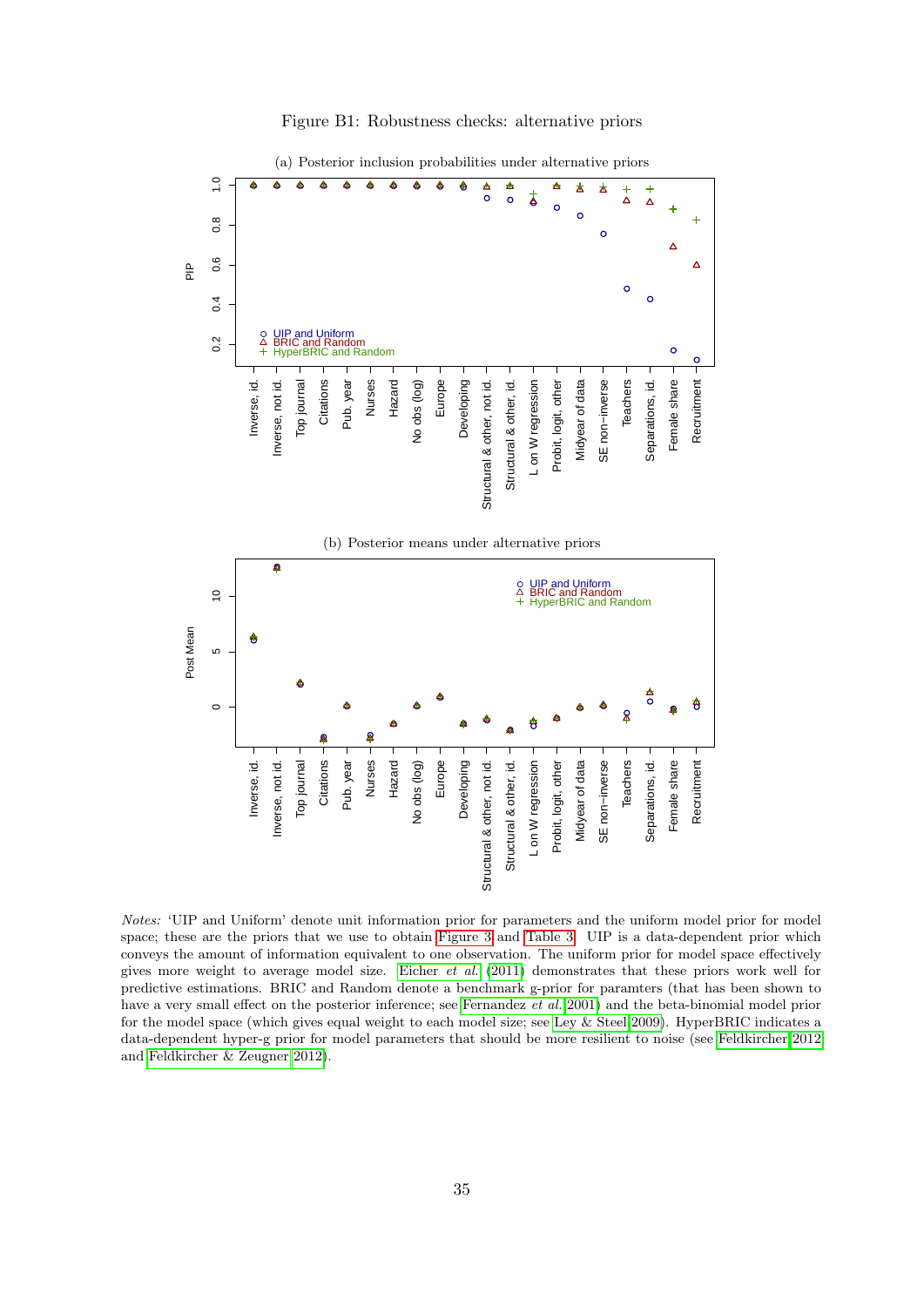<span id="page-37-0"></span>

| Response variable:               |          |          | <b>OLS</b> |                      |
|----------------------------------|----------|----------|------------|----------------------|
| Estimate of<br>supply elasticity | Coef.    | Std. er. | $p$ -value | $p$ -value<br>(wild) |
| Data Characteristics             |          |          |            |                      |
| SE non-inverse                   | 0.201    | 0.060    | 0.001      | 0.326                |
| No obs $(\log)$                  | 0.151    | 0.067    | 0.024      | 0.137                |
| Midyear of data                  | $-0.014$ | 0.006    | 0.014      | 0.420                |
| Female share                     | $-0.416$ | 0.204    | 0.041      | 0.075                |
| Country $\mathcal C$ Industry    |          |          |            |                      |
| Developing                       | $-1.567$ | 0.598    | 0.009      | 0.196                |
| Europe                           | 0.946    | 0.466    | 0.042      | 0.248                |
| <b>Nurses</b>                    | $-2.968$ | 1.161    | 0.011      | 0.139                |
| Teachers                         | $-1.239$ | 0.557    | 0.026      | 0.080                |
| Method & Identification          |          |          |            |                      |
| Separations, id.                 | 1.527    | 0.486    | 0.002      | 0.105                |
| Inverse, id.                     | 6.461    | 1.414    | 0.000      | 0.077                |
| Inverse, not id.                 | 12.581   | 2.499    | 0.000      | 0.153                |
| Recruitment                      | 0.716    | 0.781    | 0.359      | 0.464                |
| L on W regression                | $-1.185$ | 0.957    | 0.216      | 0.332                |
| Structural & other, id.          | $-2.112$ | 0.920    | 0.022      | 0.786                |
| Structural & other, not id.      | $-1.058$ | 0.456    | 0.020      | 0.128                |
| Estimation Technique             |          |          |            |                      |
| Hazard                           | $-1.520$ | 0.549    | 0.006      | 0.155                |
| Probit, logit, other             | $-1.018$ | 0.487    | 0.037      | 0.212                |
| Publication Characteristics      |          |          |            |                      |
| Top journal                      | 2.271    | 0.766    | 0.003      | 0.040                |
| Citations                        | $-3.050$ | 0.735    | 0.000      | 0.001                |
| Pub. year                        | 0.140    | 0.073    | 0.056      | 0.267                |
| Intercept                        | $-1.899$ | 2.747    | 0.489      | 0.799                |
| Observations                     | 787      |          |            |                      |

# Table B2: Why do estimates of supply elasticity vary? OLS robustness check

Notes: 'id' denotes estimates obtained with an identification strategy in place. The standard errors are clustered at the study level. 'p-value (wild)' are wild bootstrap clustered p-values. A detailed description of all variables is available in [Table A1.](#page-33-0)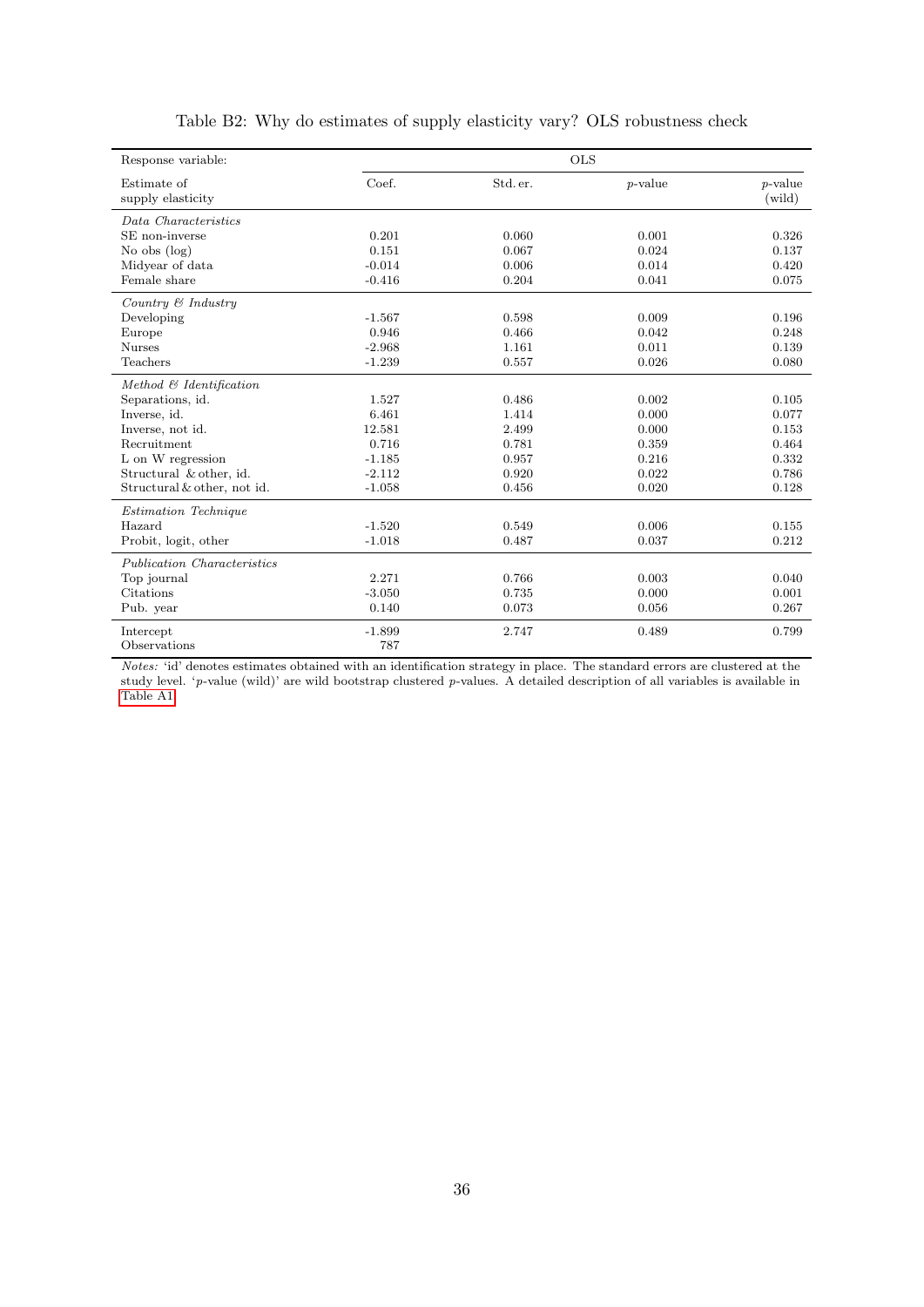

<span id="page-38-0"></span>Figure B2: Model inclusion in Bayesian model averaging: weighed by inverse of number of estimates

Notes: The response variable is the estimate of the elasticity of labor supply to the firm. Each column denotes an individual model; variables are sorted in descending order by their posterior inclusion probability. The cumulative posterior model probabilities are given on the horizontal axis. Blue color (darker in greyscale) indicates that the variable is included in the model and that the estimated sign is positive. Red color (lighter in greyscale) indicates that the variable is included in the model and that the estimated sign is negative. A lack of color implies that the variable is not included in the model. The numerical results of the BMA estimation are reported in [Table B3.](#page-39-0)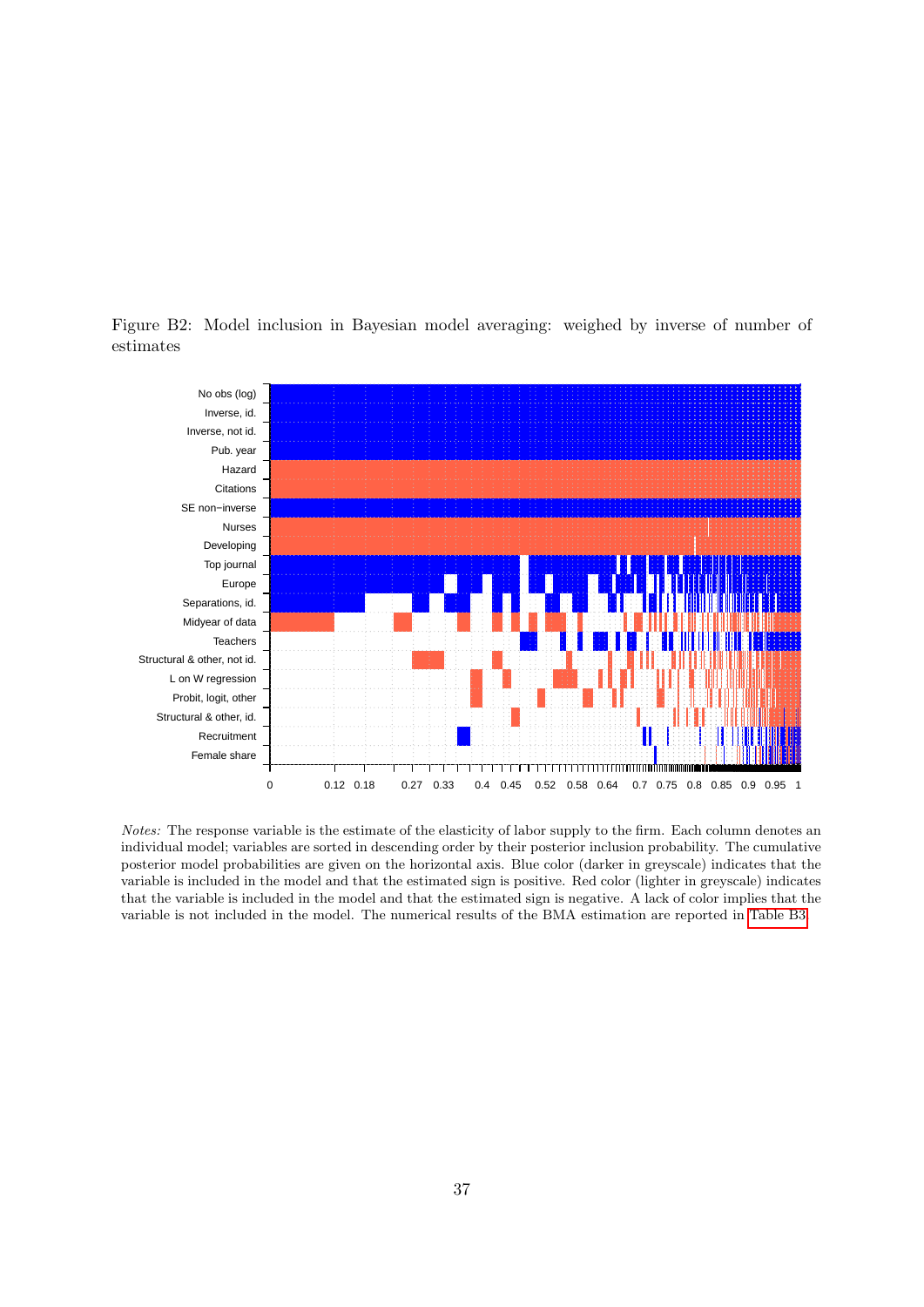| Response variable:               | Bayesian model averaging |          |            | Frequentist check (WLS) |          |            |                      |
|----------------------------------|--------------------------|----------|------------|-------------------------|----------|------------|----------------------|
| Estimate of<br>supply elasticity | Post, mean               | Post, SD | <b>PIP</b> | Coef.                   | Std. er. | $p$ -value | $p$ -value<br>(wild) |
| Data Characteristics             |                          |          |            |                         |          |            |                      |
| SE non-inverse                   | 0.640                    | 0.146    | 0.999      | 0.620                   | 0.181    | 0.001      | 0.028                |
| No obs $(\log)$                  | 0.254                    | 0.047    | 1.000      | 0.252                   | 0.111    | 0.023      | 0.086                |
| Midyear of data                  | $-0.007$                 | 0.009    | 0.424      |                         |          |            |                      |
| Female share                     | 0.002                    | 0.062    | 0.038      |                         |          |            |                      |
| Country & Industru               |                          |          |            |                         |          |            |                      |
| Developing                       | $-1.937$                 | 0.484    | 0.992      | $-2.047$                | 0.791    | 0.010      | 0.076                |
| Europe                           | 0.595                    | 0.386    | 0.782      | 0.673                   | 0.481    | 0.162      | 0.233                |
| <b>Nurses</b>                    | $-2.406$                 | 0.525    | 0.995      | $-2.656$                | 0.952    | 0.005      | 0.063                |
| Teachers                         | 0.196                    | 0.421    | 0.224      |                         |          |            |                      |
| Method & Identification          |                          |          |            |                         |          |            |                      |
| Separations, id.                 | 0.676                    | 0.756    | 0.511      | 1.209                   | 0.722    | 0.094      | 0.178                |
| Inverse, id.                     | 5.748                    | 0.496    | 1.000      | 5.734                   | 1.905    | 0.003      | 0.239                |
| Inverse, not id.                 | 8.362                    | 0.555    | 1.000      | 8.170                   | 4.223    | 0.053      | 0.053                |
| Recruitment                      | 0.044                    | 0.208    | 0.079      |                         |          |            |                      |
| L on W regression                | $-0.236$                 | 0.517    | 0.219      |                         |          |            |                      |
| Structural & other, id.          | $-0.095$                 | 0.406    | 0.085      |                         |          |            |                      |
| Structural & other, not id.      | $-0.202$                 | 0.435    | 0.223      |                         |          |            |                      |
| Estimation Technique             |                          |          |            |                         |          |            |                      |
| Hazard                           | $-2.004$                 | 0.357    | 1.000      | $-2.069$                | 0.676    | 0.002      | 0.006                |
| Probit, logit, other             | $-0.080$                 | 0.229    | 0.149      |                         |          |            |                      |
| Publication Characteristics      |                          |          |            |                         |          |            |                      |
| Top journal                      | 0.767                    | 0.336    | 0.915      | 0.781                   | 0.522    | 0.135      | 0.229                |
| Citations                        | $-3.144$                 | 0.455    | 1.000      | $-3.227$                | 0.996    | 0.001      | 0.103                |
| Pub. year                        | 0.103                    | 0.018    | 1.000      | 0.087                   | 0.053    | 0.104      | 0.246                |
| Intercept                        | $-0.384$                 |          | 1.000      | $-0.368$                | 0.173    | 0.034      | 0.136                |
| Observations                     | 787                      |          |            | 787                     |          |            |                      |

<span id="page-39-0"></span>Table B3: Why do estimates of supply elasticity vary? Weighed by inverse of number of estimates

Notes: PIP denotes posterior inclusion probability; SD is the standard deviation; 'id' denotes estimates obtained with an identification strategy in place. The left panel of the table presents unconditional moments for the BMA. The right panel reports the result of the frequentist check in which we include only explanatory variables with PIP > 0.5. The standard errors in the frequentist check are clustered at the study level. 'p-value (wild)' are wild bootstrap clustered p-values. A detailed description of all variables is available in [Table A1.](#page-33-0)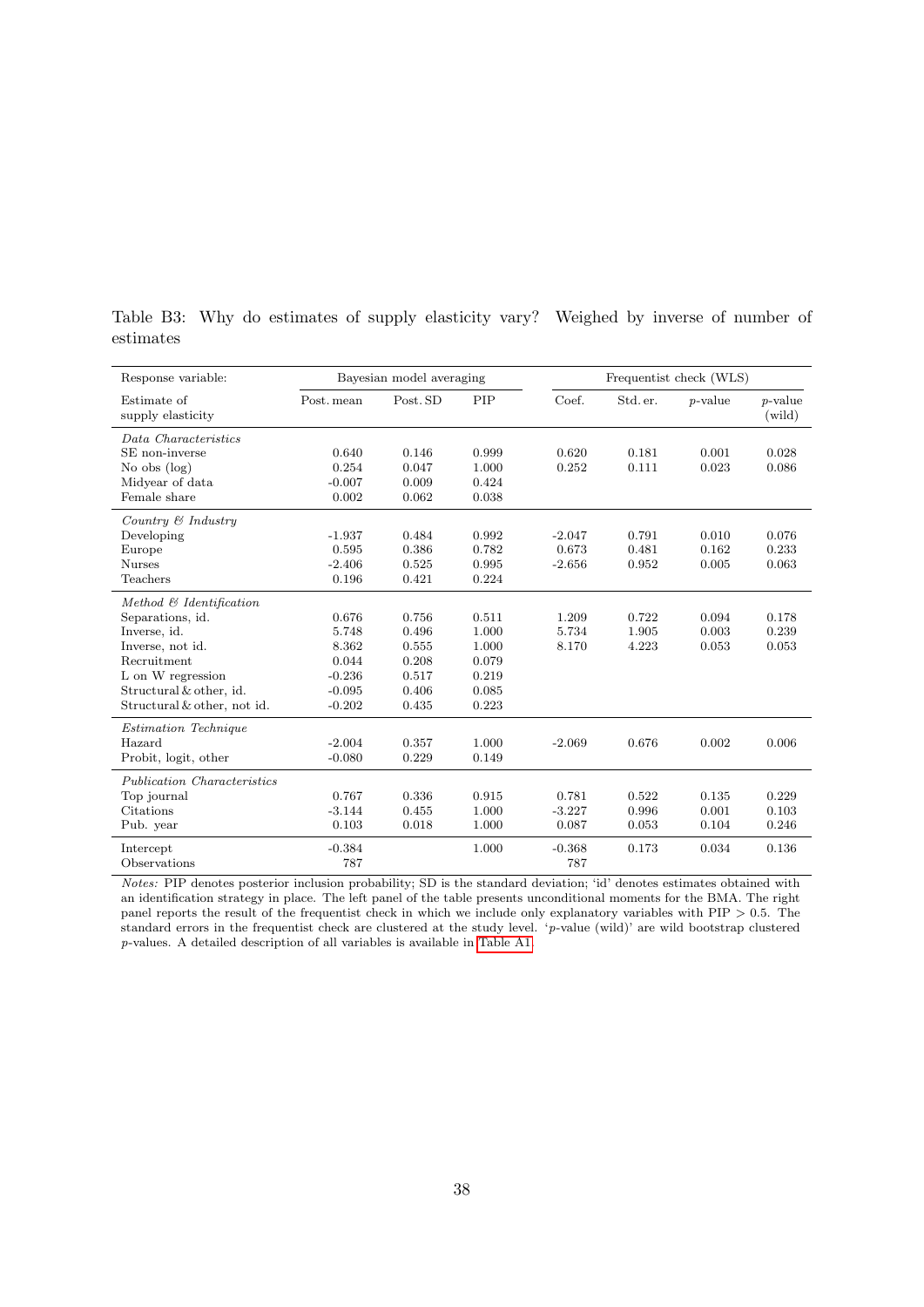<span id="page-40-0"></span>

Figure B3: Model inclusion in Bayesian model averaging: winsorized outliers

Notes: The response variable is the estimate of the elasticity of labor supply to the firm. Each column denotes an individual model; variables are sorted in descending order by their posterior inclusion probability. The cumulative posterior model probabilities are given on the horizontal axis. Blue color (darker in greyscale) indicates that the variable is included in the model and that the estimated sign is positive. Red color (lighter in greyscale) indicates that the variable is included in the model and that the estimated sign is negative. A lack of color implies that the variable is not included in the model. The numerical results of the BMA estimation are reported in [Table B4.](#page-41-0)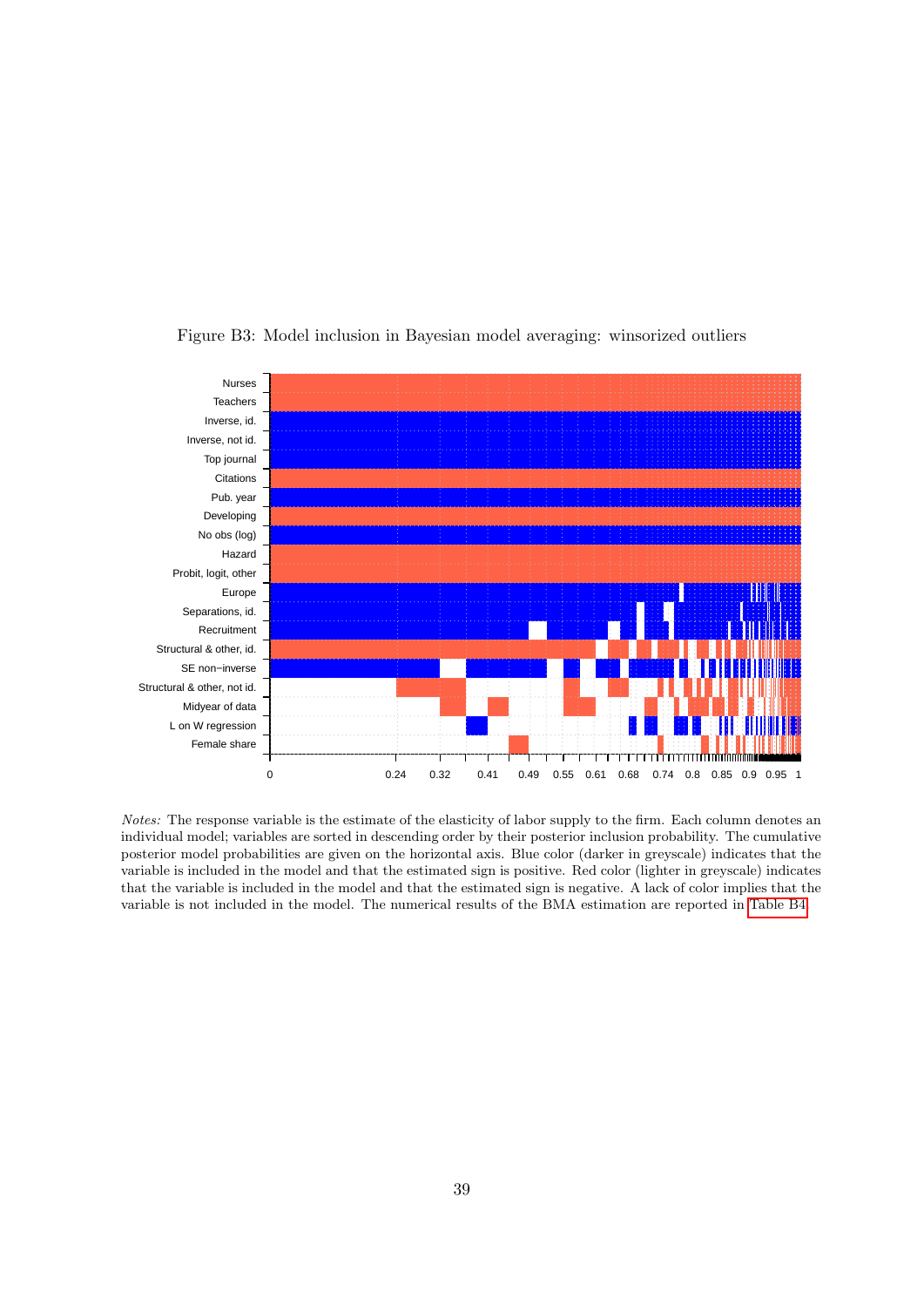<span id="page-41-0"></span>

| Response variable:                  | Bayesian model averaging |          |       | Frequentist check (OLS) |          |            |                      |
|-------------------------------------|--------------------------|----------|-------|-------------------------|----------|------------|----------------------|
| Estimate of<br>supply elasticity    | Post. mean               | Post. SD | PIP   | Coef.                   | Std. er. | $p$ -value | $p$ -value<br>(wild) |
| Data characteristics                |                          |          |       |                         |          |            |                      |
| SE non-inverse                      | 0.203                    | 0.138    | 0.759 | 0.275                   | 0.093    | 0.003      | 0.173                |
| No obs $(\log)$                     | 0.219                    | 0.045    | 1.000 | 0.229                   | 0.100    | 0.023      | 0.070                |
| Midyear of data                     | $-0.004$                 | 0.008    | 0.310 |                         |          |            |                      |
| Female share                        | $-0.063$                 | 0.200    | 0.123 |                         |          |            |                      |
| Country $\mathcal C$ industry       |                          |          |       |                         |          |            |                      |
| Developing                          | $-2.423$                 | 0.493    | 1.000 | $-2.401$                | 0.736    | 0.001      | 0.094                |
| Europe                              | 0.961                    | 0.325    | 0.969 | 0.938                   | 0.470    | 0.046      | 0.143                |
| <b>Nurses</b>                       | $-6.611$                 | 0.664    | 1.000 | $-6.627$                | 1.365    | 0.000      | 0.026                |
| Teachers                            | $-3.403$                 | 0.663    | 1.000 | $-3.586$                | 0.946    | 0.000      | 0.062                |
| Method $\mathcal{C}$ identification |                          |          |       |                         |          |            |                      |
| Separations, id.                    | 2.266                    | 0.902    | 0.943 | 2.233                   | 0.589    | 0.000      | 0.074                |
| Inverse, id.                        | 9.587                    | 0.654    | 1.000 | 9.505                   | 2.043    | 0.000      | 0.077                |
| Inverse, not id.                    | 11.495                   | 0.631    | 1.000 | 11.406                  | 2.812    | 0.000      | 0.239                |
| Recruitment                         | 1.763                    | 0.911    | 0.881 | 1.802                   | 0.768    | 0.019      | 0.164                |
| L on W regression                   | 0.264                    | 0.645    | 0.188 |                         |          |            |                      |
| Structural & other, id.             | $-2.206$                 | 1.184    | 0.851 | $-2.624$                | 1.106    | 0.018      | 0.811                |
| Structural & other, not id.         | $-0.342$                 | 0.550    | 0.335 |                         |          |            |                      |
| Estimation technique                |                          |          |       |                         |          |            |                      |
| Hazard                              | $-2.250$                 | 0.427    | 1.000 | $-2.412$                | 0.613    | 0.000      | 0.005                |
| Probit, logit, other                | $-1.913$                 | 0.456    | 0.993 | $-2.178$                | 0.501    | 0.000      | 0.022                |
| Publication Characteristics         |                          |          |       |                         |          |            |                      |
| Top journal                         | 2.930                    | 0.437    | 1.000 | 3.129                   | 0.809    | 0.000      | 0.022                |
| Citations                           | $-4.671$                 | 0.660    | 1.000 | $-4.739$                | 0.965    | 0.000      | 0.004                |
| Pub. year                           | 0.160                    | 0.019    | 1.000 | 0.158                   | 0.085    | 0.064      | 0.264                |
| Intercept                           | $-2.852$                 |          | 1.000 | $-3.102$                | 2.975    | 0.297      | 0.609                |
| Observations                        | 801                      |          |       | 801                     |          |            |                      |

#### Table B4: Why do estimates of supply elasticity vary? Winsorized outliers.

Notes: PIP denotes posterior inclusion probability; SD is the standard deviation; 'id' denotes estimates obtained with an identification strategy in place. The left panel of the table presents unconditional moments for the BMA. The right panel reports the result of the frequentist check in which we include only explanatory variables with PIP > 0.5. The standard errors in the frequentist check are clustered at the study level. 'p-value (wild)' are wild bootstrap clustered p-values. A detailed description of all variables is available in [Table A1.](#page-33-0)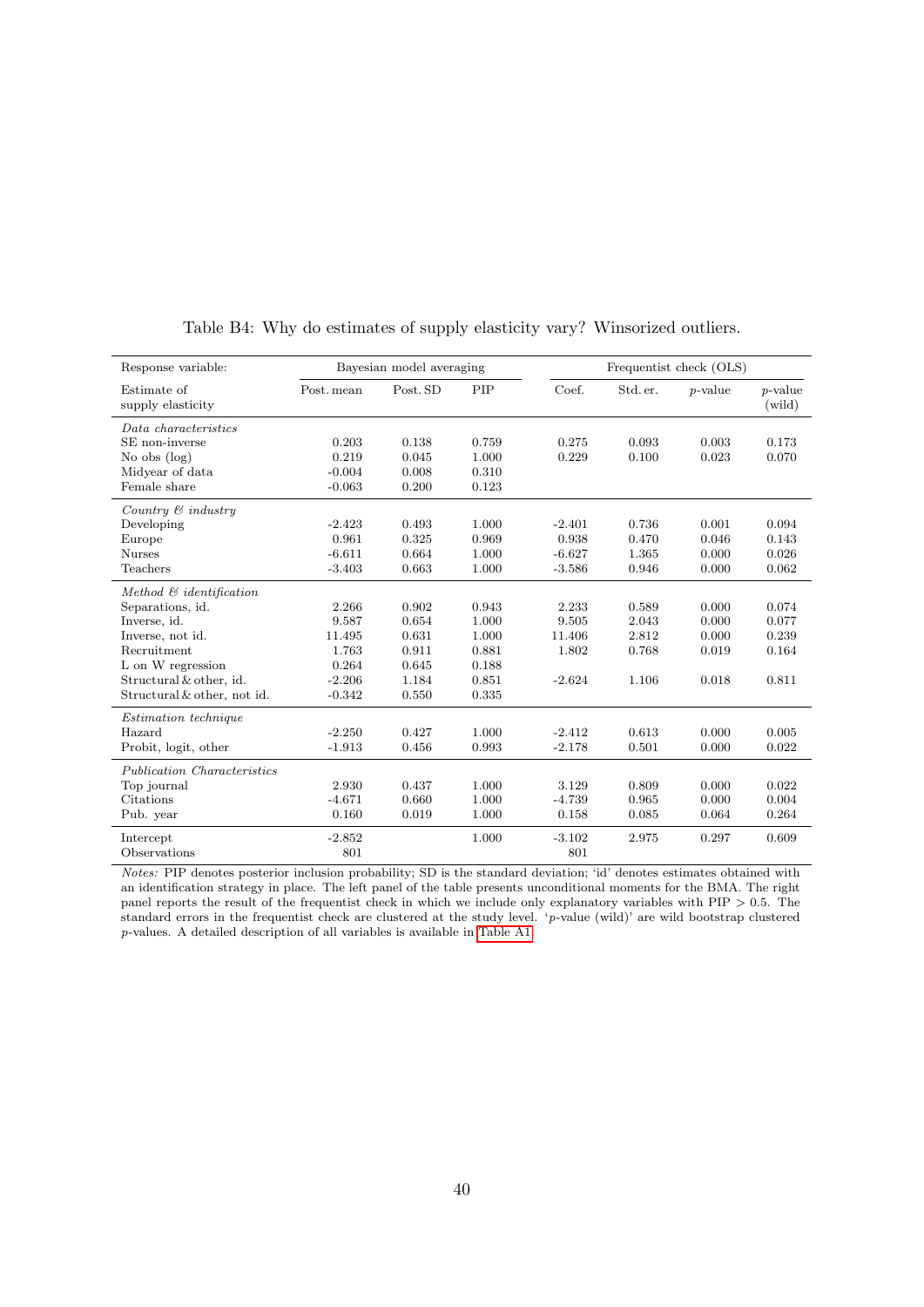<span id="page-42-0"></span>

| Panel A:                                           | Point                                       | 95% interval    | 95% interval    | Implied  |
|----------------------------------------------------|---------------------------------------------|-----------------|-----------------|----------|
| 75th percentile for best practice                  | Estimate                                    |                 | (wild)          | Markdown |
| Separations                                        |                                             |                 |                 |          |
| Linear $-$ all                                     | 4.510                                       | [2.74; 6.28]    | [1.66; 8.03]    | 18.1%    |
| $Hazard - all$                                     | 3.196                                       | [1.51; 4.89]    | [0.55; 6.54]    | $23.8\%$ |
| $Hazard - developing$                              | 1.645                                       | [0.16; 3.13]    | $[-0.36; 4.06]$ | 37.8%    |
| $Hazard - Europe$                                  | 3.812                                       | [1.87; 5.75]    | [0.66; 7.28]    | 20.8%    |
| $Hazard - other advanced$                          | 2.912                                       | [1.30; 4.53]    | [0.46; 6.23]    | 25.6%    |
| <b>Inverse</b>                                     |                                             |                 |                 |          |
| $Identified - all$                                 | 10.416                                      | [6.046; 14.79]  | [2.37; 17.27]   | 8.8%     |
| $Identified - developing$                          | 8.865                                       | [4.91; 12.83]   | [2.14; 15.33]   | 10.1%    |
| $Identified - Europe$                              | 11.032                                      | [6.50; 15.56]   | [2.76; 18.09]   | 8.3%     |
| $Identified - other advanced$                      | 10.133                                      | [5.80; 14.47]   | [2.11; 16.97]   | $9.0\%$  |
| Panel B:                                           | Point                                       | $95\%$ interval | 95\% interval   | Implied  |
| 95th percentile for best practice                  | $\begin{array}{c} \rm Estimate \end{array}$ |                 | (wild)          | Markdown |
| Separations                                        |                                             |                 |                 |          |
| $Linear - all$                                     | 4.866                                       | [2.88; 6.85]    | [2.22; 8.40]    | 17.0%    |
| $Hazard - all$                                     | 3.552                                       | [1.75; 5.35]    | [0.74; 6.92]    | 22.0%    |
| Hazard - developing                                | $2.001\,$                                   | [0.47; 3.54]    | $[-0.24; 4.39]$ | $33.3\%$ |
| $Hazard - Europe$                                  | 4.167                                       | [2.08; 6.26]    | [0.93; 7.91]    | 19.4%    |
| $Hazard - other advanced$                          | 3.268                                       | [1.58; 4.96]    | [0.76; 6.45]    | 23.4%    |
| <b>Inverse</b>                                     |                                             |                 |                 |          |
| $Identified - all$                                 | 10.772                                      | [6.42; 15.13]   | [2.86; 17.48]   | 8.5%     |
| $Identified - developing$                          | 9.221                                       | [5.31; 13.13]   | [2.80; 15.45]   | 9.8%     |
| $Identified - Europe$                              | 11.388                                      | [6.85; 15.93]   | [3.20; 18.37]   | 8.1%     |
| $\label{eq:1} \text{Identified -- other advanced}$ | 10.488                                      | [6.18; 14.79]   | [2.62; 17.18]   | 8.7%     |

Table B5: Best practice

Notes: The table presents fitted 'best practice' estimates for various estimation techniques and data. We used the model estimated as the frequentist check of our baseline specification reported in [Table 3.](#page-23-0) We report both the standard 95% confidence interval calculated for errors clustered at the study level, and the 95% confidence interval calculated with wild bootstrap clusters. The estimates of the markdown are obtained using equation [\(2\)](#page-6-1).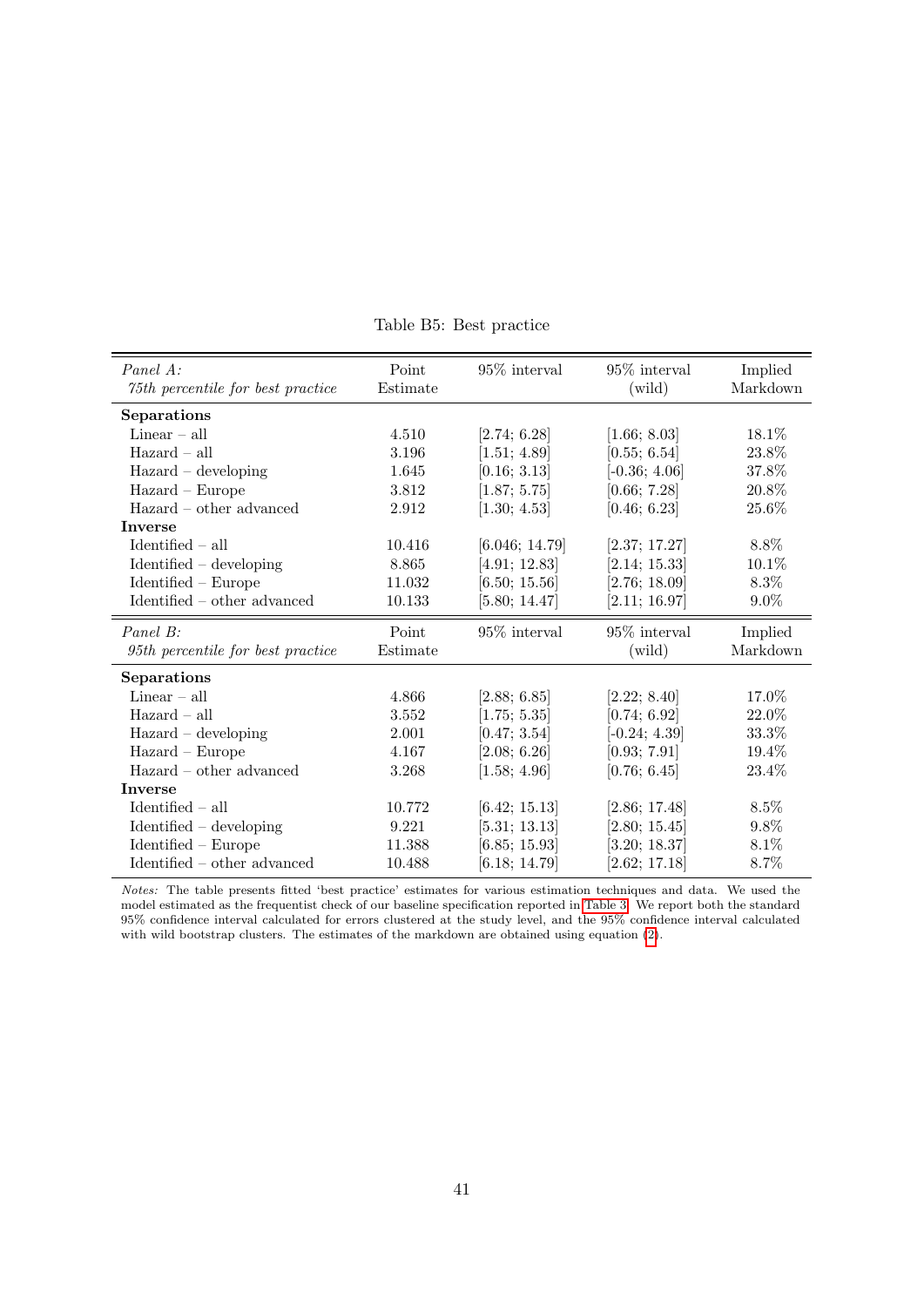<span id="page-43-0"></span>

| Group                     | Point<br>Estimate | 95\% interval | 95\% interval<br>(wild) | Implied<br>Markdown |
|---------------------------|-------------------|---------------|-------------------------|---------------------|
| Separations               |                   |               |                         |                     |
| $Linear - Not$ Identified | 4.405             | [1.88; 6.93]  | [0.05; 8.84]            | 18.5%               |
| $Linear - Identified$     | 5.932             | [3.63; 8.23]  | [0.43;11.99]            | 14.4%               |
| Hazard – Not Identified   | 2.885             | [1.08; 4.69]  | $[-0.25; 6.39]$         | 25.7%               |
| Hazard – Identified       | 4.412             | [2.73;6.09]   | $[-0.27; 8.39]$         | 18.5%               |
| <b>Inverse</b>            |                   |               |                         |                     |
| Not Identified            | 16.506            | [11.86;21.15] | $[-1.88;20.60]$         | $5.7\%$             |
| <b>Identified</b>         | 10.386            | [5.95; 14.83] | [0.46; 18.83]           | 8.8%                |

Table B6: Best practice (all varibles; sep id)

Notes: The table presents fitted 'best practice' estimates for various estimation techniques and data. Here, we use the frequentist model including all of our explanatory variables, reported in [Table B2.](#page-37-0) We report both the standard 95% confidence interval calculated for errors clustered at the study level, and the 95% confidence interval calculated with wild bootstrap clusters. The estimates of the markdown are obtained using equation [\(2\)](#page-6-1).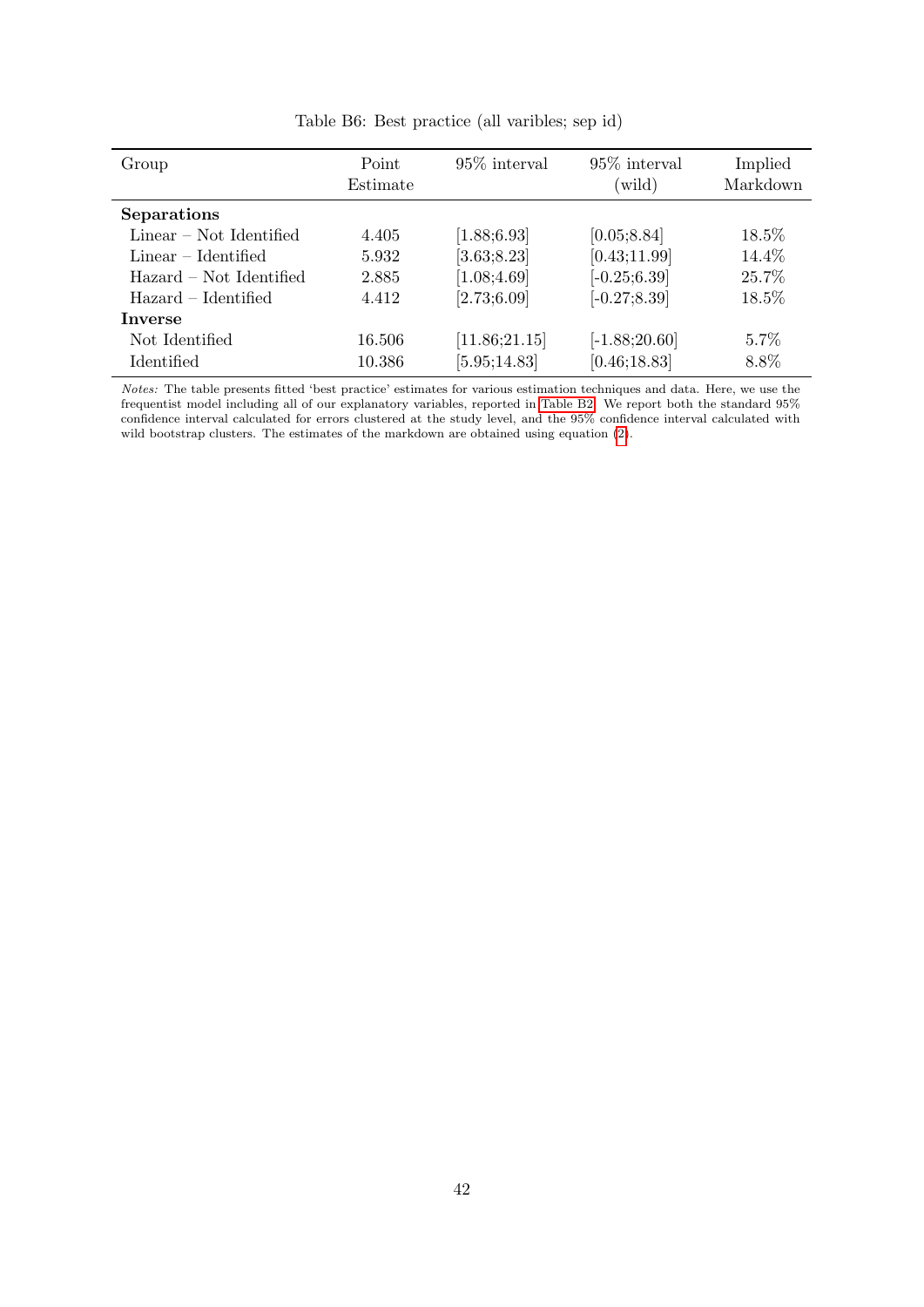## Appendix C Studies Used in Meta-analysis

We used the following search query to find the relevant studies:

Our search querry is: ("monopsony" OR "monopsonistic" OR "elasticity of labor supply to the firm" OR "separation elasticity" OR "recruitment elasticity") AND  $($ "estimate" "elasticity")

# Papers in Study

- BACHMANN, R. & H. FRINGS (2017): "Monopsonistic competition, low-wage labour markets, and minimum wages–an empirical analysis." Applied Economics 49(51): pp. 5268-5286.
- Barth, E. & H. Dale-Olsen (2009): "Monopsonistic discrimination, worker turnover, and the gender wage gap." Labour Economics 16(5): pp. 589–597.
- VAN DEN BERG, G. J. & G. RIDDER (1998): "An empirical equilibrium search model of the labor market." Econometrica 66(5): pp. 1183–1221.
- Blau, F. D. & L. M. Kahn (1981): "Race and sex differences in quits by young workers." ILR Review 34(4): pp. 563–577.
- Bodah, M., J. Burkett, & L. Lardaro (2003): "Ix. employment relations for health care workers." In "Proceedings of the Annual Meeting–Industrial Relations Research Association," p. 199. IRRA.
- BOOTH, A. L. & P. KATIC (2011): "Estimating the wage elasticity of labour supply to a firm: What evidence is there for monopsony?" Economic Record 87(278): pp. 359–369.
- Campbell III, C. M. (1993): "Do firms pay efficiency wages? evidence with data at the firm level." Journal of Labor Economics  $11(3)$ : pp. 442-470.
- CURRIE, J. (1991): "Employment determination in a unionized public-sector labor market: the case of ontario's school teachers." Journal of Labor Economics  $9(1)$ : pp. 45–66.
- DAL BÓ, E., F. FINAN, & M. A. ROSSI (2013): "Strengthening state capabilities: The role of financial incentives in the call to public service." The Quarterly Journal of Economics 128(3): pp. 1169– 1218.
- Depew, B., P. Norlander, & T. A. Sørensen (2017): "Inter-firm mobility and return migration patterns of skilled guest workers." Journal of Population Economics **30(2)**: pp. 681-721.
- Depew, B. & T. A. Sørensen (2013): "The elasticity of labor supply to the firm over the business cycle." Labour Economics 24: pp. 196–204.
- Dobbelaere, S. & J. Mairesse (2013): "Panel data estimates of the production function and product and labor market imperfections." Journal of Applied Econometrics 28(1): pp. 1–46.
- DUBE, A., J. JACOBS, S. NAIDU, & S. SURI (2018): "Monopsony in online labor markets." American Economic Review: Insights (forthcoming).
- Fakhfakh, F. & F. FitzRoy (2006): "Dynamic monopsony: Evidence from a French establishment panel." Economica 73(291): pp. 533–545.
- FALCH, T.  $(2010)$ : "The elasticity of labor supply at the establishment level." Journal of Labor Economics  $28(2)$ : pp. 237–266.
- FALCH, T.  $(2011)$ : "Teacher mobility responses to wage changes: Evidence from a quasi-natural experiment." American Economic Review 101(3): pp. 460–65.
- Falch, T. (2017): "Wages and recruitment: evidence from external wage changes." ILR Review 70(2): pp. 483–518.
- Fleisher, B. M. & X. Wang (2004): "Skill differentials, return to schooling, and market segmentation in a transition economy: the case of mainland China." Journal of Development Economics 73(1): pp. 315–328.
- Galizzi, M. (2001): "Gender and labor attachment: Do within-firms' relative wages matter?" Industrial Relations: A Journal of Economy and Society 40(4): pp. 591–619.
- HIRSCH, B. & E. J. JAHN (2015): "Is there monopsonistic discrimination against immigrants?" ILR Review 68(3): pp. 501–528.
- Hirsch, B., E. J. Jahn, & C. Schnabel (2018): "Do employers have more monopsony power in slack labor markets?" ILR Review **71(3)**: pp. 676–704.